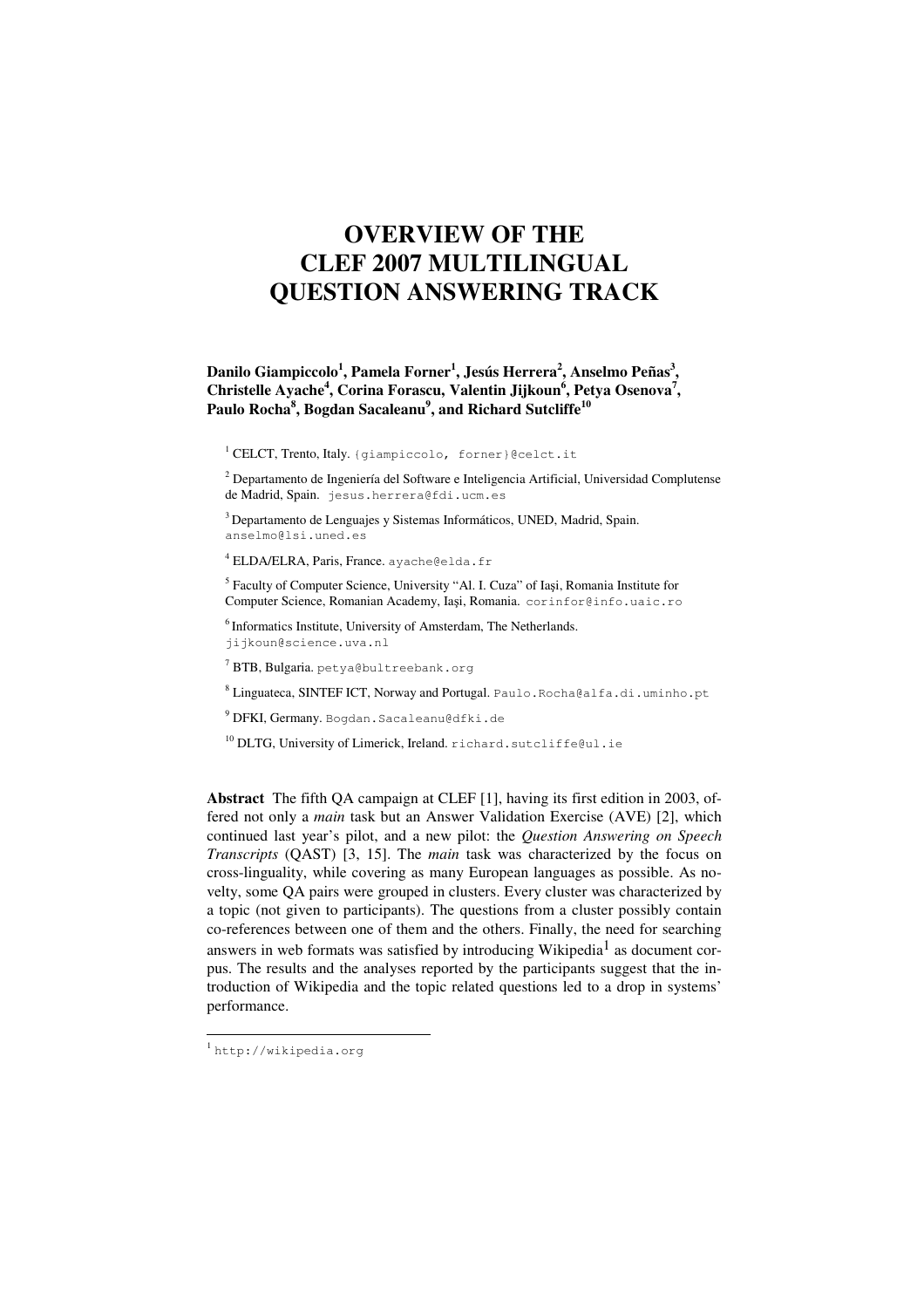## **1 Introduction**

Inspired in previous TREC evaluation campaigns, QA tracks have been proposed at CLEF since 2003. During these years, the effort of the organizers has been focused on two main issues. One of them was to offer an evaluation exercise characterized by cross-linguality, covering as many languages as possible. From this perspective, major attention has been given to European languages, not only adding at least one new language every year, but maintaining the catalogue of offered ones, except for Finish, which only could be offered in the 2005 edition. The other important issue was to maintain a balance between the established procedure inherited from the TREC campaigns and innovation. This allowed newcomers to join the competition and, at the same time, offered "veterans" more challenges. Following these principles, in QA@CLEF 2007 a pilot task on *Question Answering on Speech Transcripts* and a subsidiary task on Answer Validation (AVE) were proposed together with a *main* task. As far as the latter is concerned, the most significant innovations were the introduction of topic-related questions and the possibility to search for answers in Wikipedia. The topic-related questions consisted of clusters of questions which were related to the same topic. The requirement for related questions on a topic necessarily implies that the questions will refer to common concepts and entities within the domain in question. This accomplished either by co-reference either by anaphoric reference to the topic declared implicitly in the first question or in its answer. As far as the other major innovation of this year's campaign, beside the data collections composed of news articles provided by ELRA/ELDA, also Wikipedia was considered, capitalizing on the experience of the WiQA pilot task proposed in 2006.

As general remark, the positive trend in participation registered in the previous campaigns was inverted for first time in the history of the QA@CLEF

As reflected in the results, the task proved to be more difficult than expected, as in comparison with last year's results dropped both in the multi-lingual subtasks and in the monolingual subtasks.

QA@CLEF 2007 was carried out according to the spirit of the campaign, consolidated in previous years. Beside the classical main task, an *Answer Validation Exercise* [13] and a pilot task on *Question Answering on Speech Transcripts* [15] were proposed:

- the *main* task, divided into several monolingual and bi-lingual sub-tasks, is described in this paper.
- the *Answer Validation Exercise* (AVE) continued the successful experiment proposed in 2006. In this task, systems were required to emulate human assessment of QA responses and decide whether an *Answer* to a *Question* is correct or not according to a given *Text*. Results were evaluated against the QA human assessments [2]. The overview of this exercise can be found in this volume [13].
- the *Question Answering on Speech Transcripts* (QAST) pilot task aimed at providing a framework in which QA systems can be evaluated when the an-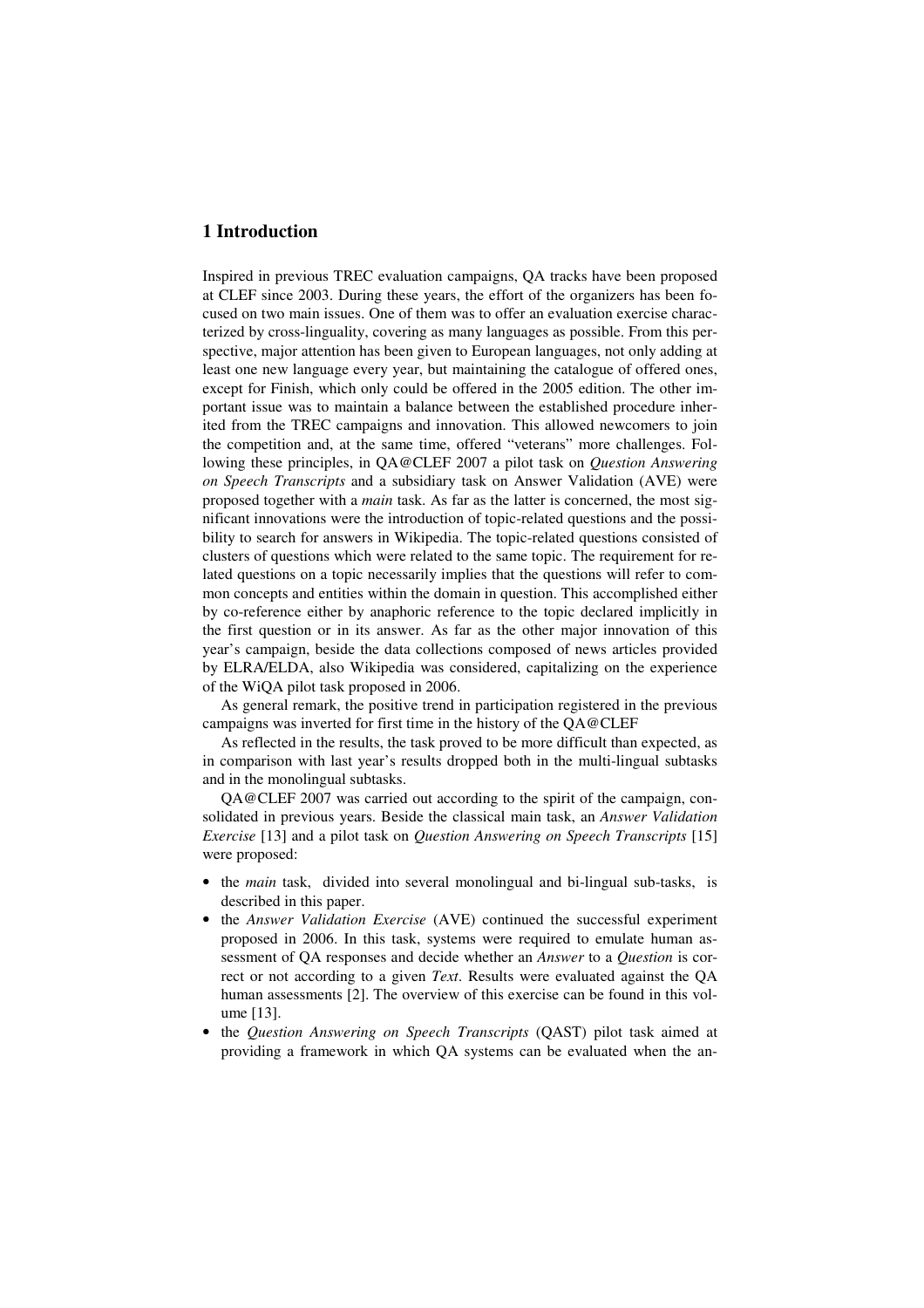swers to factual and definition questions must be extracted from spontaneous speech transcriptions. The main goals of this pilot were:

- comparing the performances of the systems dealing with both types of transcriptions
- measuring the loss of each system due to the state of the art of the Automatic Speech Recognition (ASR) technology.
- in general, motivating and driving the design of novel and robust factual QA architectures for automatic speech transcriptions [3]. The overview of this exercise can be found in this volume [15].

This paper describes the preparation process and presents the results of the QA track at CLEF 2007. In section 2, the tasks of the track are described in detail. The results are reported in section 3. In section 4, some final analysis about this campaign is given. And section 5 consists of a draft about what should be addressed in the near future of QA@CLEF.

#### **2 Task Description**

As far as the main task is concerned, the consolidated procedure was followed, although some relevant innovations were introduced.

Following the example of TREC, this year the exercise consisted of topicrelated questions, i.e. clusters of questions which were related to the same topic and possibly contained co-references between one question and the others. Neither the question types (F, D, L) nor the topics were given to the participants.

The systems were fed with a set of 200 questions -which could concern facts or events (F-actoid questions), definitions of people, things or organisations (Definition questions), or lists of people, objects or data (L-ist questions)- and were asked to return one exact answer, where *exact* meant that neither more nor less than the information required was given.

The answer needed to be supported by the docid of the document in which the exact answer was found, and by portion(s) of text, which provided enough context to support the correctness of the exact answer. Supporting texts could be taken from different sections of the relevant documents, and could sum up to a maximum of 700 bytes. There were no particular restrictions on the length of an answer-string, but unnecessary pieces of information were penalized, since the answer was marked as *ineXact*. As in previous years, the exact answer could be exactly copied and pasted from the document, even if it was grammatically incorrect (e.g.: inflectional case did not match the one required by the question). Anyway, systems were also allowed to use natural language generation in order to correct morpho-syntactical inconsistencies (e.g., in German, changing *dem Presidenten* into *der President* if the question implies that the answer is in nominative case), and to introduce grammatical and lexical changes (e.g., QUESTION*:*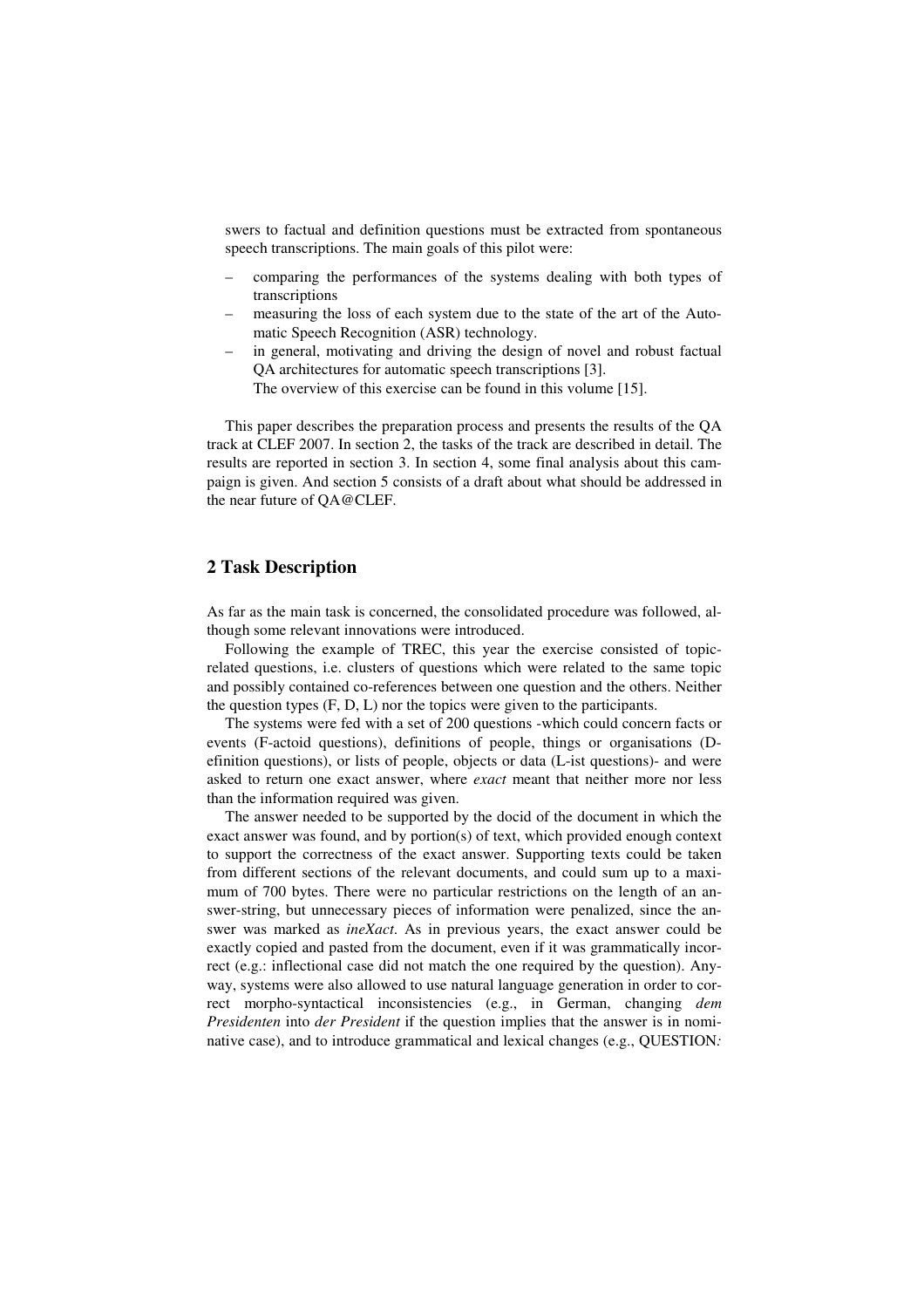*What nationality is X?* TEXT: *X is from the Netherlands*  $\rightarrow$  EXACT ANSWER: Dutch).



Table **1.** Tasks activated in 2007 (coloured cells)

The subtasks were both:

- monolingual, where the language of the question (Source language) and the language of the news collection (Target language) were the same;
- cross-lingual, where the questions were formulated in a language different from that of the news collection.

Ten source languages were considered, namely, Bulgarian, Dutch, English, French, German, Indonesian, Italian, Portuguese, Romanian and Spanish. All these languages were also considered as target languages, except for Indonesian, which had no news collections available for the queries and, as was done in the previous campaigns, used the English question set translated into Indonesian (IN).

As shown in Table 1, 37 tasks were proposed:

- 8 Monolingual -i.e. Bulgarian (BG), German (DE), Spanish (ES), French (FR), Italian (IT), Dutch (NL), Portuguese (PT) and Romanian (RO);
- 29 Cross-lingual.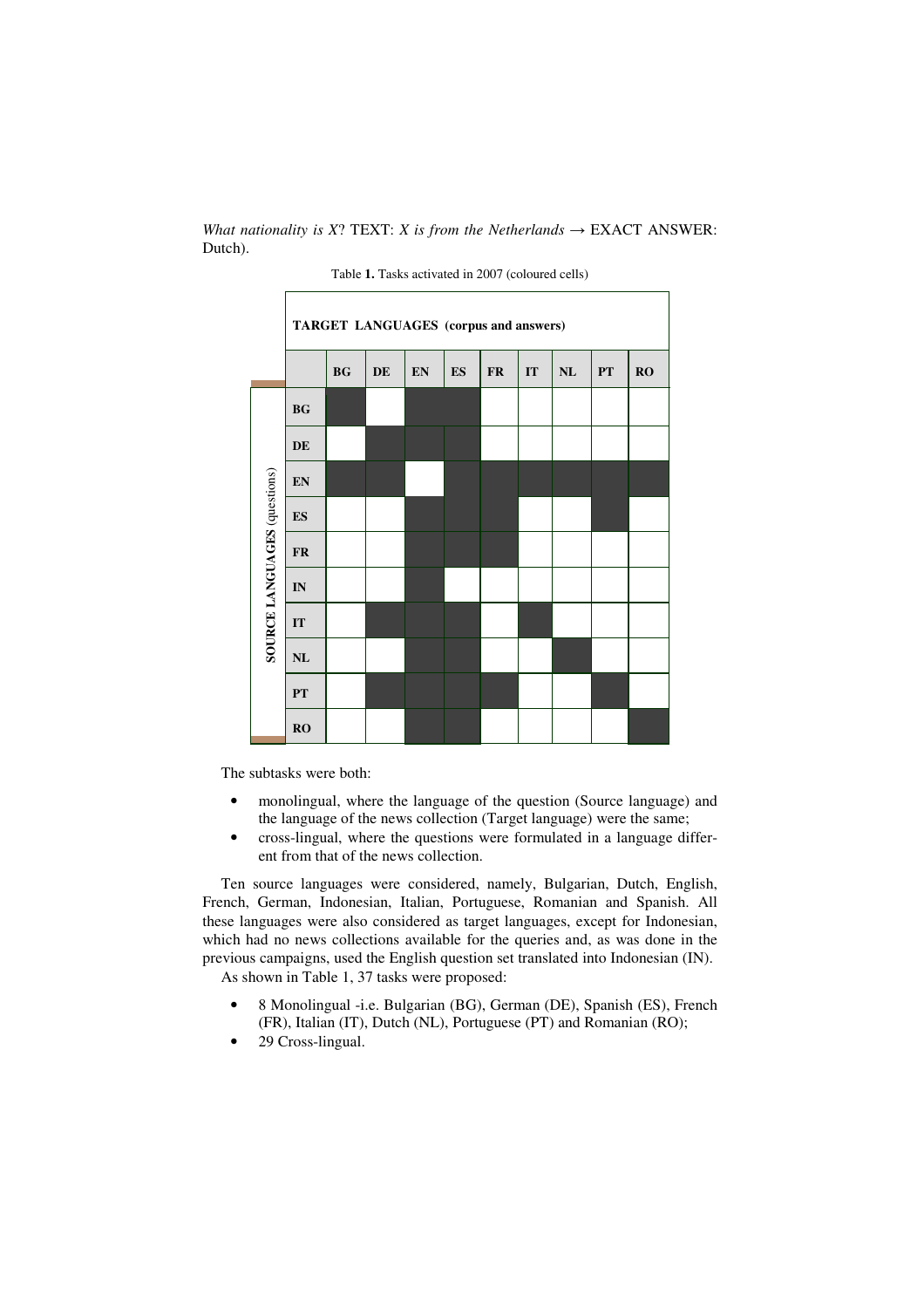Anyway, as Table 2 shows, not all the proposed tasks were then carried out by the participants.

|                  | <b>MONOLINGUAL</b> | <b>CROSS-LINGUAL</b> |
|------------------|--------------------|----------------------|
| CLEF-2004        |                    | 13                   |
| <b>CLEF-2005</b> |                    | 15                   |
| <b>CLEF-2006</b> |                    | 17                   |
| <b>CLEF-2007</b> |                    | 11                   |

**Table 2.** Tasks chosen by at least 1 participant in QA@CLEF campaigns

As customary in recent campaigns, a monolingual English (EN) task was not available as it seems to have been already thoroughly investigated in TREC campaigns. English was still both source and target language in the cross-language tasks.

## *2.1 Questions Grouped by Topic*

The procedure followed to prepare the test set was much different from that used in the previous campaigns. First of all, each organizing group, responsible for a target language, freely chose a number of topics. For each topic, one to four questions were generated. Topics could be not only named entities or events, but also other categories such as objects, natural phenomena, etc. (e.g. George W. Bush; Olympic Games; notebooks; hurricanes; etc.). The set of ordered questions were related to the topic as follows:

- the topic was named either in the first question or in the first answer
- the following questions could contain co-references to the topic expressed in the first question/answer pair.

Topics were not given in the test set, but could be inferred from the first question/answer pair. For example, if the topic was *George W. Bush*, the cluster of questions related to it could have been:

#### Q1: *Who is George W. Bush?*; Q2: *When was he born?*; Q3: *Who is his wife?*

The requirement for questions related to a same topic necessarily implies that the questions refer to common concepts and entities within the domain. In a series of questions this is accomplished by co-reference – a well known phenomenon within Natural Language Processing which nevertheless has not been a major factor in the success of QA systems in previous CLEF workshops. The most common form is pronominal anaphoric reference to the topic declared in the first question, e.g.: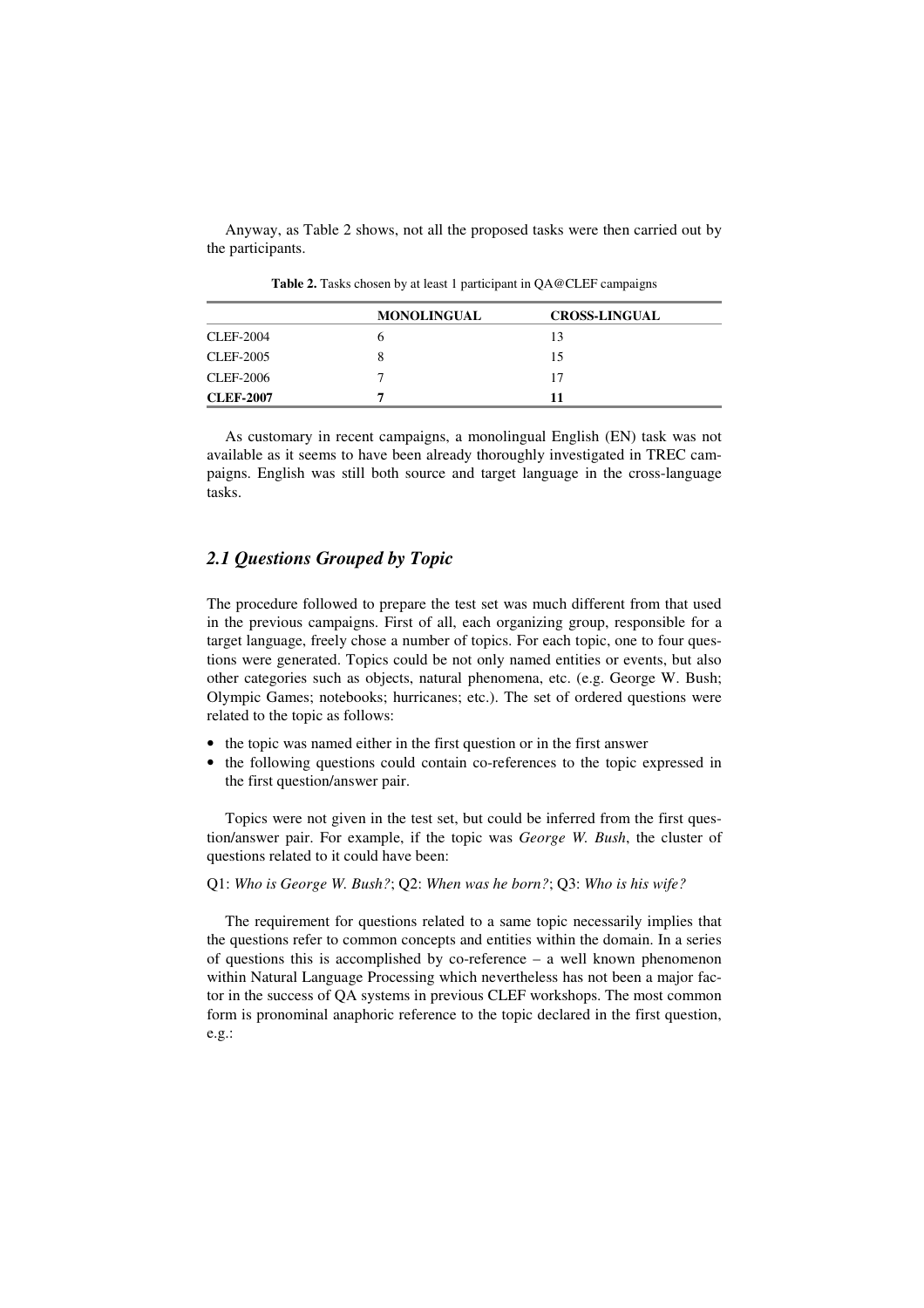Q4: *What is a polygraph?*; Q5: *When was it invented?*

However, other forms of co-reference occurred in the questions. Here is an example:

Q6: *Who wrote the song "Dancing Queen"?*; Q7: *How many people were in the group?* 

Here *the group* refers to an entity expressed not in the question but only in the answer. However the QA system does not know this and has to infer it, a task which can be very complex, especially if the topic is not provided in the test set.

## *2.2 Addition of Wikipedia*

| <b>TARGET LANG.</b> | <b>COLLECTION</b>     | <b>PERIOD</b> | <b>SIZE</b>           |  |  |
|---------------------|-----------------------|---------------|-----------------------|--|--|
| [BG] Bulgarian      | Sega                  | 2002          | 120 MB (33,356 docs)  |  |  |
|                     | <b>Standart</b>       | 2002          | 93 MB (35,839 docs)   |  |  |
| [DE] German         | Frankfurter Rundschau | 1994          | 320 MB (139,715 docs) |  |  |
|                     | Der Spiegel           | 1994/1995     | 63 MB (13,979 docs)   |  |  |
|                     | German SDA            | 1994          | 144 MB (71,677 docs)  |  |  |
|                     | German SDA            | 1995          | 141 MB (69,438 docs)  |  |  |
| [EN] English        | Los Angeles Times     | 1994          | 425 MB (113,005 docs) |  |  |
|                     | Glasgow Herald        | 1995          | 154 MB (56,472 docs)  |  |  |
| [ES] Spanish        | <b>EFE</b>            | 1994          | 509 MB (215,738 docs) |  |  |
|                     | <b>EFE</b>            | 1995          | 577 MB (238,307 docs) |  |  |
| [FR] French         | Le Monde              | 1994          | 157 MB (44,013 docs)  |  |  |
|                     | Le Monde              | 1995          | 156 MB (47,646 docs)  |  |  |
|                     | French SDA            | 1994          | 86 MB (43,178 docs)   |  |  |
|                     | French SDA            | 1995          | 88 MB (42,615 docs)   |  |  |
| [IT] Italian        | La Stampa             | 1994          | 193 MB (58,051 docs)  |  |  |
|                     | <b>Itallian SDA</b>   | 1994          | 85 MB (50,527 docs)   |  |  |
|                     | <b>Itallian SDA</b>   | 1995          | 85 MB (50,527 docs)   |  |  |
| [NL] Dutch          | NRC Handelsblad       | 1994/1995     | 299 MB (84,121 docs)  |  |  |
|                     | Algemeen Dagblad      | 1994/1995     | 241 MB (106,483 docs) |  |  |
| [PT] Portuguese     | Público               | 1994          | 164 MB (51,751 docs)  |  |  |
|                     | Público               | 1995          | 176 MB (55,070 docs)  |  |  |
|                     | Folha de São Paulo    | 1994          | 108 MB (51,875 docs)  |  |  |
|                     | Folha de São Paulo    | 1995          | 116 MB (52,038 docs)  |  |  |

**Table 3**. Document collections used in QA@CLEF 2007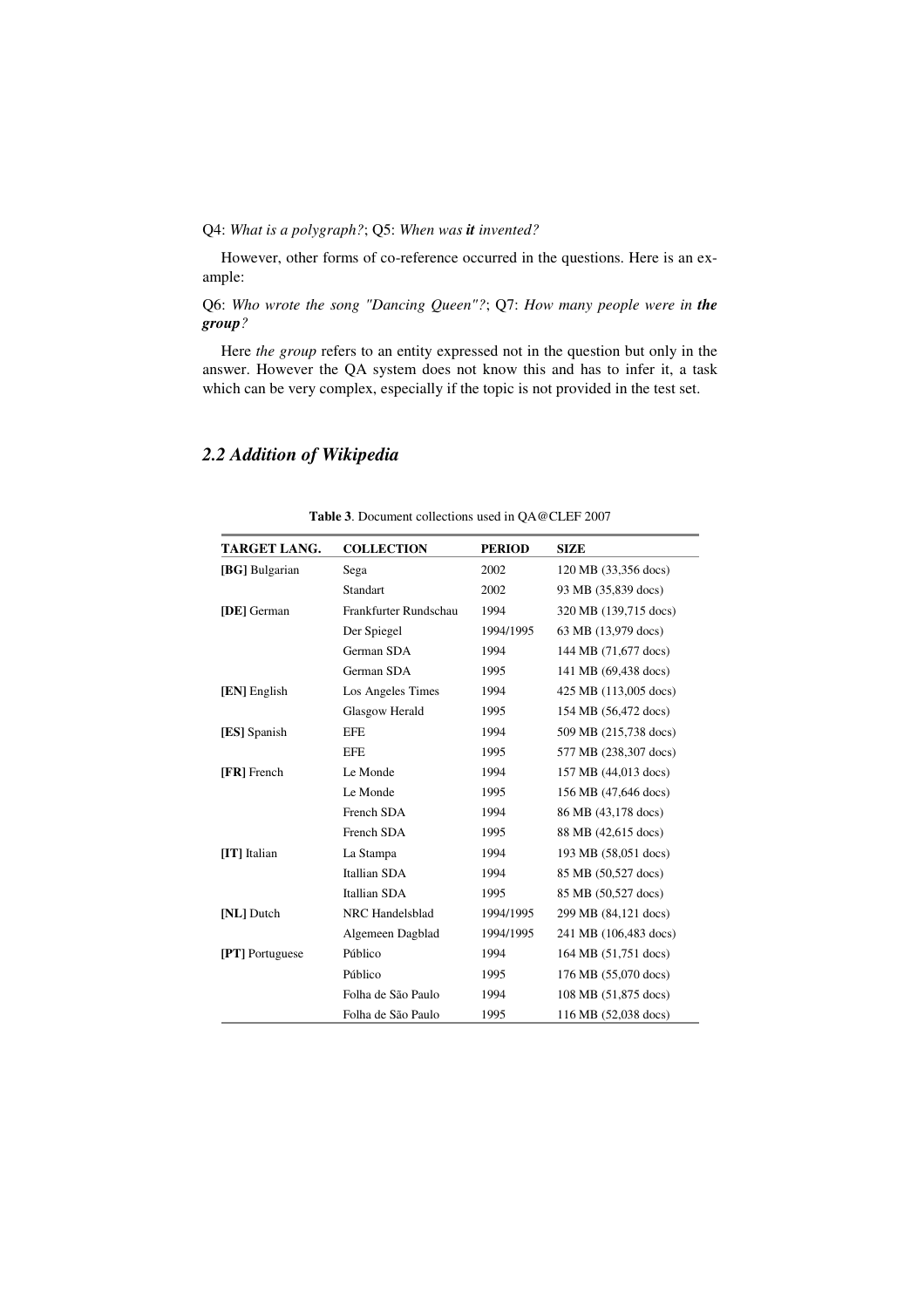Another major innovation of this year's campaign concerned the corpora at which the questions were aimed. In fact, beside the data collections composed of news articles provided by ELRA/ELDA (see **Error! Reference source not found.**), also Wikipedia was considered, capitalizing on the experience of the WiQA pilot task proposed in 2006 [9].

The Wikipedia pages in the target languages, as found in the version of November 2006, could be used. Romanian, which was addressed as a target language for the first time, had Wikipedia<sup>2</sup> as the only document collection, because there was no newswire Romanian corpus. The "snapshots" of Wikipedia were made available for download both in XML and HTML versions. The answers to the questions had to be taken from actual entries or articles of Wikipedia pages. Other types of data such as images, discussions, categories, templates, revision histories, as well as any files with user information and meta-information pages, had to be excluded.

One of the major reasons for using Wikipedia was to make a first step towards web formatted corpora where to search for answers.

As nowadays so large information sources are available on the web, this is may be considered a desirable next level in the evolution of QA systems. An important advantage of Wikipedia is that it is freely available for all languages so far considered. Anyway the variation in size of Wikipedia, depending on the language, is still problematic.

## *2.3 Types of Questions*

 $\overline{a}$ 

As far as the question types are concerned, as in previous campaigns, the three following categories were considered:

- 1. *Factoid questions*, fact-based questions, asking for the name of a person, a location, the extent of something, the day on which something happened, etc. We consider the following 8 answer types for factoids:
	- PERSON, e.g.: Q8: *Who was called the "Iron-Chancellor"?* A8: *Otto von Bismarck*.
	- TIME, e.g.: Q9: *What year was Martin Luther King murdered?* A9: *1968*.
	- LOCATION, e.g.: Q10: *Which town was Wolfgang Amadeus Mozart born in?* A10: *Salzburg*.
	- ORGANIZATION, e.g.: Q11: *What party does Tony Blair belong to?*: A11: *Labour Party.*
	- MEASURE, e.g.: Q12: *How high is Kanchenjunga?* A12: *8598m.*
	- COUNT, e.g.: Q13: *How many people died during the Terror of PoPot?*  A13: *1 million.*
	- OBJECT, e.g.: Q14: *What does magma consist of?* A14: *Molten rock.*

<sup>2</sup> http://static.wikipedia.org/downloads/November\_2006/ro/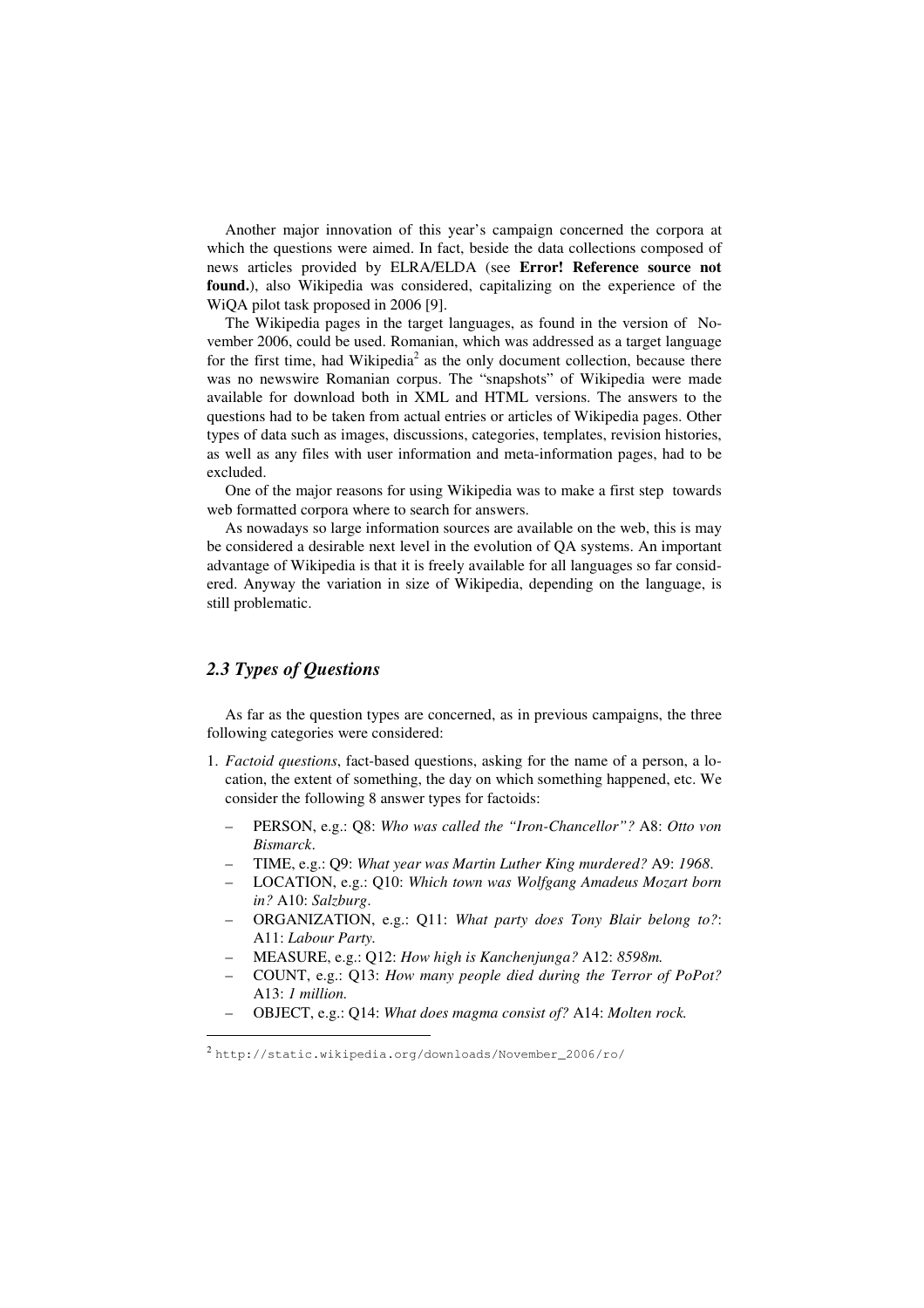- OTHER, i.e. everything that does not fit into the other categories above, e.g.: Q15: *Which treaty was signed in 1979?* A15: *Israel-Egyptian peace treaty.*
- 2. *Definition questions*, questions such as "What/Who is X?", and are divided into the following subtypes:
	- PERSON, i.e., questions asking for the role/job/important information about someone, e.g.: Q16*: Who is Robert Altmann?* A16*: Film maker*
	- ORGANIZATION, i.e., questions asking for the mission/full name/important information about an organization, e.g.: Q17: *What is the Knesset?* A17: *Parliament of Israel.*
	- OBJECT, i.e., questions asking for the description/function of objects, e.g.: Q18: *What is Atlantis?* A18: *Space Shuttle.*
	- OTHER, i.e., question asking for the description of natural phenomena, technologies, legal procedures etc., e.g.: Q19: *What is Eurovision?* A19: *Song contest.*
- *3. closed list questions:* i.e., questions that require one answer containing a determined number of items, e.g.: Q20: *Name all the airports in London, England.* A20: *Gatwick, Stansted, Heathrow, Luton and City.*

As only one answer was allowed, all the items had to be present in sequence in the document and copied, one next to the other, in the answer slot.

Besides, all types of questions could contain a temporal restriction, i.e. a temporal specification that provided important information for the retrieval of the correct answer, for example:

> Q21: *Who was the Chancellor of Germany from 1974 to 1982?*  A21: *Helmut Schmidt.*

Q22: *Which book was published by George Orwell in 1945?* A22: *Animal Farm.*

Q23: *Which organization did Shimon Perez chair after Isaac Rabin's death?*

A23: *Labour Party Central Committee.*

Some questions could have no answer in the document collection, and in that case the exact answer was "NIL" and the answer and support docid fields were left empty. A question was assumed to have no right answer when neither human assessors nor participating systems could find one.

The distribution of the questions among these categories is described in **Error! Reference source not found.**. Each question set was then translated into English, which worked as inter-language during the translation of the datasets into the other tongues for the activated cross-lingual subtasks.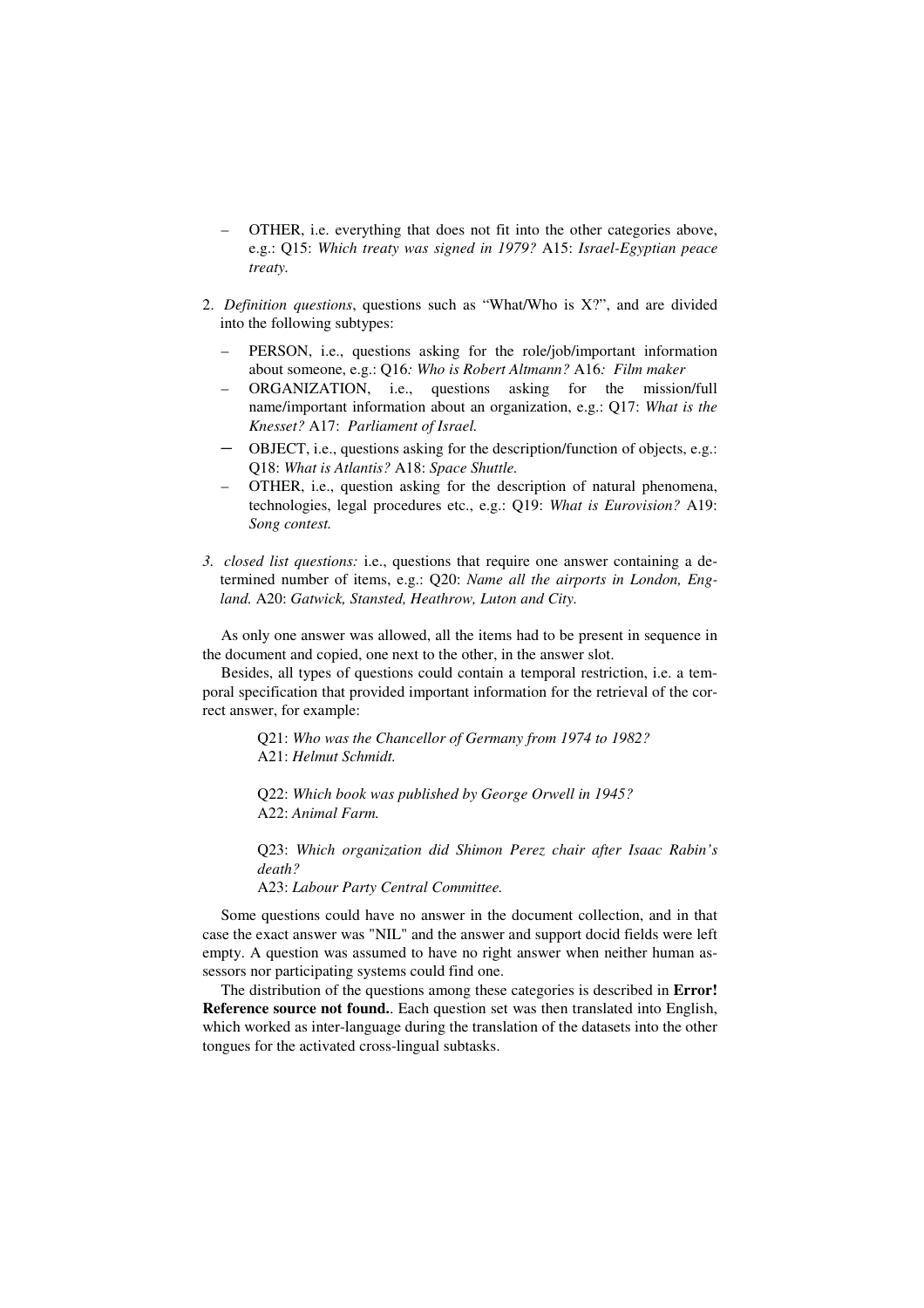|           | F   | D  | L  | т  | NIL      | # Participants | # Runs |
|-----------|-----|----|----|----|----------|----------------|--------|
| <b>BG</b> | 158 | 32 | 10 | 12 | $\Omega$ | $\theta$       | 0      |
| DE        | 164 | 28 | 8  | 27 | $\Omega$ | 2              | 5      |
| EN        | 161 | 30 | 9  | 3  | $\Omega$ | 5              | 8      |
| ES        | 148 | 42 | 10 | 40 | 21       | 5              | 5      |
| FR        | 148 | 42 | 10 | 40 | 20       | 2              | 2      |
| IT        | 147 | 41 | 12 | 38 | 20       | 1              | 1      |
| NL        | 147 | 40 | 13 | 30 | 20       | 0              | 0      |
| PT        | 143 | 47 | 9  | 23 | 18       | 6              | 8      |
| <b>RO</b> | 160 | 30 | 10 | 52 |          |                | 2      |

**Table 4.** Test set breakdown according to question type, number of participants and number of runs

# *2.4 Formats*

As the format is concerned, this year both input and output files were formatted as an XML file. For example, the first three questions in the EN-DE test set, i.e. English questions that hit a German document collection - were represented as follows:

```
- <input>
```
- <q target="DE" source="EN" id="0001" group\_id="3600">Who is the singer of the band U2?</q>
- <q target="DE" source="EN" id="0002" group\_id="3601">What age did Elvis Presley die?</q>
- <q target="DE" source="EN" id="0003" group\_id="3602">Where is the Statue of Liberty located?</q>

An example of system output which answered the above questions was the following:

<?xml version="1.0" encoding="UTF-8" standalone="yes" ?>

- <output>
- <a score="1.4222687" run\_id="dfki071ende" group\_id="3600" q\_id="0001">

<answer>Annett Louisan</answer>

- <support>

<s\_id>de\_xml/p01/161699.xml</s\_id>

 <s\_string>Aber auch Sänger und Sängerinnen wie Kate Ryan, Annett Louisan, die Band Overground, die Band Sportfreunde Stiller, Xavier Naidoo, Die Fantastischen Vier, das DJ-Duo Blank &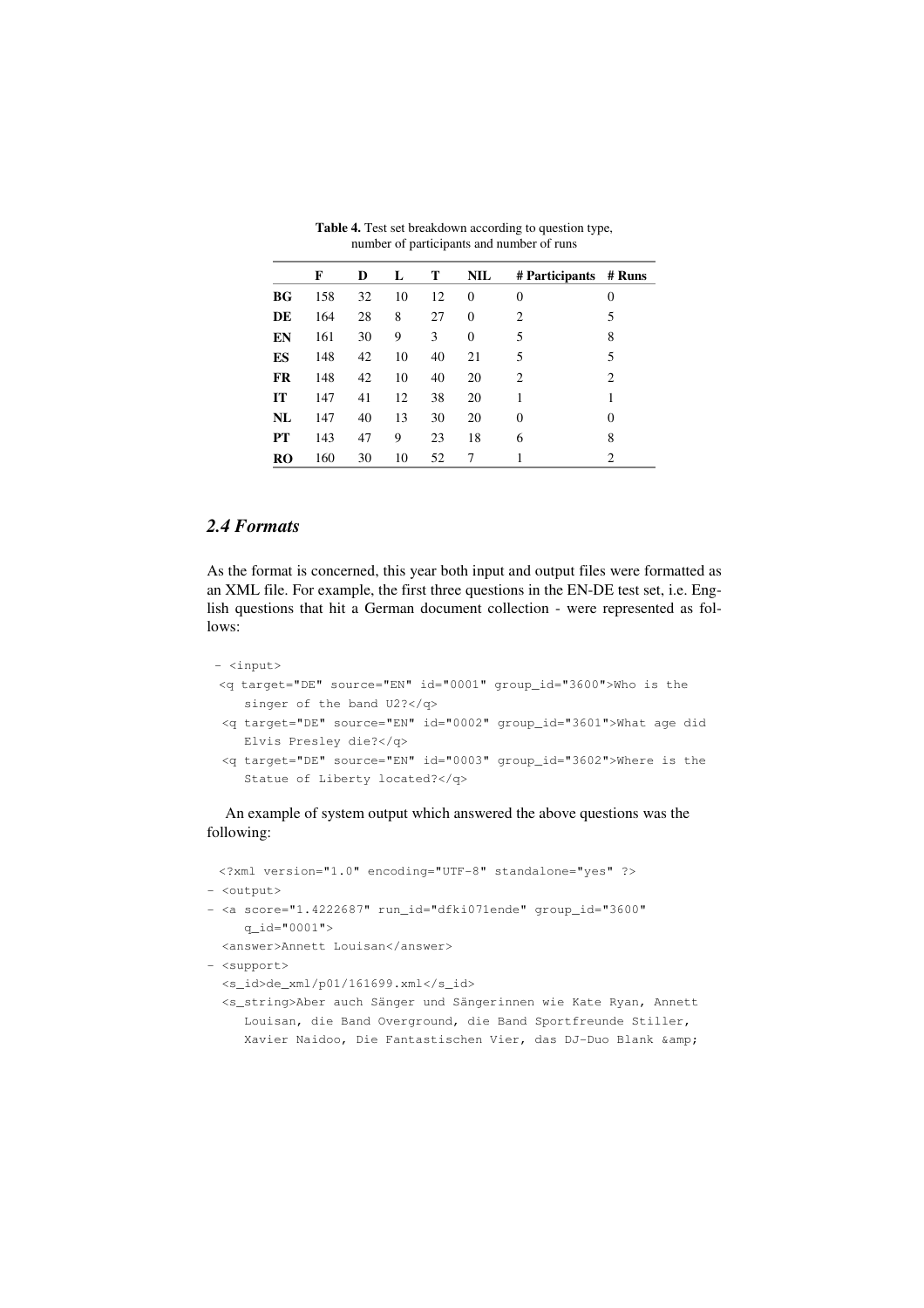```
Jones und Melendiz nutzten die U-Bahn und Kate Ryan Bahnhöfe für 
    Kate Ryan Musikvideos.</s_string>
  </support> 
 \langlea>
- <a score="14.129519" run_id="dfki071ende" group_id="3601" 
    q_id="0002"> 
  <answer>42</answer> 
- <support> 
  <s_id>SDA.950109.0187.xml</s_id> 
  <s_string>Elvis Presley war 1977 im Alter von 42 Jahren gestor-
    ben.</s_string> 
   </support> 
    \langlea>
  - <a score="0.009016844" run_id="dfki071ende" group_id="3602" 
    q_id="0003"> 
  <answer>USA</answer> 
- <support> 
  <s_id>de_xml/p09/984837.xml</s_id> 
   <s_string>Henry Martin war ein Freimaurer; zusammen mit Edouard 
    René Lefèvre de Laboulaye, den Enkeln des Marquis de Lafayette 
    und Frédéric Auguste Bartholdi, einem jungen Künstler aus dem 
    Elsaß, war Henry Martin maßgeblich an der Finanzierung der Frei-
    heitsstatue, einem Geschenk an die USA beteiligt, deren Einwei-
    hung Henry Martin nicht mehr miterlebte.</s_string>
     </support> 
    \langlea>
```
## *2.5 Evaluation*

As far the evaluation process is concerned, no changes were made with respect to the 2006 edition. Human judges assessed the exact answer (i.e. the shortest string of words which is supposed to provide the exact amount of information to answer the question) as:

- R (Right) if correct;
- W (Wrong) if incorrect;
- X (ineXact) if contained less or more information than that required by the query;
- U (Unsupported) if either the docid was missing or wrong, or the supporting snippet did not contain the exact answer.

Most assessor-groups managed to guarantee a second judgement of all the runs.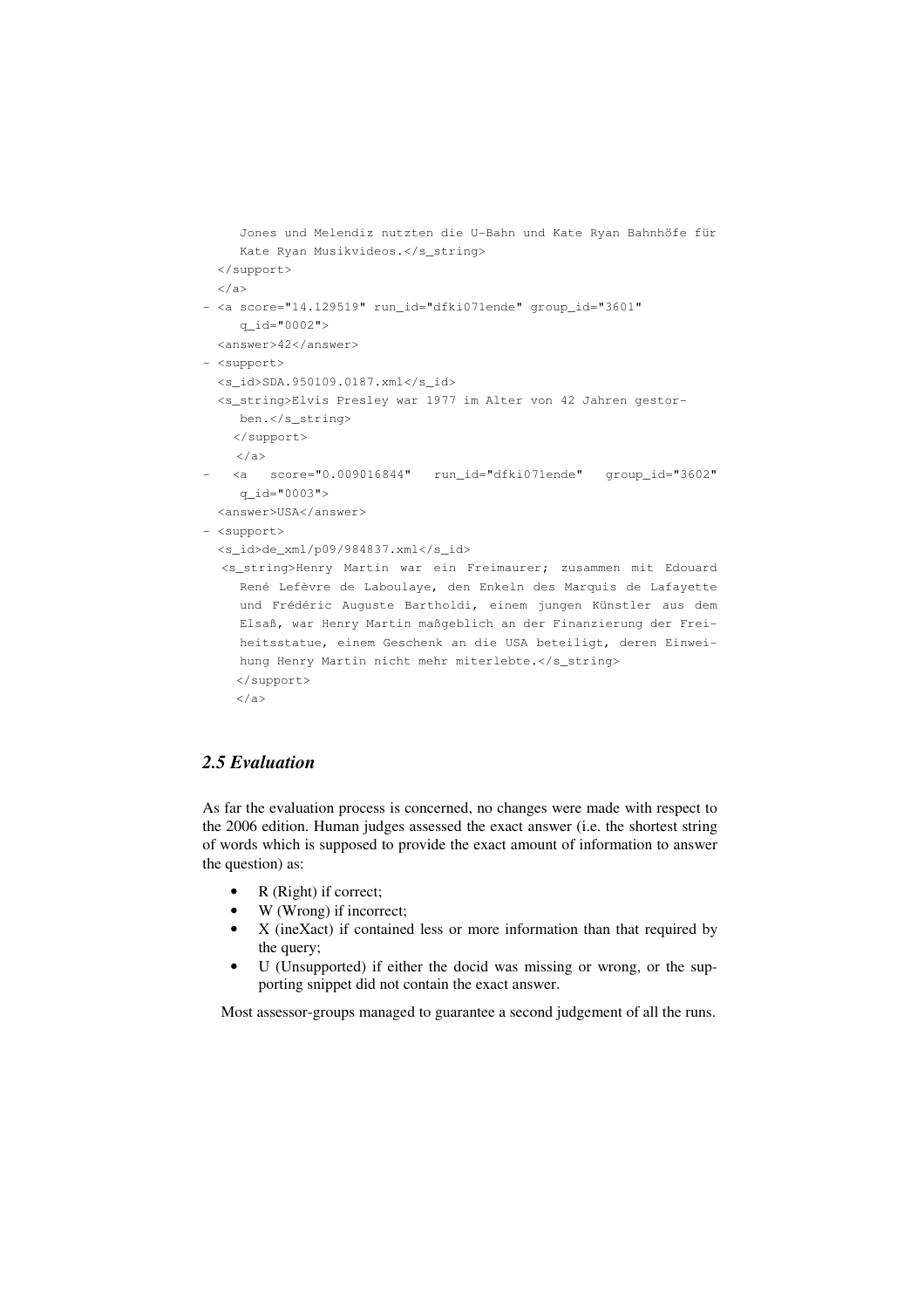As regards the evaluation measures, the main one was accuracy, defined as the average of  $SCORE(q)$  over all 200 questions q, where  $SCORE(q)$  is 1 in the first answer to *q* in the submission file is assessed as R, and 0 otherwise.

In addition most assessor groups computed the following measures:

- K1 [6]:
- Confident Weighted Score (CWS) [17] .

## **3 Results**

As far as accuracy is concerned, scores were generally far lower this year than usual, as Figure 1 shows. Although comparison between different languages and years is not possible, we can observe in Figure 1 some trends this year: best accuracy both in the monolingual and the bilingual tasks decreased considerably.



**Figure 1.** Best and average scores in QA@CLEF campaigns

This is also true for average performances. This year a neat decrease has been recorded in the bilingual tasks, due also to the presence of systems which participated for the first time, achieving very low score in tasks which are quite difficult also for veterans.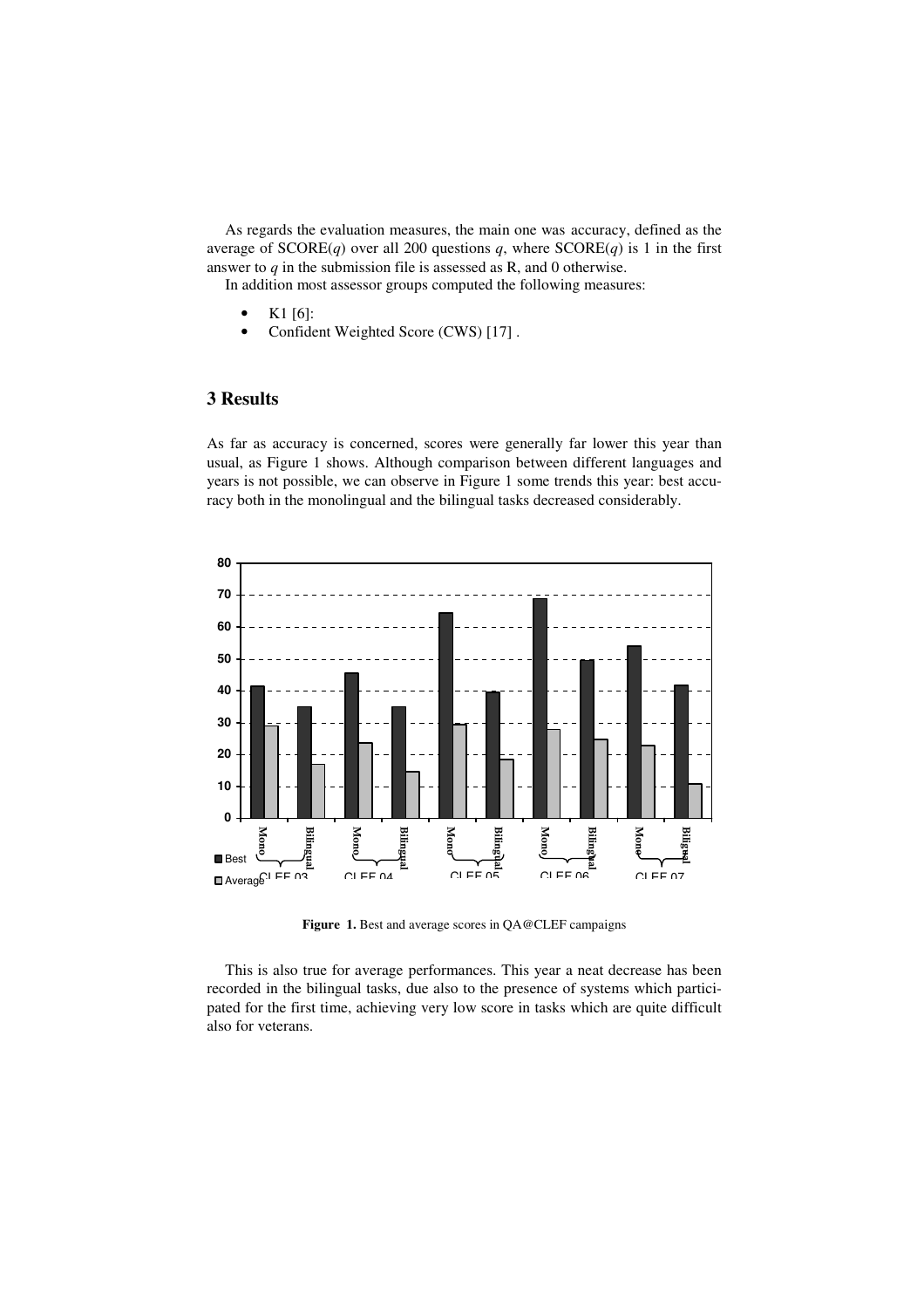As a general remark, it can be said that the new factors introduced this year appear to have had an impact on the performances of the systems. As more than one participant has noticed, there has been not enough time to adjust the systems to the new requirements.

## *3.1 Participation*

After years of constant growth, the number of participants has decreased in 2007 (see **Error! Reference source not found.**), due to the new challenges introduced in the exercise.

**Table 5.** Number of participants in QA@CLEF

|                    |    |               | America Europe Asia Australia TOTAL |    |
|--------------------|----|---------------|-------------------------------------|----|
| CLEF 2003 3        |    |               |                                     |    |
| CLEF 2004 1        | 17 |               |                                     | 18 |
| CLEF 2005 1        | 22 |               |                                     | 24 |
| CLEF 2006 4        | 24 | $\mathcal{D}$ |                                     | 30 |
| <b>CLEF 2007 3</b> | 17 |               |                                     | 22 |

|                  | <b>Submitted runs Monolingual Cross-lingual</b> |    |    |
|------------------|-------------------------------------------------|----|----|
| <b>CLEF 2003</b> | 17                                              | 6  | 11 |
| <b>CLEF 2004</b> | 48                                              | 20 | 28 |
| <b>CLEF 2005</b> | 67                                              | 43 | 24 |
| <b>CLEF 2006</b> | 77                                              | 42 | 35 |
| <b>CLEF 2007</b> | 37                                              | 23 | 14 |

**Table 6.** Number of submitted runs

The geographical distribution has anyway remained almost the same, recording a new entry of a group from Australia. No participants took part to any Bulgarian tasks.

Also the number of submitted runs has decreased sensibly, from a total of 77 registered last year to 22 (see **Error! Reference source not found.**). A breakdown of participants and runs, according to language, is shown in Table 4 (Section 2.3). As in previous campaigns, a larger number of people chose to participate in the monolingual tasks, which once again demonstrated to be more approachable.

In the following subsections a more detailed analysis of the results in each language follows, giving more specific information on the performances of systems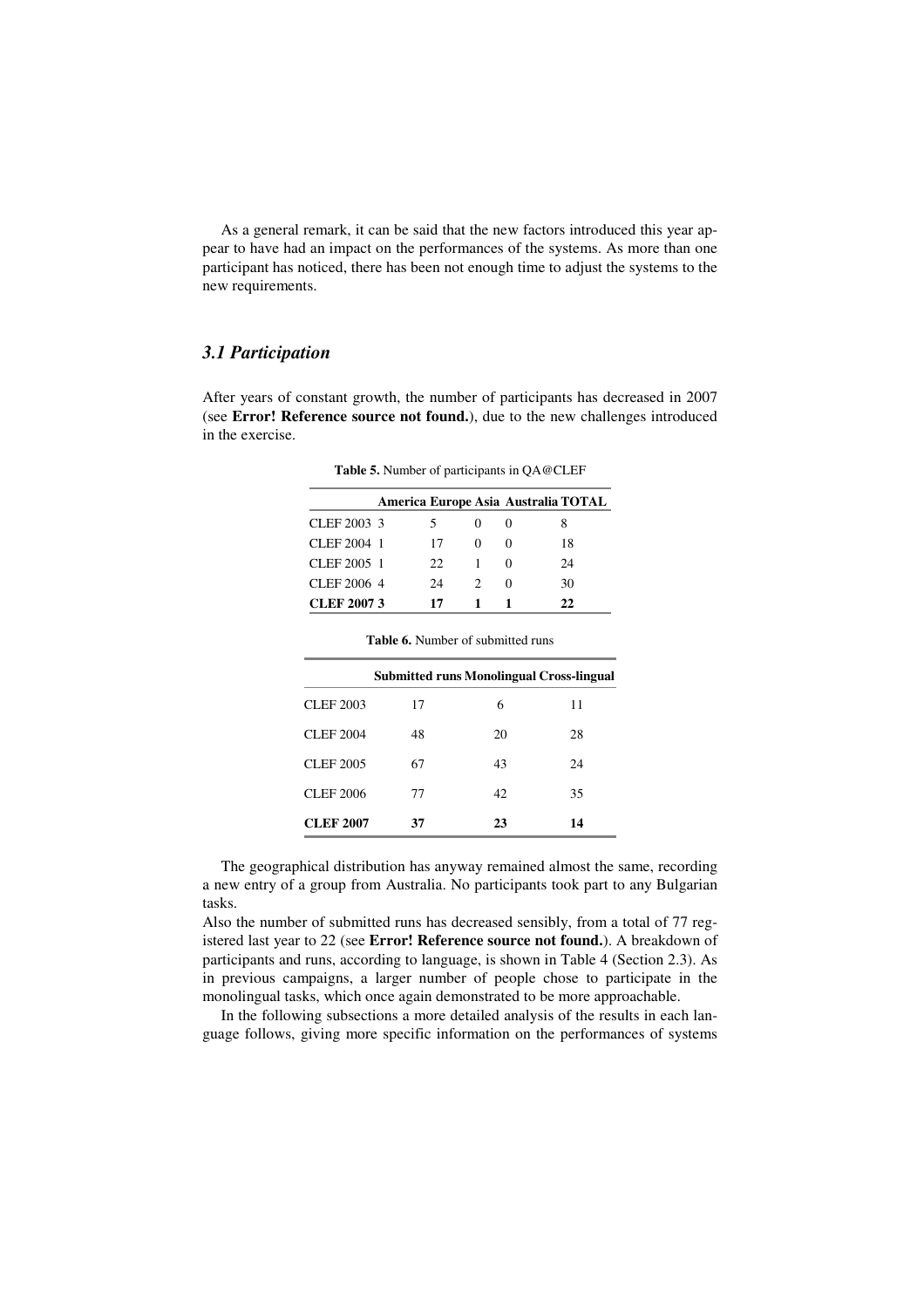in the single sub-tasks and on the different types of questions, providing the relevant statistics and comments.

## *3.2 Dutch as Target*

For the Dutch subtask of the CLEF 2007 QA task, three annotators generated 200 questions organized in 78 groups so that there were 16 groups with one question, 21 groups with two, 22 with three and 19 groups with four questions. Among the 200 questions 156 were factoids, 28 definitions and 16 list questions. In total, 41 questions had temporal restrictions. **Error! Reference source not found.** and **Error! Reference source not found.** below show the distributions of topic types for groups and expected answer types for questions.

Annotators were asked to create questions with answers either in Dutch Wikipedia or in the Dutch newspaper corpus, as well as questions without known answers. Of 200 questions, 186 had answers in Wikipedia, and 14 in the newspaper corpus. Annotators did not create NIL questions.

| <b>Topic type</b> | Number of topics |
|-------------------|------------------|
| <b>OBJECT</b>     | 29               |
| <b>PERSON</b>     | 18               |
| ORGANIZATION      | 12               |
| <b>LOCATION</b>   | 10               |
| <b>EVENT</b>      | 19               |

**Table 7.** Distribution of topic types

**Table 8.** Distribution of expected answers for questions

| <b>Expected answer type</b> | Number of questions |
|-----------------------------|---------------------|
| <b>OTHER</b>                | 45                  |
| <b>PERSON</b>               | 38                  |
| <b>TIME</b>                 | 32                  |
| <b>OBJECT</b>               | 25                  |
| <b>LOCATION</b>             | 25                  |
| <b>COUNT</b>                | 14                  |
| <b>ORGANIZATION</b>         | 13                  |
| <b>MEASURE</b>              | 8                   |

This year, two teams took part in the QA track with Dutch as the target language: the University of Amsterdam and the University of Groningen. The latter submitted both monolingual and crosslingual (English to Dutch) runs. The 5 submitted runs were assessed independently by 3 Dutch native speakers in such a way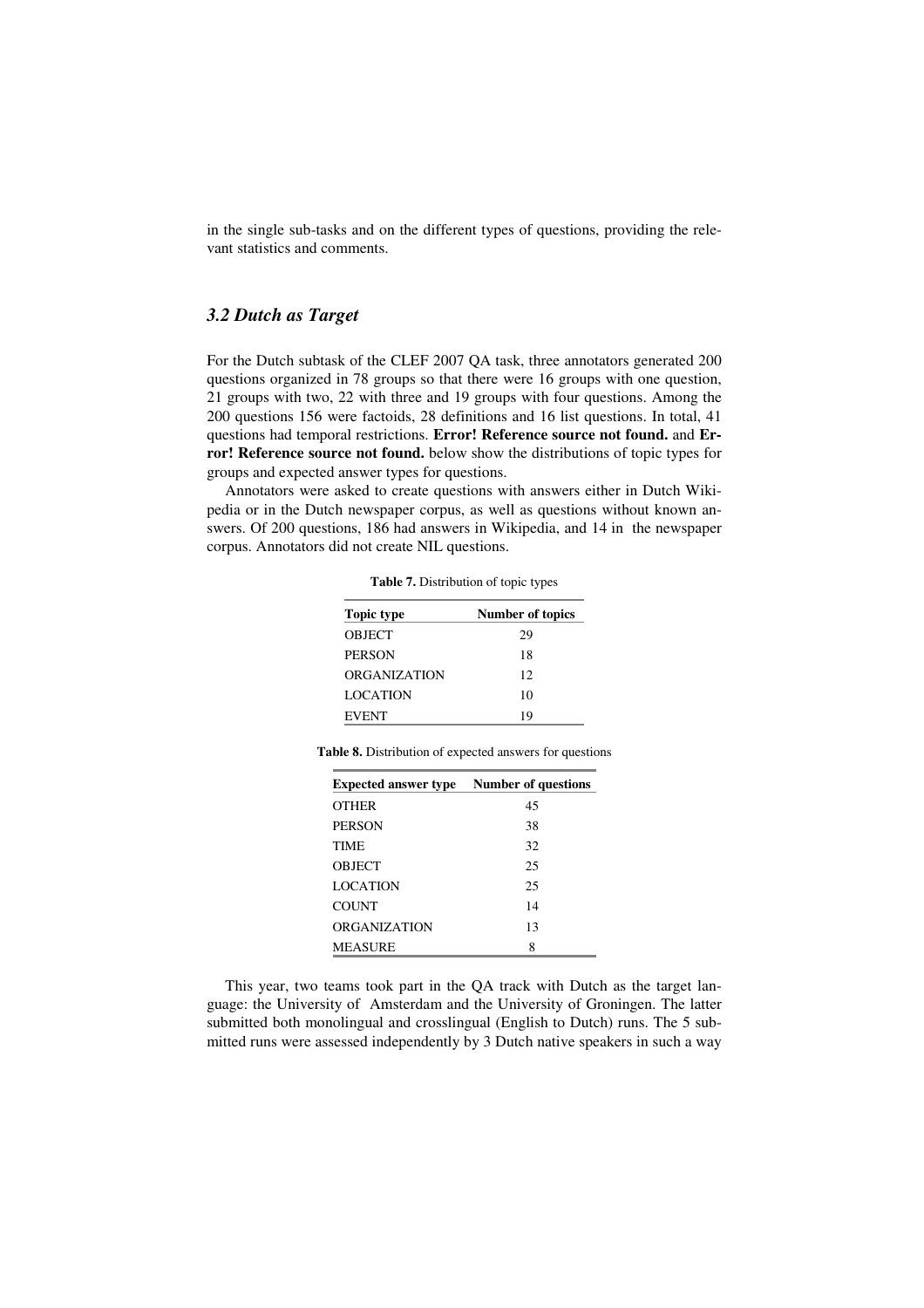that each question group was assessed by at least two assessors. In case of conflicting assessments, assessors were asked to discuss the judgements and come to an agreement.

Most of the occured conflicts were due to difficulties in distinguishing between *inexact* and *correct* answers. **Table 9** above shows the evaluation results for the five submitted runs (three monolingual and two cross-lingual). The table shows the number of Right, Wrong, ineXact and Unsupported answers, as well as the percentage of correctly answered Factoids, Temporally restricted questions, Definition and List questions.

The best monolingual run (gron072NLNL) achieved accuracy of 25.5%, which is slightly less that the best results in the 2006 edition of the QA task. The same tendency holds for the performance on factoid and definition questions.

One of the runs contained as many as 23 unsupported answers—this might indicate a bug in the system.

| Run                                                       | R<br># | # | $W - X$<br># | $\%$ F $\%$ T $\%$ D $\%$ L NIL |  |  | #U [156] [41] [28] [16] # % [0] | $\mathbf{s}$ | Overall<br>accuracy       |
|-----------------------------------------------------------|--------|---|--------------|---------------------------------|--|--|---------------------------------|--------------|---------------------------|
| uams071qrz 15 160 1 23 9.0 4.9 3.6 0 0                    |        |   |              |                                 |  |  |                                 |              | $0 \quad 0.02 \quad 7.54$ |
| gron071NLNL 49 136 11 4 24.4 19.5 35.7 6.3 20 0           |        |   |              |                                 |  |  |                                 |              | $0.06$ 24.5               |
| gron072NLNL 51 135 10 4 25.6 19.5 35.7 6.3 20 0 0.07 25.5 |        |   |              |                                 |  |  |                                 |              |                           |
| gron071ENNL 26 159 8 7 10.3 14.6 32.1 6.3 20              |        |   |              |                                 |  |  | $\Omega$                        | 0.02         | -13                       |
| gron072ENNL 27 161 7 5 10.9 14.6 32.1 6.3 16 0 0.02 13.5  |        |   |              |                                 |  |  |                                 |              |                           |

**Table 9.** Results for Dutch as target

## *3.3 English as Target*

160 Factoids (in groups) were requested, together with 30 definitions and ten lists. The numbers of temporally restricted factoids and questions with NIL answers was at our discretion. In the end we submitted 161 factoids, 30 definitions and nine lists. In previous years we have been obliged to devise a considerable number of temporally restricted questions and this has proved very difficult to do with the majority of them being very contrived and artificial. For this reason it was intended to set no such questions this year.

However, one reasonable one was spotted during the data entry process and so was flagged as such. Two others were also flagged accidentally during data entry. Unfortunately, therefore, the statistics can not tell us anything about temporally restricted questions.

To achieve the goals set by the organizers it was necessary to find topics about which several questions could be asked and then to devise a set of questions from that topic. Each task was surprisingly hard, and an inevitable consequence was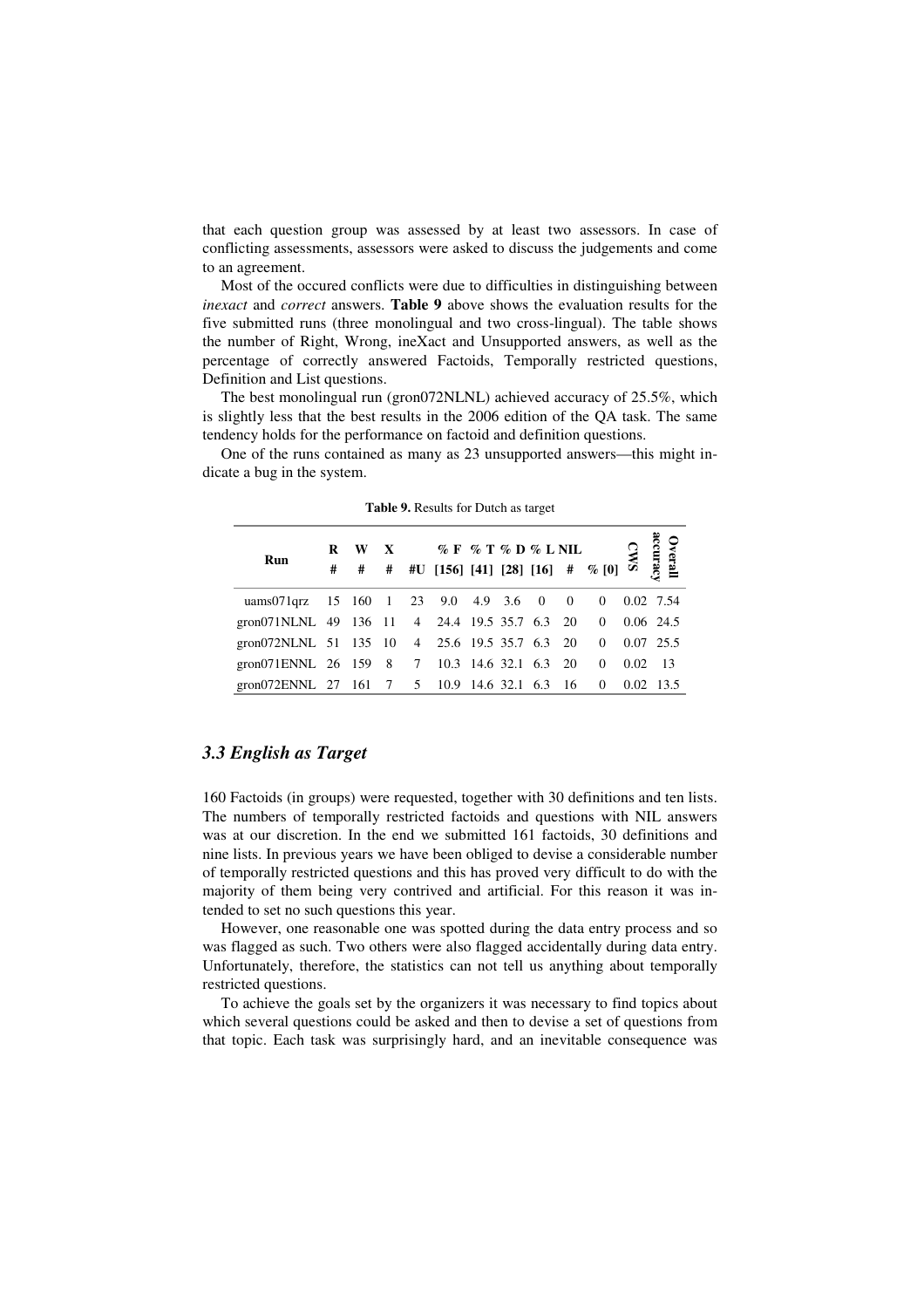that the questions are much harder this year than in previous years. We had no wish to set especially difficult or convoluted questions, but unfortunately this arose as a side-effect of the new procedures.

In addition to the issue of question grouping, it was decided at a very late stage to use not only the two collections from last year (the LA Times and Glasgow Herald) but also the English Wikipedia. The latter is extremely large and greatly increases the task complexity for the participants in terms of both indexing and IR searching. In addition, some questions had to be heavily qualified in order to reduce the ambiguity introduced by alternative readings in the Wikipedia. Here is an example:

#### Q24: *What is the "KORG" on which Niky Orellana is a soccer commentator?*

The breakdown of the questions can be summarised as follows. There were 200 questions divided into 67 groups. In other words, there were 67 initial questions (33.50%) and 133 follow-on questions (66.50%) within the collection. Reference answers were established using the three collections. Of the 236 supporting snippets included in the corpus, 88 are from the LA Times (44.00%), 68 are from the Glasgow Herald (34.00%) and 44 are from the English Wikipedia (22.00%). Thus the majority of the reference answers were in the newpapers. However, as we shall see later, some systems found a much higher proportion of answers in the Wikipedia.

| Run            | R<br># | W<br># | X<br>#         | #U           |                                                 | $\%$ F $\%$ T $\%$ D $\%$ L NIL<br>$[161]$ $[3]$ $[30]$ $[9]$ |      |                | # $%$ [0]                | CWS | Σ         | Overall<br>accuracy                      |
|----------------|--------|--------|----------------|--------------|-------------------------------------------------|---------------------------------------------------------------|------|----------------|--------------------------|-----|-----------|------------------------------------------|
| cind071fren    |        | 26 171 | $\overline{1}$ |              | 2 11.18 0.00 23.33 11.11 0 0.00 0.00 0.00 13.00 |                                                               |      |                |                          |     |           |                                          |
| cind072fren    |        | 26 170 | $\overline{2}$ |              | 2 11.18 0.00 23.33 11.11                        |                                                               |      |                | $0$ 0.00 0.00 0.00 13.00 |     |           |                                          |
| $csui071$ inen |        | 20 175 | $\overline{4}$ | $\mathbf{1}$ | 10.56 0.00 10.00 0.00                           |                                                               |      | $\overline{0}$ |                          |     |           | $0.00 \quad 0.00 \quad 0.00 \quad 10.00$ |
| dfki071deen    |        | 14 178 | - 6            | 2            |                                                 | 4.35 0.00 23.33 0.00                                          |      |                | $0$ 0.00 0.00 0.00 7.00  |     |           |                                          |
| dfki071esen    | 5      | 189    | $\overline{4}$ | $2^{\circ}$  |                                                 | 1.86 0.00 6.67                                                | 0.00 | $\Omega$       | 0.00 <sub>1</sub>        |     | 0.00 0.00 | 2:50                                     |

**Table 10.** Results for English as target

Five cross-lingual runs with English as target were submitted this year, as compared with thirteen for last year. Five groups participated in six source languages, Dutch, French, German, Indonesian, Romanian and Spanish. DFKI submitted runs for two source languages, German and Spanish, while all other groups worked in only one. Cindi Group and Macquarie University both submitted two runs for a language pair (French-English and Dutch-English respectively) but unfortunately there was no language for which more than one group submitted a run. This means that no direct comparisons can be made between QA systems this year, because the task being solved by each was different.

An XML format was used for the submission of runs this year, by contrast with previous years when fairly similar plain text formats were adopted. This meant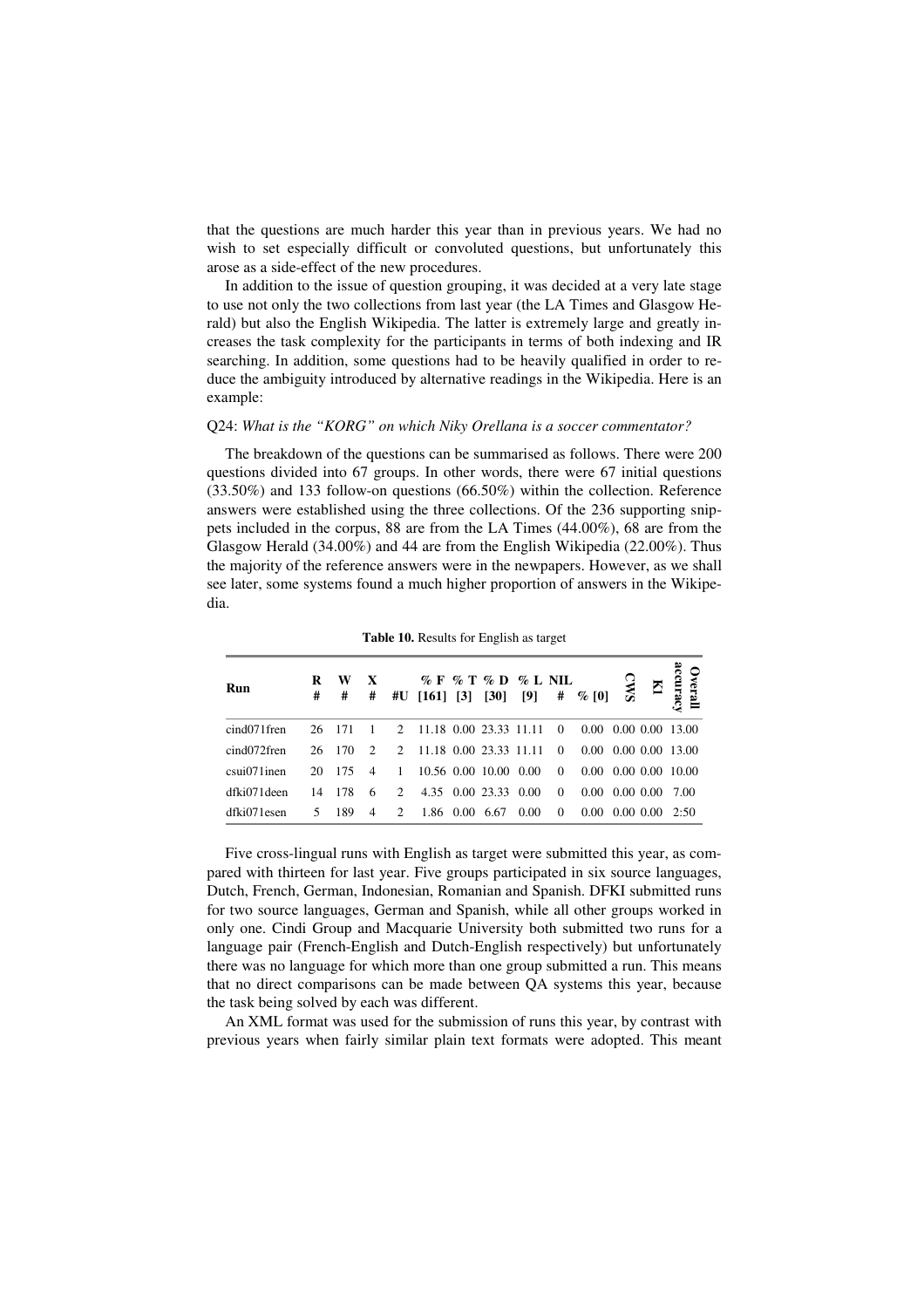that our evaluation tools were no longer usable. However, last year we also participated in the evaluation of the Question Answering using Wikipedia task (Wi-QA)<sup>3</sup> organised by University of Amsterdam. For this they developed an excellent web-based tool which was subsequently adapted for this year's Dutch CLEF evaluations<sup>4</sup>. It allows multiple assessors to work independently, shows runs anonymised, allows all answers to a particular question to be judged at the same time (like the TREC software), and includes the supporting snippets for each submitted answer as well as the 'correct' (reference) answer. It also shows inter-assessor disagreement, and, once this has been eliminated, can produce the assessed runs in the correct XML format. Overall, this software worked perfectly for us and saved us a considerable amount of time.

All answers were double-judged<sup>5</sup>. Where assessors differed, the case was discussed between us and a decision taken. We measured the agreement level by two methods. For Agreement 1 we take agreement on each group of 8 answers to a question as a whole as either exactly the same for both assessors or not exactly the same. This is a very strict measure. There were disagreements for 30 questions out of the 200, i.e. 15%, which equates to an agreement level of 85%.

For Agreement Level 2 we taking each decision made on one of the eight answers to a question and count how many decisions were the same for both assessors and how many were not the same. There were 39 differences of decision and a total of 1600 decisions (200 questions by eight runs). This is 2.4%, which equates to an agreement level of 97.6%. This is the measure we used in previous years. Last year the agreement level was 89% and the previous year it was 93%. We conclude from these figures that the assessment of our CLEF runs is quite accurate and that double judging is sufficient.

Considering all question types together, the best performance is University of Wolverhampton with 28 R and 2 X,  $(14\%$  strict or  $15\%$  lenient) closely followed by the CINDI Group at Concordia University with 26 R and 1 X (13% strict or 13.50% lenient). Note that these systems are working on different tasks (RO-EN and FR-EN respectively) as noted above, so the results are not directly comparable. The best performance last year for English targets was 25.26%. Nevertheless, considering the extreme difficulty of the questions, this represents a remarkable achievement for these systems.

For Factoids alone, the best system was CINDI (FR-EN) at 11.18% followed by University of Indonesia (IN-EN) with 10.56%. For Definitions the best result was University of Wolverhampton (RO-EN) with 43.33% correct, followed equally by CINDI (FR-EN) and DFKI (DE-EN) both with 23.33%. It is interesting that this For Factoids alone, the best system was CINDI (FR-EN) at 11.18% followed

l

<sup>3</sup> http://ilps.science.uva.nl/WiQA/

<sup>4</sup> We are extremely grateful to Martin de Rijke and Valentin Jijkoun for allowing us to use it and for setting it up in Amsterdam especially for us.

<sup>&</sup>lt;sup>5</sup> The first assessor was Richard Sutcliffe and the second was Udo Kruschwitz from University of Essex to whom we are indebted for his invaluable help.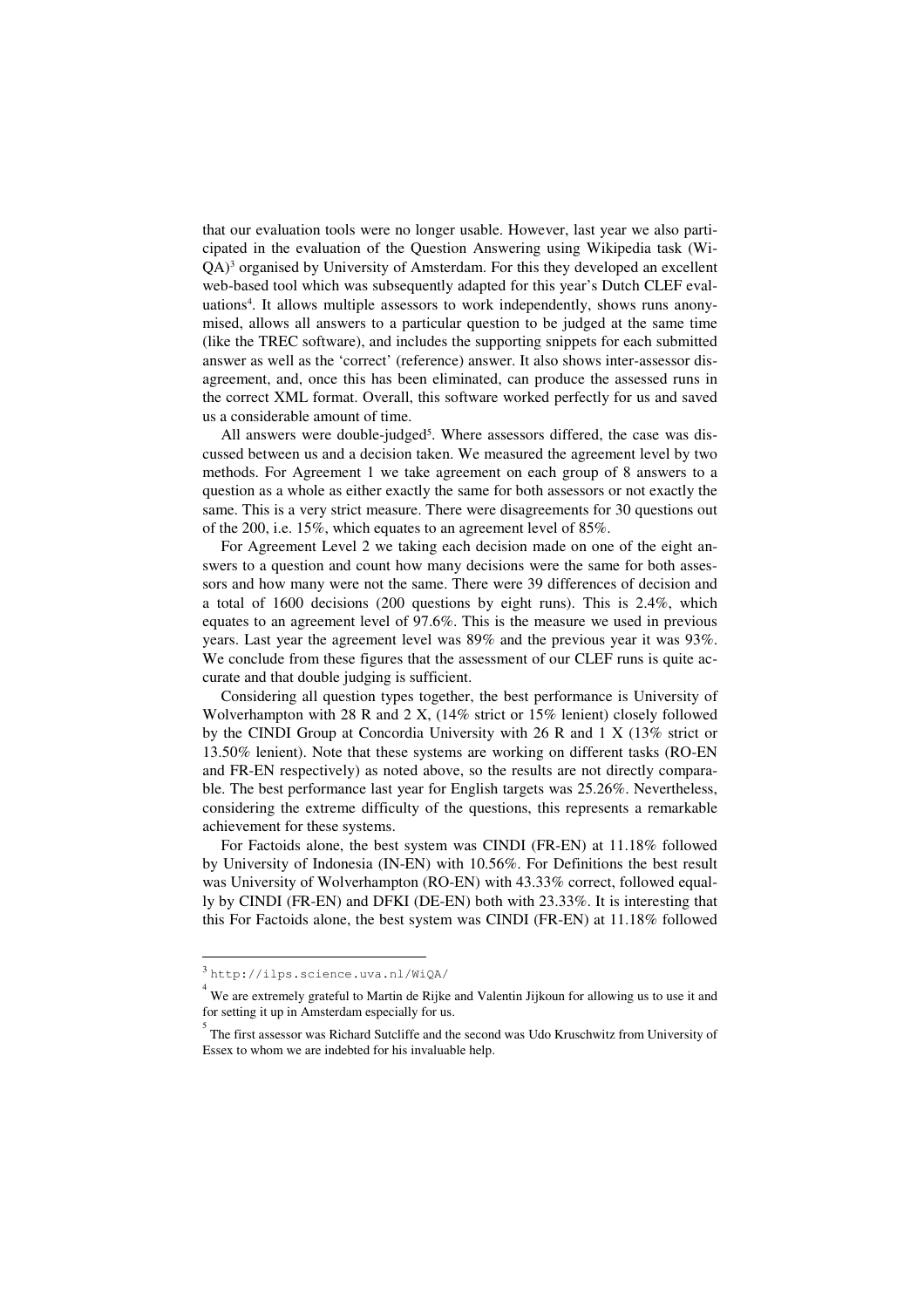by University of Indonesia (IN-EN) with 10.56%. For Definitions the best result was University of Wolverhampton (RO-EN) with 43.33% correct, followed equally by CINDI (FR-EN) and DFKI (DE-EN) both with 23.33%. It is interesting that this year the best Definition score is almost four times the best Factoid score, whereas last year they were nearly equal. One reason for this may be that the definitions either occurred first in a group of questions or on their own in a 'singleton' group. This was not specifically intended but seems to be a consequence of the relationship between Factoids and Definitions, namely that the latter are somehow epistemologically prior to the former<sup>6</sup>. In consequence, Definitions may be more simply phrased than Factoids and in particular may avoid co-reference in the vast majority of cases.

Nine list questions were set but only CINDI was able to answer any of them correctly (11.11% accuracy). (University of Indonesia was ineXact on one list question.) Perhaps the problem here was recognising the list question in the first place – unlike at TREC they are not explicitly flagged.

Considering the runs collectively, only 119 correct answers were returned out of 1600 attempts (8 runs and 200 questions). 70 questions were answered correctly by at least one system and thus 130 were not answered by any system. Table 11 shows a breakdown of correct answers by the collection used by a system, and by the position of an answer in a particular question group. Taking the collections first, we can see that the systems used the Wikipedia much more than we might have expected. 22% of the reference answers came from the Wikipedia (see earlier) while here we see that the total figures (excluding DFKI) are 19/100 for Glasgow Herald (19%), 14/100 for LA Times (14.%) and 67/100 for Wikipedia (67%). These figures suggest that many questions which were set relative to the newspapers were not answered from them. We will need to pay careful attention to this point before the next contest.

The last two columns in Table 11 show how good each system was at answering the first question in a group and the subsequent questions in a group – recall that there were 200 questions in 67 groups. As we can see, the number of subsequent questions answered correctly was less than the number of first questions. Across all the runs there were 68 correct answers to first questions (out of 67\*8 attempts) and 51 correct answers to subsequent questions (out of 133\*8 attempts). Thus the overall success rate on first questions was 12.69% and that on subsequent questions was 4.79%. This can be accounted for by the fact that subsequent questions are much more difficult because they use anaphoric references and also can involve knowing the answers to previous questions, as discussed earlier. The first column gives the number of correct answers returned by a system. The columns GH, LA and WI give the number of correct answers supported by snippets from the Glasgow Herald, LA Times and English Wikipedia respectively. The last two columns show the numbers of correct answers for initial questions in a group (First) and subsequent questions in a group (Subsq.). Information about DocIDs could not be extracted or inferred from the DFKI runs.

 $\overline{a}$ 

<sup>6</sup> Perhaps it is just a consequence of setting too many undergraduate examination papers!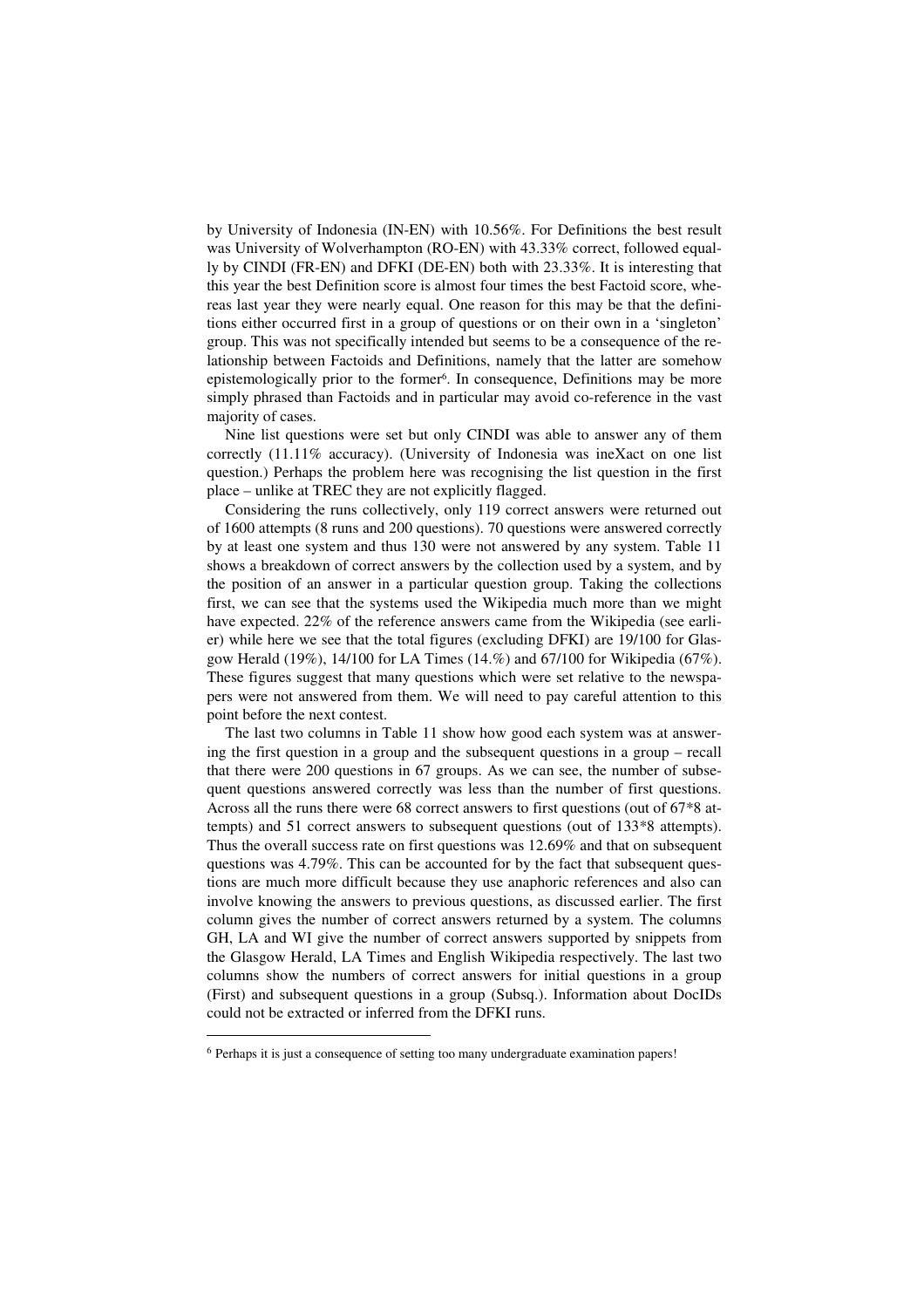| Run            | All |   |   |    |    | GH LA WI First Subsq. |
|----------------|-----|---|---|----|----|-----------------------|
| cind071fren    | 26  | 4 | 3 | 19 | 14 | 12                    |
| cind072fren    | 26  | 4 | 3 | 19 | 14 | 12                    |
| $csui071$ inen | 20  | 6 | 3 | 11 | 12 | 8                     |
| dfki071deen    | 14  |   |   |    | 9  | 5                     |
| dfki071esen    | 5   |   |   |    | 3  | 2                     |
| mqaf071nlen    | 0   | 0 | 0 | 0  | 0  | 0                     |
| mgaf072nlen    | 0   | 0 | 0 | 0  | 0  | 0                     |
| wolv071roen    | 28  | 5 | 5 | 18 | 16 | 12                    |

Table 11. Breakdown of the answers by collection and by the position of the question in a group

## *3.4 French as Target*

This year two groups took part in evaluation tasks using French as target language: one French group: Synapse Développement; and one American group: Language Computer Corporation (LCC).

In total, only two runs have been returned by the participants: one monolingual run (FR-to-FR) from Synapse Développement and one bilingual run (EN-to-FR) from LCC.

It appears that the number of participants for the French task has clearly decreased this year, certainly due to the many changes that appeared in the 2007 Guidelines for the participants: adding to a large new answer source (the static version of Wikipedia, frozen in November 2006) and adding to a large number of topic-related questions. 200 answers were assessed for syn07frfr, and 194 for lcc0707enfr.

Figure 2 shows the best scores for systems using French as target in the last four CLEF QA campaigns.

| Run                                                                    |  |  | R W X U %F %T %D %LNIL<br># # # # $[161]$ $[3]$ $[30]$ $[9]$ # % $[0]$ |  |  | CWS | Σ | Overall<br>accuracy |
|------------------------------------------------------------------------|--|--|------------------------------------------------------------------------|--|--|-----|---|---------------------|
| syn07frfr 108 82 9 1 52.76 46.34 74.07 20 40 22.5 -                    |  |  |                                                                        |  |  |     |   | 54 %                |
| $lcc07enfr$ 81 95 14 4 44.17 46.34 22.22 30 0 0 0.2223 -0.1235 41.75 % |  |  |                                                                        |  |  |     |   |                     |

**Table 12.** Results for French *as target*

The French test set was composed of 200 questions: 163 Factual (F), 27 Definition (D) and 10 closed List questions (L). Among these 200 questions, 41 were Temporally restricted questions (T).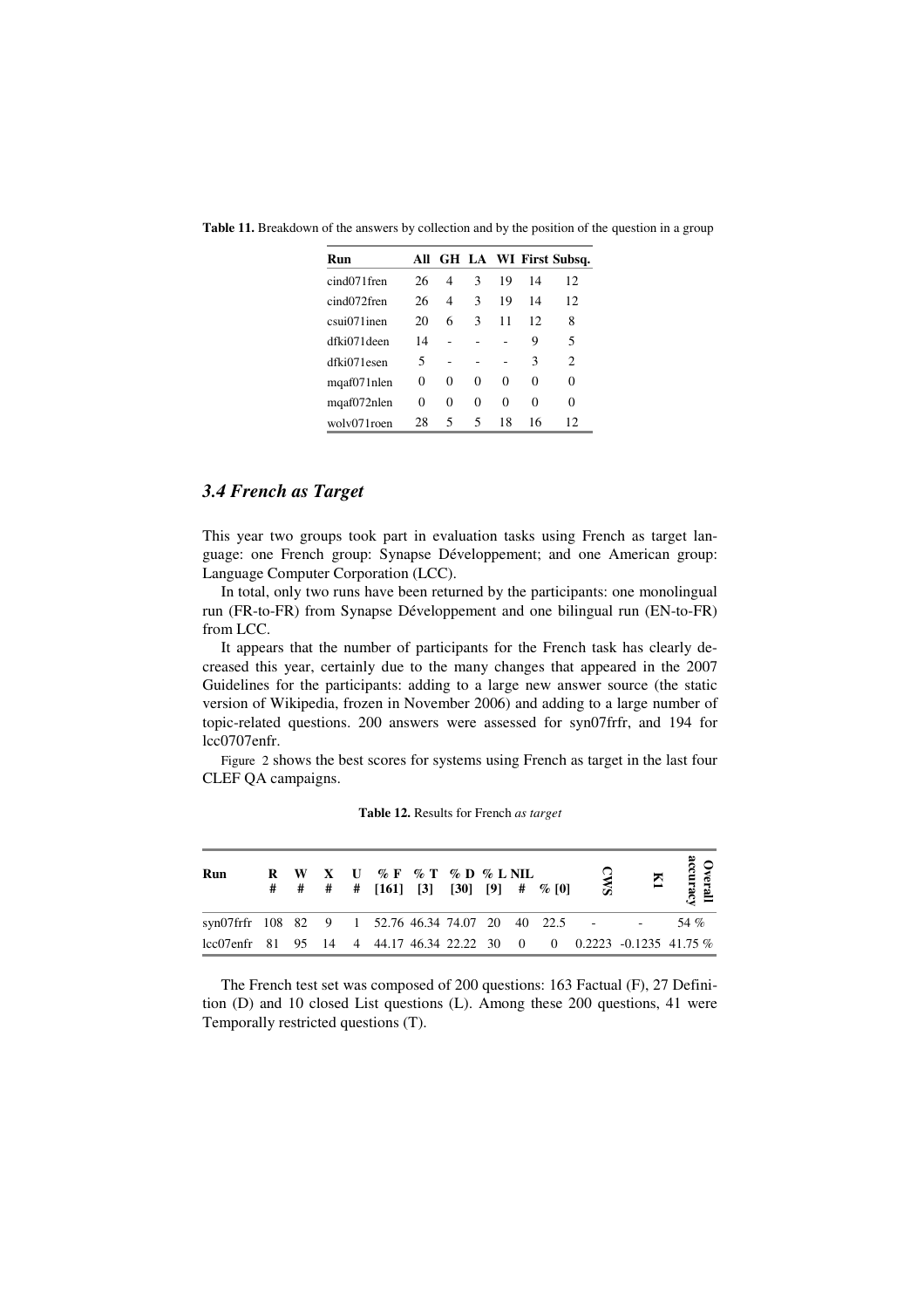

The accuracy has been calculated over all the answers of F, D, T and L questions and also the Confidence Weighted Score (CWS) and the K1 measure.

**Figure 2.** Best scores for systems using French as target in QA@CLEF campaigns

For the monolingual task, the Synapse Développement' system returned 108 correct answers i.e. 54 % of correct answers (as opposed to 67,89 % last year).

For the bilingual task, the LCC's system returned 81 correct answers i.e. 41,75 % of correct answers (as opposed to 49,47 % for the best bilingual system last year).

We can observe that the two systems obtained different results according to the answer types. The monolingual system obtained better results for Definition questions (74,07 %) than for Factoid (52,76 %) and Temporally questions (46,34 %) whereas the bilingual system obtained better results for Temporally (46,34 %) and Factoid questions (44,17 %) than for Definition questions (22,22 %).

We can note that the bilingual system has not returned NIL answer, whereas the monolingual one returned 40 NIL answers (out of 9 expected NIL answers in the French test set). As there were only 9 NIL answers in the French test set and as the monolingual system returned 40 NIL answers, his final score is not very high (even if this system returned the 9 expected correct NIL answers).

In conclusion, despite the important changes in the Guidelines for the participants, the monolingual system obtained the best results of all the participants at CLEF@QA track this year (108 correct answers out of 200).

We can note that the American group (LCC) participated only for the second time in the Question Answering track using French in target and has already obtained good results that can let us imagine it will improve again in the future. In addition, we can still observe this year the increasing interest in Question Answer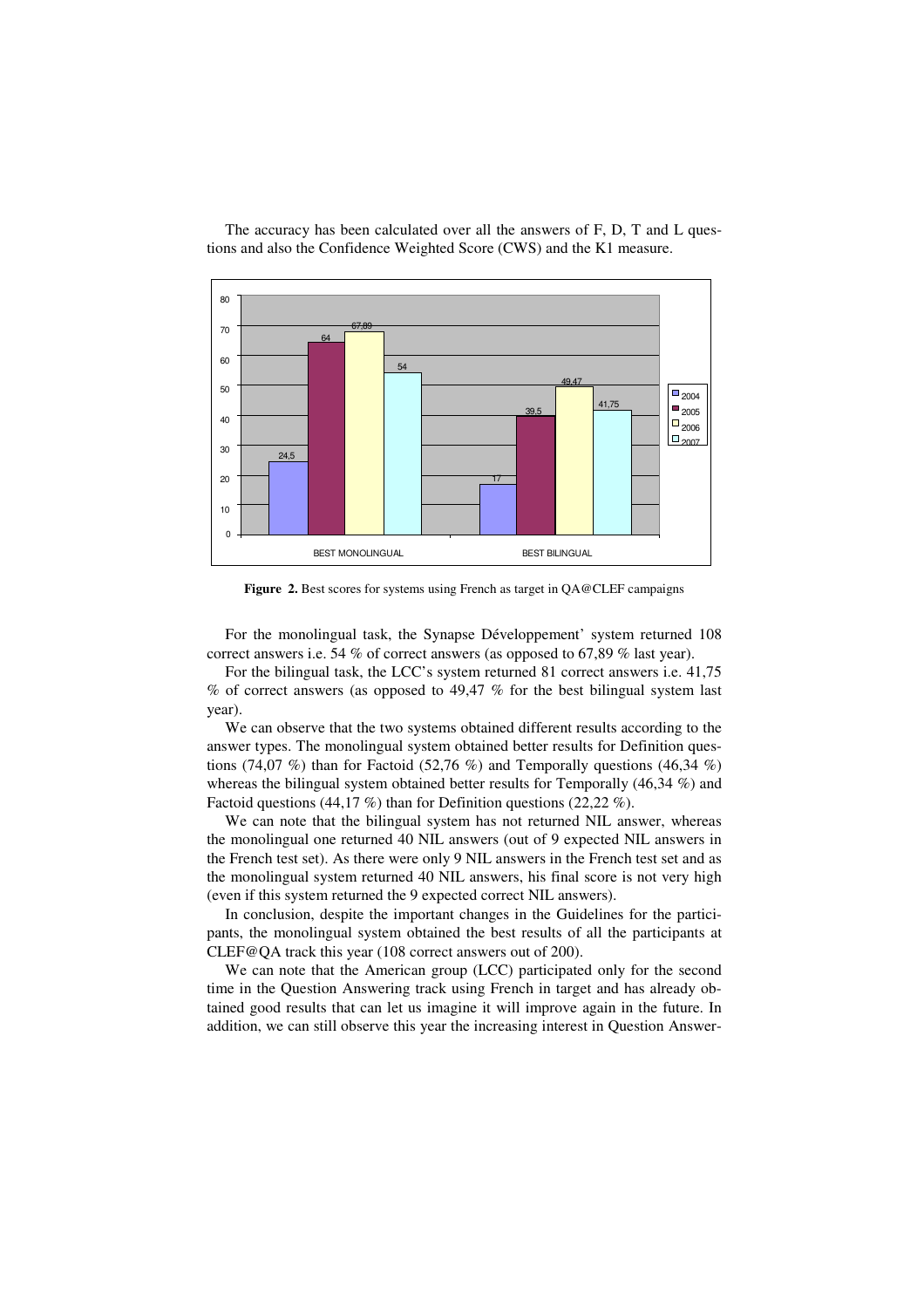ing for the tasks using French as target language from the non-European research community due to the second participation of an American team.

## *3.5 German as Target*

Two research groups submitted runs for evaluation in the track having German as target language: The German Research Center for Artificial Intelligence (DFKI) and the Fern Universität Hagen (FUHA).



**Figure 3.** Results evolution

Both provided system runs for the monolingual scenario and just DFKI submitted runs for the cross-language English-German and Portuguese-German scenario. Compared to the previous editions of the evaluation forum, this year a decrease in the accuracy of the best performing system and of an aggregated virtual system for both monolingual and cross-language tasks was registered, as seen in Figure 3.

The number of topics covered by the test set questions was of 116 distributed as it follows: 69 topics consisting of 1 question, each 19 topics of 2 and 3 related questions, and 9 topics of 4 related questions. The distribution of the topics over the document collections (CLEF vs. Wikipedia) is presented in Table 13.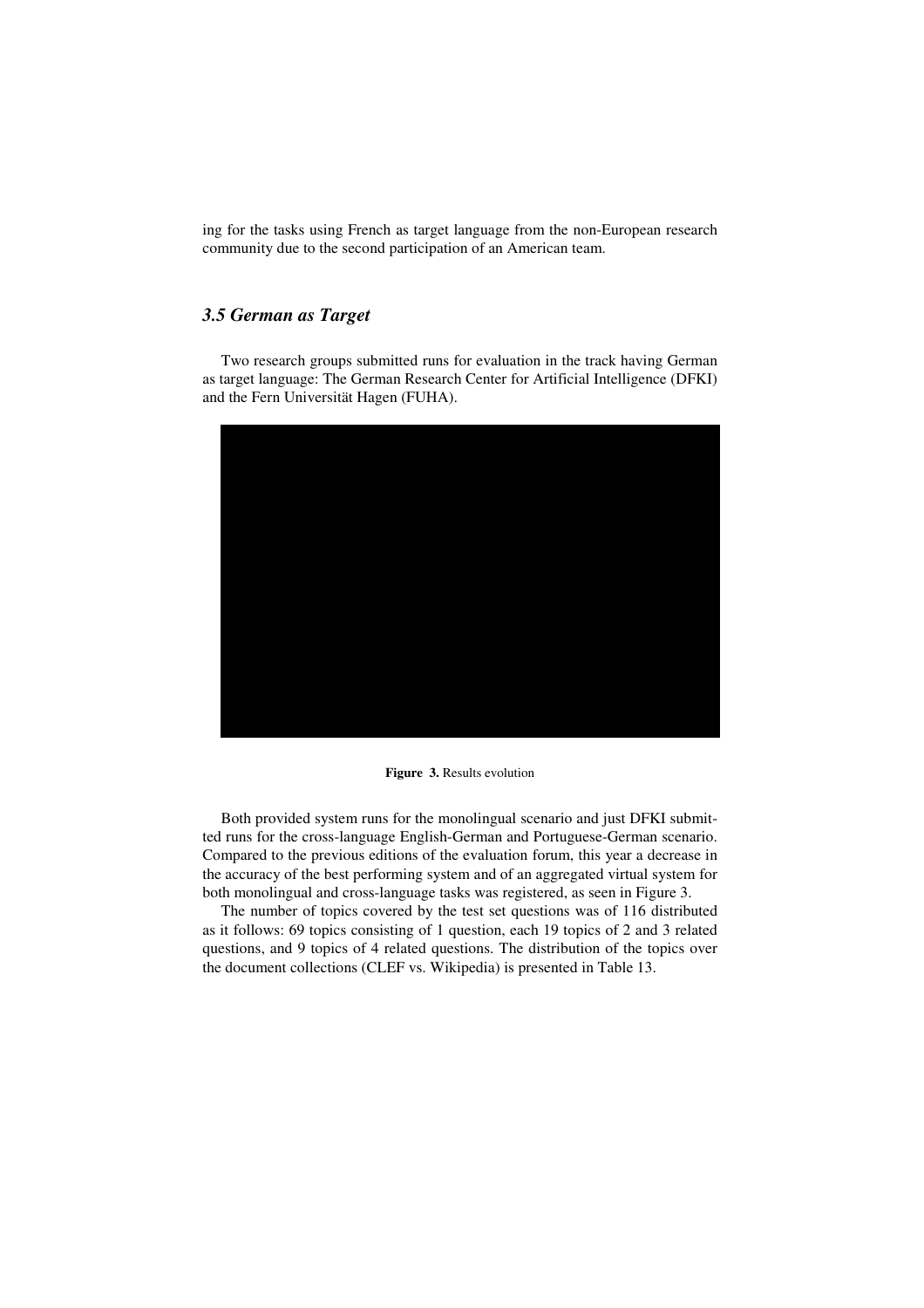**Table 13.** Results for German as target

| Run                                                                       | R | W | X. | $\mathbf{U}$ |  | $\%$ F $\%$ T $\%$ D $\%$ LNIL |  |                                     | G                                 |                              | <b>Overall</b><br>accuracy |
|---------------------------------------------------------------------------|---|---|----|--------------|--|--------------------------------|--|-------------------------------------|-----------------------------------|------------------------------|----------------------------|
|                                                                           | # | # | #  |              |  |                                |  | $\#$ [164] [27] [28] [8] $\#$ % [0] | $\mathbf{\hat{s}}$                |                              |                            |
| dfki071dede <sub>M</sub> 60 121 14 5 29.8 14.81 39.29 0 0                 |   |   |    |              |  |                                |  | $\overline{0}$                      |                                   |                              | 30                         |
| fuha071dede <sub>M</sub> 48 146 4 2 24.39 18.52 28.57 0 0                 |   |   |    |              |  |                                |  |                                     |                                   | $0\quad 0.086\ 0.17\quad 24$ |                            |
| fuha072dede <sub>M</sub> 30 164 4 2 17.07 14.81 7.14 0 0 0 0.048 -0.31 15 |   |   |    |              |  |                                |  |                                     |                                   |                              |                            |
| dfki071ende <sub>c</sub> 37 144 18 1 17.68 14.81 25 12.5 0                |   |   |    |              |  |                                |  | $\overline{0}$                      |                                   |                              | 18.5                       |
| dfki071ptde <sub>C</sub> 10 180 10 0 3.66 7.41 14.29 0 0 0                |   |   |    |              |  |                                |  |                                     | <b>Contract Contract Contract</b> |                              | 5                          |

According to Tables 14 and 15 the most frequent topic types were PERSON (40), OBJECT (33) and ORGANIZATION (23), with first two types more present for the news collection of documents (CLEF).

| <b>Topic Size</b> | # Topics / CLEF | # Topics / WIKI        | # Topics |
|-------------------|-----------------|------------------------|----------|
| 1                 | 53              | 16                     | 69       |
| 2                 | 4               | 15                     | 19       |
| 3                 | 4               | 15                     | 19       |
| $\overline{4}$    |                 | $\mathfrak{D}_{\cdot}$ | 9        |
| Total             | 68              | 48                     | 116      |

**Table 14.** Topic distribution over data collections

| <b>Topic Type</b> | <b>Topic Size</b> |   |          |                | Total |
|-------------------|-------------------|---|----------|----------------|-------|
|                   | 1                 | 2 | 3        | 4              |       |
| <b>PERSON</b>     | 23                | 2 | $\Omega$ | 3              | 28    |
| <b>OBJECT</b>     | 19                | 0 | 1        | $\Omega$       | 20    |
| ORGANIZATION 8    |                   | 1 | 1        | $\mathfrak{D}$ | 12    |
| <b>LOCATION</b>   | 1                 | 1 | 1        | $\Omega$       | 3     |
| <b>EVENT</b>      | 2                 | 0 | 1        | $\mathfrak{D}$ | 5     |
| <b>OTHER</b>      | 0                 |   | 0        | 0              | 0     |
|                   |                   |   |          |                | 68    |

As regards the source of the answers, 101 questions from 68 topics asked for information out of the CLEF document collection and the rest of 99 from 48 topics for information from Wikipedia. Table 16 shows a breakdown of the test set questions by the expected answer type (EAType) for each collection of data.

The system developed by DFKI relies on shallow NLP methods for both question and document processing and uses distance-based metrics and recall evidence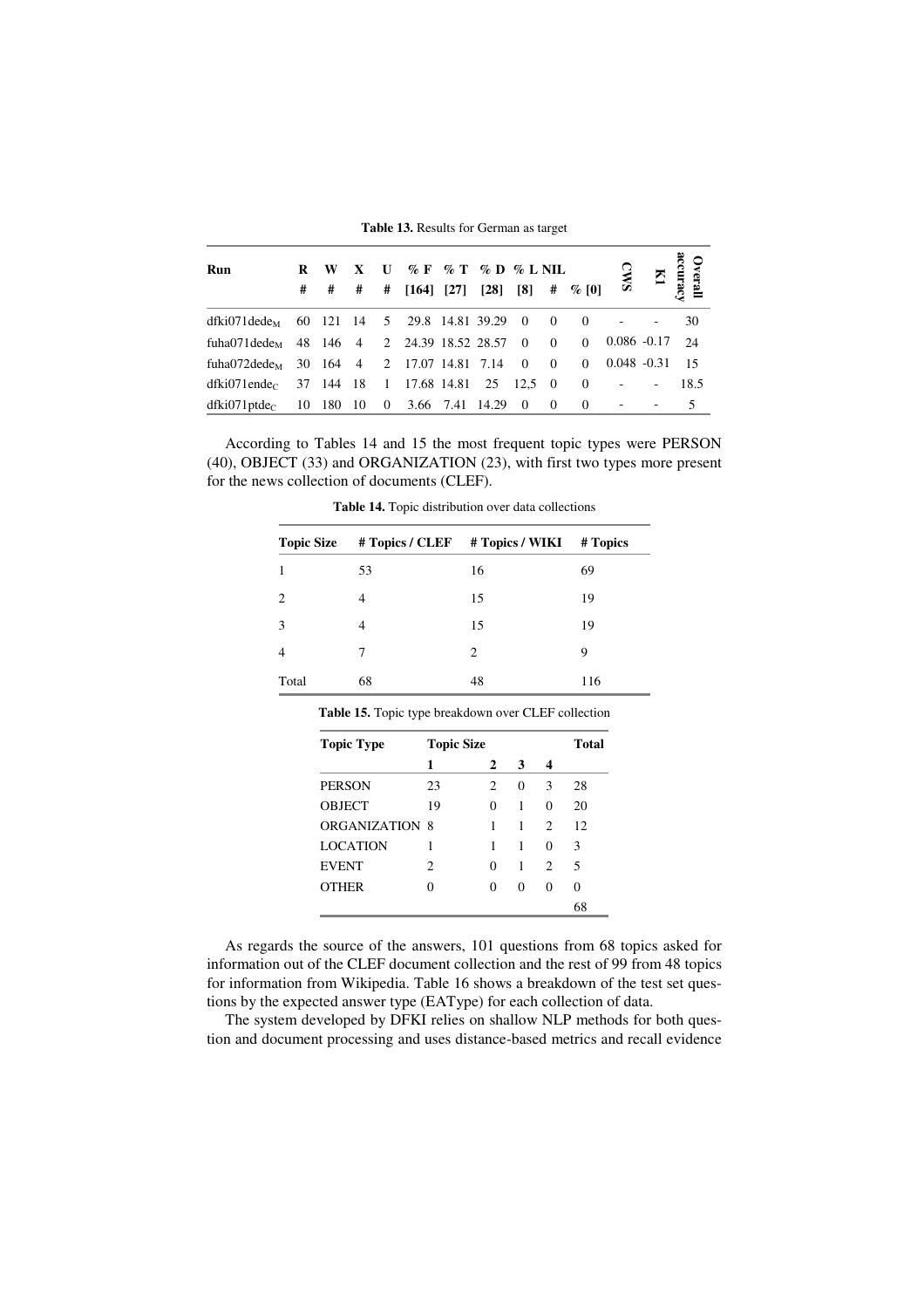for answer selection. The system developed by FUHA combines both shallow and deep NLP methods and uses semantic representations and an entailment engine for answer selection.

The details of systems' results can be seen in **Error! Reference source not found.**. There were no NIL questions tested in this year's evaluation. The results submitted by DFKI did not provide a normalized value for the confidence score of an answer and therefore both CWS and K1 values could not be computed.

A breakdown of results along self-contained questions, i.e. first ones in a topic with no reference to previous stated information  $-116$  in total, and linked questions, i.e. questions related to previous mentioned information or to the topic – 84 in total, shows a drop in the systems' accuracy for the latter.

| <b>Topic Type</b> | <b>Topic Size</b> | <b>Total</b> |   |          |    |
|-------------------|-------------------|--------------|---|----------|----|
|                   | 1                 | 2            | 3 | 4        |    |
| <b>PERSON</b>     | 4                 | 2            | 5 | 1        | 12 |
| <b>OBJECT</b>     | 5                 | 5            | 3 | $\Omega$ | 13 |
| ORGANIZATION 3    |                   | 3            | 5 | $\Omega$ | 11 |
| <b>LOCATION</b>   | 2                 | 1            | 1 | 1        | 5  |
| <b>EVENT</b>      | $\mathfrak{D}$    | 3            | 1 | 0        | 6  |
| <b>OTHER</b>      | 0                 | 1            | 0 | 0        | 1  |
|                   |                   |              |   |          | 48 |

**Table 16.** Topic type breakdown over Wikipedia collection

A thorough analysis of the questions unanswered by any of the participating systems revealed following common features of them:

- The answer's context covers at least two sentences that might be adjacent (CLEF collection) or not (Wikipedia collection).
- The question and the answer's context share semantic items, i.e. concepts, but not lexical items, i.e. words. Some examples of this phenomena are:
	- o Ehe (marriage) vs verheiratet (married)
	- o Geburtsname (birth name) vs bürgerlicher Name (civil name)
	- o Band vs Popgruppe
	- o Spielfilm von (motion picture by) vs verfilmt von (filmed by)
	- o Beruf (profession) vs Rechtsanwalt (lawyer)
- The date asked for in question is not explicitly mentioned in the answer's context, but assumed based on document's publication date.

The assessment was conducted by two native German speakers with fair knowledge of information access systems. Table 17 describes the inter-rater disagreement on the assessment of answers in terms of question and answer disagreement. Question disagreement reflects the number of questions on which the assessors delivered different judgments. Along the total figures for the disagreement, a breakdown at the question type level (Factoid, Definition, List) and at the assessment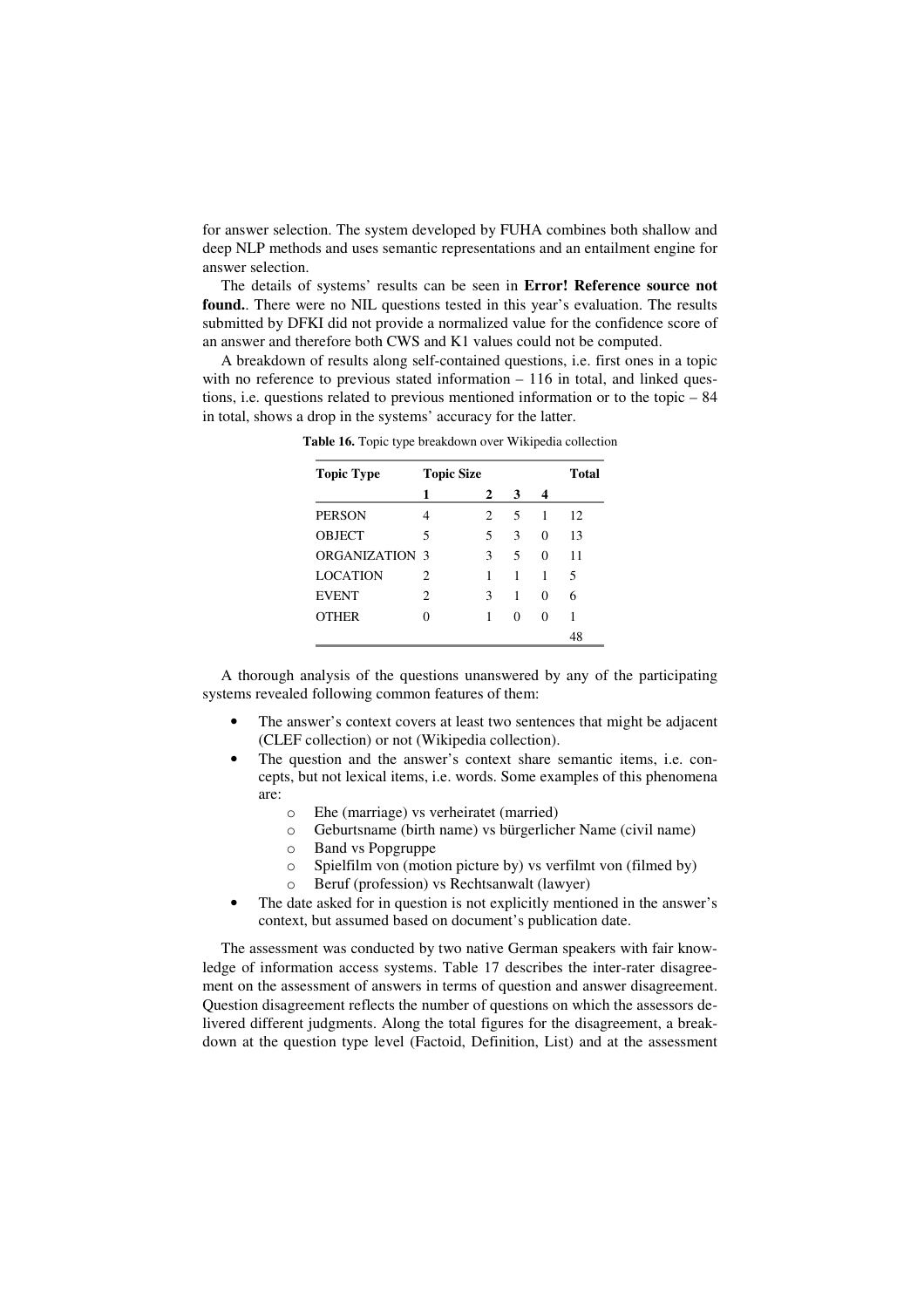value level (ineXact, Unsupported, Wrong/Right) is listed. The answer disagreements of type Wrong/Right are trivial errors during the assessment process when a right answers was considered wrong by mistake and the other way around, while those of type X or U reflect different judgments whereby an assessor considered an answer inexact or unsupported while the other marked it as right or wrong.

| Run                          | Number of questions # Q-Disagreements |              |               |                |                |              |                |               |
|------------------------------|---------------------------------------|--------------|---------------|----------------|----------------|--------------|----------------|---------------|
|                              |                                       | <b>Total</b> | F             | D              | L              | X            | U              | W/R           |
| $dfki071$ dede <sub>M</sub>  | 200                                   | 20           | 16            | $\overline{4}$ |                | $0 \t15 \t4$ |                |               |
| fuha $071$ dede <sub>M</sub> | 200                                   | 13           | 10            | $\mathcal{E}$  | $\overline{0}$ | 7            | $\mathcal{E}$  | - 3           |
| fuha $072$ dede <sub>M</sub> | 200                                   | 7            | 6             | $\overline{1}$ | $\overline{0}$ | 2            | $\overline{2}$ | $\mathcal{R}$ |
| $dfki071$ ende <sub>c</sub>  | 200                                   | 13           | 7             | 5              | $\overline{1}$ | 12.          | $\overline{1}$ | $\Omega$      |
| $d$ fki071ptde <sub>C</sub>  | 200                                   | 8            | $\mathcal{L}$ | 5              | $\Omega$       | 8            | $\Omega$       | 0             |

**Table 17.** Inter-assessor agreement/disagreement (breakdown)

## *3.6 Italian as Target*

Only one group took part this year in the monolingual Italian task, i.e. FBK-irst, submitting only one run. The results are shown in Table 18.

**Table 18.** Results of the Italian monolingual task

| Run                                                              |  | R W X U %F %T %D %L NIL<br># # # [161] [3] [30] [9] Returned Correct $\circ$ |  |  |  | ) verall<br>curac |
|------------------------------------------------------------------|--|------------------------------------------------------------------------------|--|--|--|-------------------|
| irst071itit 23 160 4 13 15.17 12.5 2.63 0 14 3 0.0170.043 11.55% |  |                                                                              |  |  |  |                   |

The Italian question set consisted of 147 factoid questions, 41 definition questions and 12 list questions. 38 questions contained a temporal restriction, and 11 had no answer in the Gold Standard. In the Gold Standard, 108 answers were retrieved from Wikipedia, the remains from the news collections (see Table 21). Results for Italian as target (answers to linked and unlinked questions). As Table 19 shows, the question set was almost perfectly balanced between questions were linked to a topic –which could contain co-references and needed to considered as a group- and self-contained questions –which were similar to the queries proposed in the previous campaigns.

The submitted run was assessed by two judges; the inter-annotator agreement was 92,5%, meaning that the dataset contained a very low percentage of questionable cases.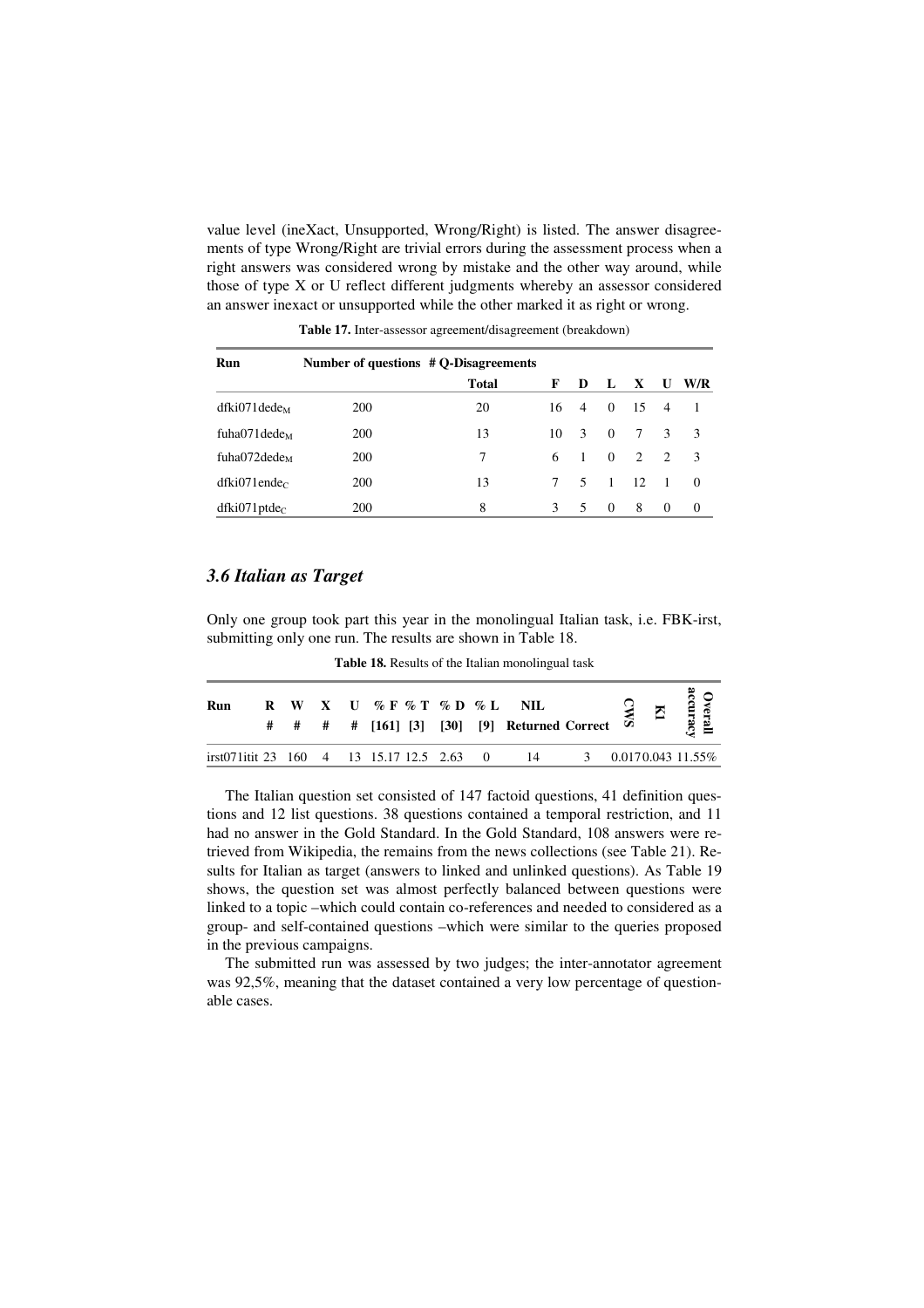

**Figure 4**. Best and Average performance in the Monolingual and Bilingual tasks

As **Figure 4** shows, the performance of the FBK-irst system was lower than those achieved in the previous campaigns: in 2006 the accuracy in the monolingual task was 22.87, almost twice as much as this year's score. Anyway, these results reflected the general trend also of the performances of the other systems largely due to the innovations introduced.

The system achieved low accuracy in all types of questions, performing somehow better in factoids questions. Definition questions, with 2.63% of accuracy and list questions, for which no correct answer was retrieved, proved to be particularly challenging.

|                                   | #   | $\%$    | R        | W   |            |    |
|-----------------------------------|-----|---------|----------|-----|------------|----|
| <b>Question linked to a topic</b> | 108 | 54%     | $\Omega$ | 106 | $^{\circ}$ |    |
| <b>Self-contained questions</b>   | 92  | $46 \%$ | 23       | .54 |            |    |
| Total                             | 200 | $100\%$ | 23       | 160 |            | 13 |

**Table 19.** Results for Italian as target (answers to linked and unlinked questions)

A relevant number of questions (about 6%) was judged unsupported, meaning that the correct answer was retrieved by the system, which did not provided enough context to support it.

**Table 20.** Results for Italian as target for NIL questions

|          | <b>Precision</b> | Recall    |
|----------|------------------|-----------|
|          | (Overall)        | (Overall) |
| FBK-irst | 0.21             | 0.27      |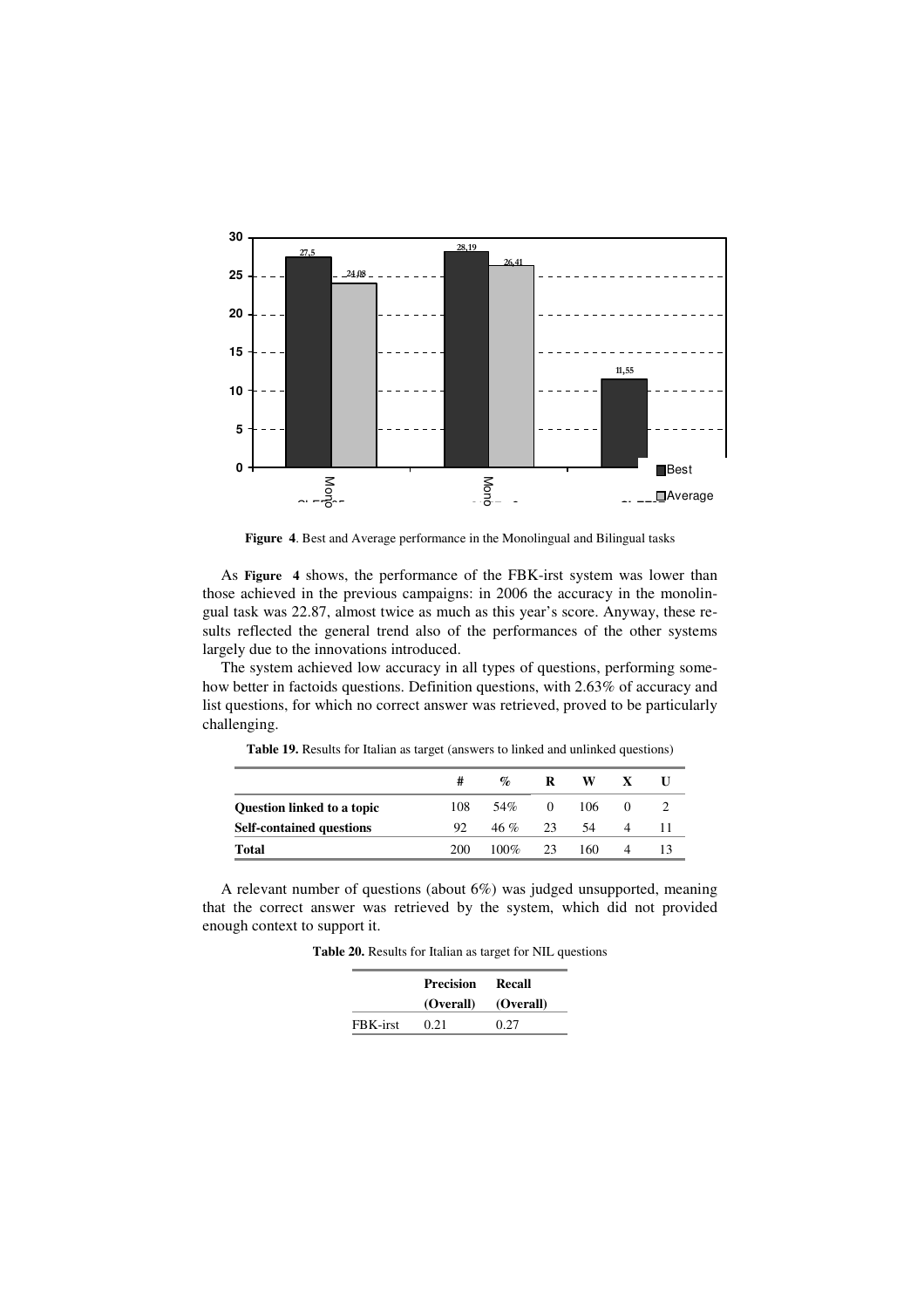Regarding the questions with no answers, the system returned the value NIL 14 times, compared to the 11 present in the Gold Standard. Therefore, as Table 20 shows, the overall precision about NIL questions was 0.21, with an overall recall of 0.27, which proves that NIL questions are still problematic.

It may be interesting to have a closer look at the results according to the new features introduced in this year's competition.

| <b>Source</b> | # Gold Standard | # FBK-irst | <b>FBK-irst</b> | $\bf{R}$ | W   | x              | $\mathbf{U}$ |
|---------------|-----------------|------------|-----------------|----------|-----|----------------|--------------|
|               |                 |            | $\%$            |          |     |                |              |
| <b>News</b>   | 81              | 178        | 89%             | 19       | 142 | $\overline{4}$ | 13           |
| Wikipedia     | 108             | 8          | $4\%$           |          | 7   | $\theta$       | $\Omega$     |
| Other (NIL)   | 11              | 14         | 7%              | 3        | 11  | $\Omega$       | 0            |
| Total         | 200             | 200        | 100%            | 23       | 160 | $\overline{4}$ | 13           |

Table 21. Questions by source

Meanwhile the answers in the Gold standard were almost equally retrieved from news collections and Wikipedia (see Table 21), the system found the answers mainly in the news collections, for a total of 178 out of 200, compared to the 8 responses extracted from Wikipedia. If we consider that in the Gold standard the answer retrieved from Wikipedia were 108, we could conclude that the system did not exploit this source properly. The reason for that should be probably investigated a bit longer. As for the precision of the answer with respect to the collections, it was 0.13 on Wikipedia and 0.11 on the news collection.

#### *3.7 Portuguese as Target*

Six research groups took part in tasks with Portuguese as target language, submitting eight runs: seven in the monolingual task, and one with English as source; unlike last year, no group presented Spanish as source. One new group (INESC) participated this year. The group of University of Évora (UE) returned this year, while the group from NILC, the sole Brazilian group to take part to date, was absent.

Again, Priberam presented the best result for the third year in a row; the group of the University of Évora wasn't however far behind. As last year, we added the classification X-, meaning incomplete, while keeping the classification X+ for answers with extra text or other kinds of inexactness. In Table 22 we present the overall results.

A direct comparison with last year's results is not fully possible, due to the existence of multiple questions to each topic. Therefore, in Table 23 we present the results both for first question of each topic (which we believe is more readily comparable to the results of previous years) and for the linked questions.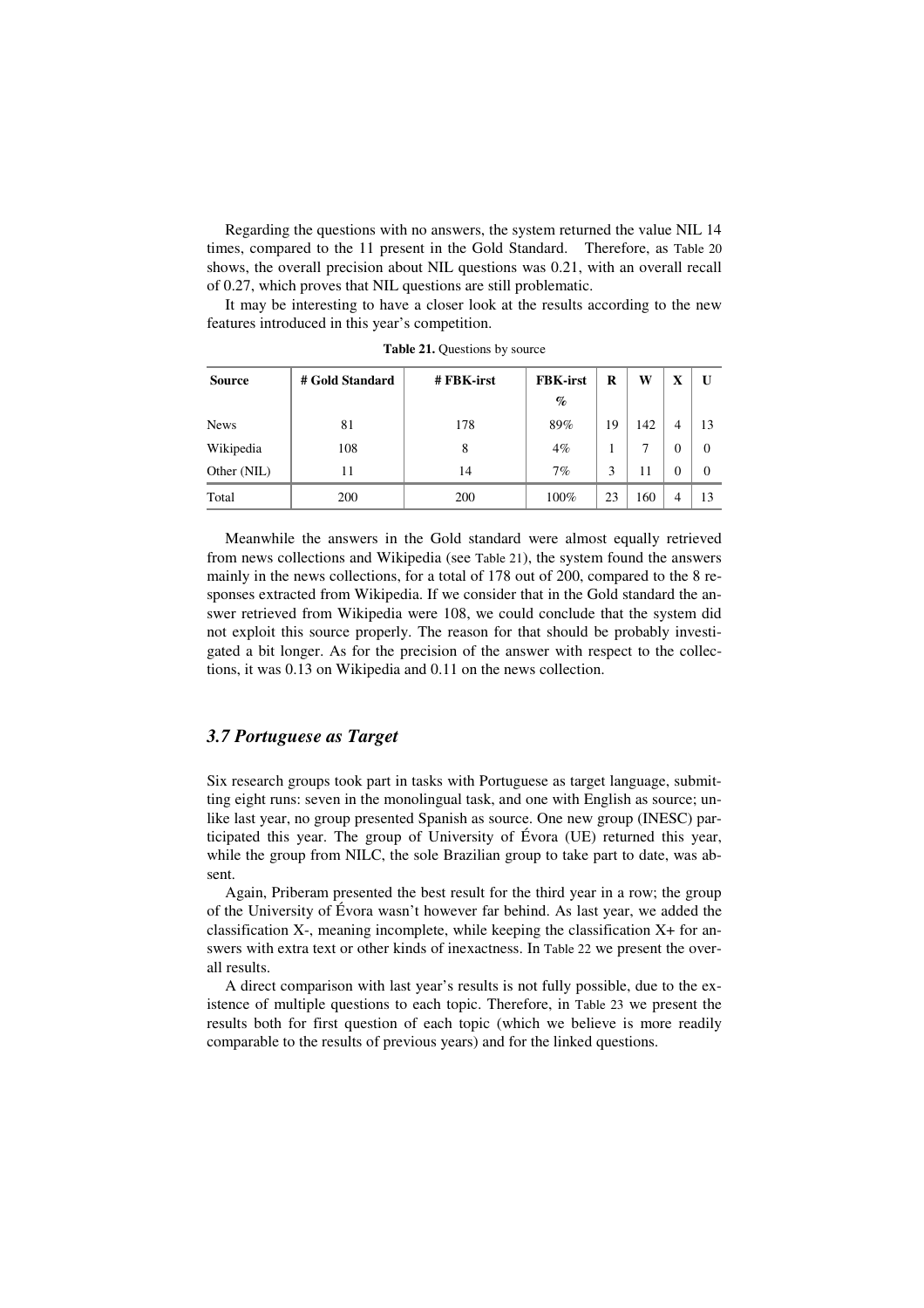As it can be seen, apart from Priberam, the results over linked questions aren't much different from those over not-linked. On the whole, compared to last year [12], Priberam saw a slight drop on its results, Raposa (FEUP) a clear improvement from an admitedly low level, Esfinge (SINTEF) a clear drop, and LCC kept last year's levels. Senso (UE) shows a marked improvement since its last participation in 2005 [16].

| Run                     | R | W |   | X+ X- U        |          | <b>Overall</b> NIL Accuracy |                                         |      |
|-------------------------|---|---|---|----------------|----------|-----------------------------|-----------------------------------------|------|
|                         | # | # | # | #              | #        |                             | accuracy Precision $(\%)$ Recall $(\%)$ |      |
| $diue071$ ptpt 84 103 1 |   |   |   | - 11           | -1       | 42.0                        | 11.7                                    | 92.3 |
| $esti071$ ptpt 16 178 0 |   |   |   | 4              | 2        | 8.0                         | 6.3                                     | 69.2 |
| $esti072ptpt 12$ 184 0  |   |   |   | 2              | 2        | 6.0                         | 6.1                                     | 84.6 |
| feup071ptpt $40$ 158 1  |   |   |   | -1             | $\theta$ | 20.0                        | 8.3                                     | 84.6 |
| $ines071ptpt 22$ 171 1  |   |   |   | $\overline{4}$ | 2        | 11.0                        | 7.3                                     | 69.2 |
| ines072ptpt $26$ 168 0  |   |   |   | $\overline{4}$ | 2        | 13.0                        | 7.2                                     | 84.6 |
| prib071ptpt 101 88 5 5  |   |   |   |                | -1       | 50.5                        | 27.8                                    | 46.2 |
| $lcc_071$ enpt 56 121 7 |   |   |   | 3              | 13       | 28.0                        | 33.3                                    | 23.1 |

**Table 22.** Results for Portuguese as target (all 200 questions)

| Run               |   | First questions [149] |          |                | Linked questions [51] |                   |    |          |
|-------------------|---|-----------------------|----------|----------------|-----------------------|-------------------|----|----------|
|                   | R | W                     | $X+$     | $\mathbf{X}$ - | U                     | <b>Accuracy R</b> |    | Accuracy |
|                   | # | #                     | #        | #              | #                     | $\%$              | #  | $\%$     |
| $diue071$ ptpt 61 |   | 77                    | 1        | 9              | 1                     | 40.9              | 23 | 45.1     |
| $esti071$ ptpt 11 |   | 132                   | $\Omega$ | $\overline{4}$ | $\overline{c}$        | 7.4               | 5  | 9.8      |
| $esti072$ ptpt 6  |   | 141                   | $\Omega$ | 1              | 1                     | 4.0               | 6  | 11.8     |
| feup071ptpt 34    |   | 113                   | 1        | 1              | $\Omega$              | 22.8              | 6  | 11.8     |
| $ines071$ ptpt 17 |   | 125                   | 1        | 4              | $\overline{c}$        | 11.4              | 5  | 9.8      |
| ines072ptpt 21    |   | 122                   | $\Omega$ | 4              | $\overline{c}$        | 14.1              | 7  | 13.7     |
| prib071ptpt 92    |   | 86                    | 3        | 5              | 1                     | 61.7              | 9  | 17.6     |
| $lcc$ 071 enpt 44 |   | 48                    | 7        | 3              | 9                     | 29.5              | 12 | 23.5     |

**Table 23.** Results for Portuguese as target (answers to linked and unlinked questions)

Question 94 was reclassified as NIL due to a spelling error, and question 135 because of the use of a rare meaning of a word. On the other hand, one system saw through that rare meaning, providing a correct answer; we decided to keep the question as NIL, considering correct both the system's answer and any NIL answer from other systems. The same system also found a correct answer to a question classified as NIL in the test set; that question was therefore reclassified as non-NIL. In the end, there were 13 NIL questions. Table 24 shows the results for each answer type of definition questions, while Analysing those questions which no system managed to answer, and comparing them with the test set extract chosen by the organization, it seems that the most important cause are the non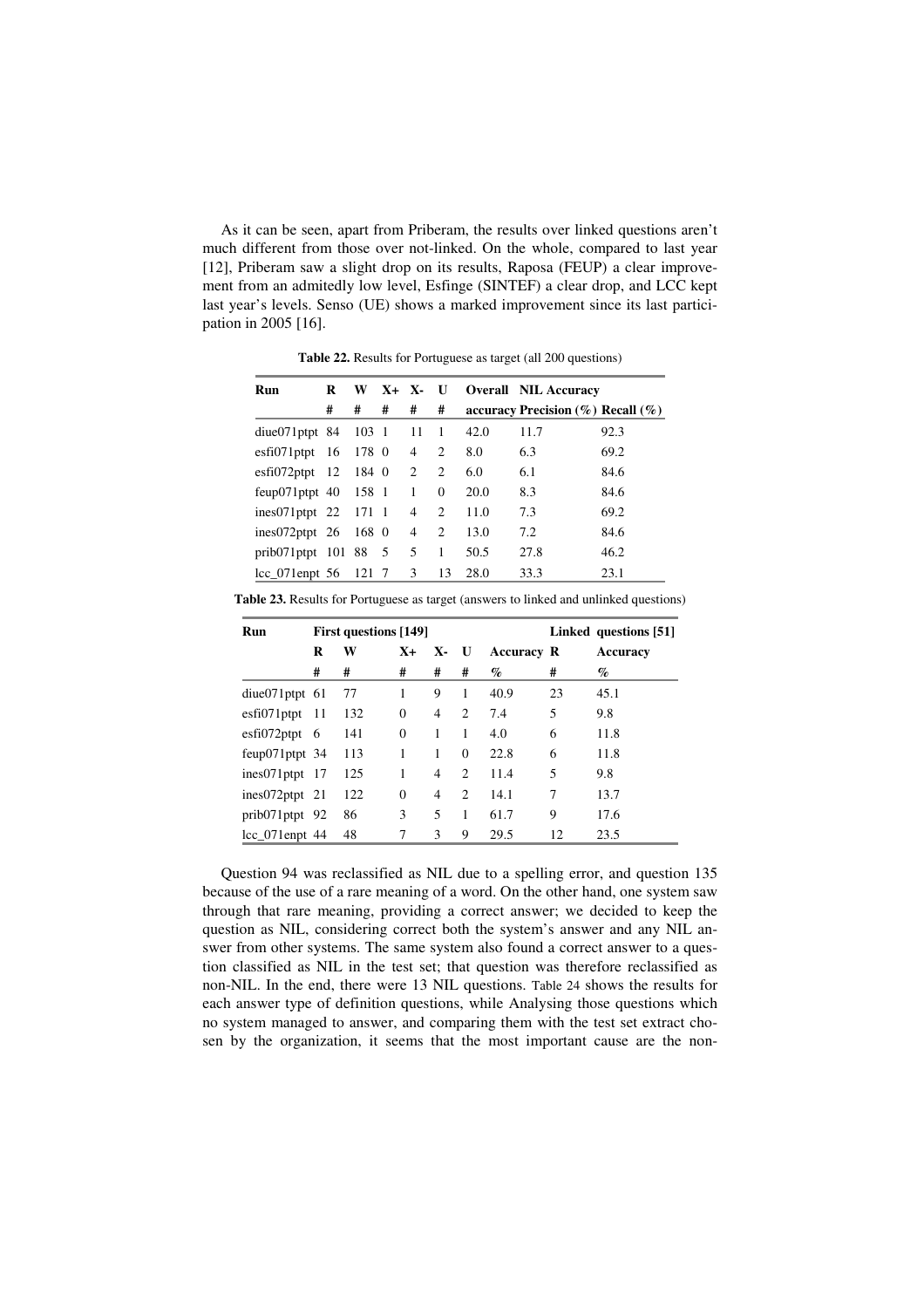handling of anaphora - both in the questions (while only 20% of the first questions of each topic found no correct answer, that number rises to 37% of the subsequent questions), and of the collection text itself (e.g., questions 170 and 172).

 shows the results for each answer type of factoid questions (including list questions). As it can be seen, four out of six systems perform clearly better when it comes to definitions than to factoids. This may well have been helped by the use of Wikipedia texts, where a large proportion of articles begin with a definition.

We included in both Table 24 and Table 25 a virtual run, called combination, in which one question is considered correct if at least one participating system found a valid answer. The objective of this combination run is to show the potential achievement when combining the capacities of all the participants. The combination run can be considered, somehow, state-of-the-art in monolingual Portuguese question answering. The system with best results, Priberam, answered correctly 72.7% the questions with at least one correct answer, not as dominating as last year; in all, 137 questions had at least one correct answer among the monolingual runs (67% of first questions and 47% of linked questions); 75 questions were answered by more than one system, and only four (all NIL) by all monolingual runs.

**Table 24.** Results of the assessment of the monolingual Portuguese runs: definitions

| Run            | obi            |          | org oth        |                | per TOT $%$ |     |
|----------------|----------------|----------|----------------|----------------|-------------|-----|
|                | 5              | 22       | 28             | 24             |             |     |
| diue071ptpt    | - 6            | 4        | 5              | 4              | 19          | 63% |
| $esti071$ ptpt | 1              | $\theta$ | $\theta$       | $\Omega$       | 1           | 3%  |
| esfi072ptpt    | 1              | $\theta$ | $\theta$       | $\Omega$       | 1           | 3%  |
| feup071ptpt 3  |                | 2        | 4              | 7              | 16          | 53% |
| ines071ptpt    | $\overline{4}$ | 4        | 6              | $\Omega$       | 14          | 47% |
| ines072ptpt    | -5             | 5        | 6              | $\overline{c}$ | 18          | 60% |
| prib071ptpt    | 6              | 4        | 6              | 7              | 23          | 77% |
| combination 6  |                | 5        | 8              | 9              | 27          | 87% |
| lcc 071enpt 2  |                | 3        | $\overline{c}$ | 1              | 8           | 27% |

**Table 25.** Results of the assessment of the monolingual Portuguese runs: factoids, including lists

| Run                           |    |                |           |                 |              |          |    |      | cou loc mea obj org oth per tim TOT $\%$ |     |
|-------------------------------|----|----------------|-----------|-----------------|--------------|----------|----|------|------------------------------------------|-----|
|                               | 21 | 34             | -16       | $5\overline{5}$ | 22 28        |          | 24 | - 20 |                                          |     |
| $diue071$ ptpt 11             |    | 17             | $4 \quad$ | 3 <sup>7</sup>  | 6            | 8        | 7  | 9    | 65                                       | 38% |
| $esti071$ ptpt 3              |    | 3              | $\theta$  | $\theta$        | $\mathbf{1}$ | $\theta$ | 1  | 7    | 15                                       | 9%  |
| $\text{esfi}072\text{ptpt}$ 2 |    | 4              | $\theta$  | $\theta$        | $\mathbf{1}$ | $\Omega$ | 2  | 2    | 11                                       | 6%  |
| $f \neq 071$ ptpt 4           |    | 8              | $\theta$  | $\theta$        | 3            | 1        | 3  | 5    | 24                                       | 14% |
| $ines071$ ptpt 1              |    | 3              | $\theta$  | 0               | $\theta$     | $\theta$ | 2  | 2    | 8                                        | 5%  |
| ines072ptpt 2                 |    | $\overline{4}$ | $\Omega$  | 0               | $\theta$     | $\Omega$ | 2  | 2    | 10                                       | 6%  |
| prib071ptpt 9                 |    | 15             | 10        | 1               | 11           | 14       | 8  | 10   | 78                                       | 46% |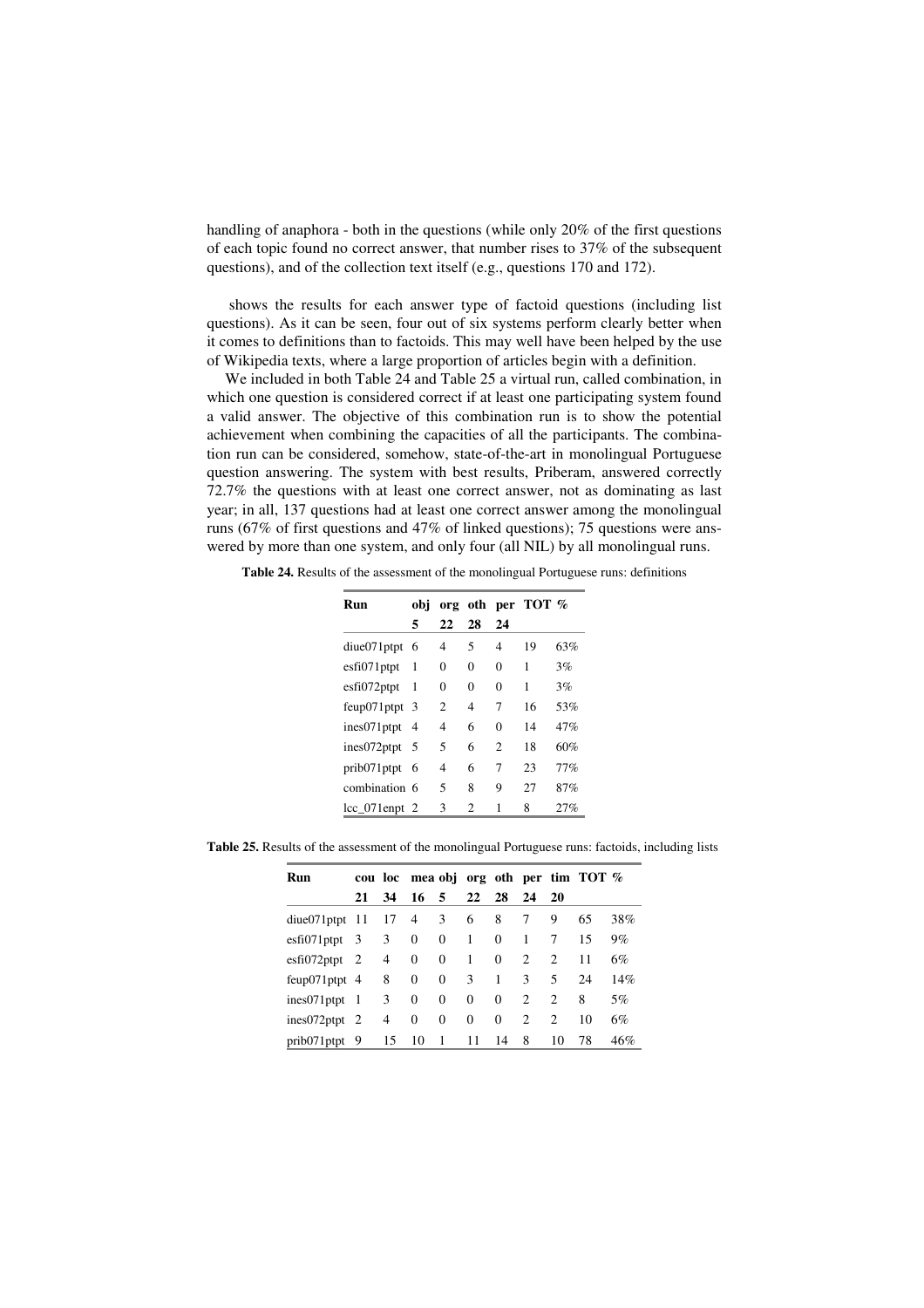| combination 16 24 12 3 12 17 12 13 109 64%       |  |  |  |  |  |
|--------------------------------------------------|--|--|--|--|--|
| $\text{Lcc}\_0$ 71 enpt 7 11 6 1 3 10 4 6 48 28% |  |  |  |  |  |

Despite being a bilingual run, LCC answered correctly to 14 questions not answered by any of the monolingual systems.

Analysing those questions which no system managed to answer, and comparing them with the test set extract chosen by the organization, it seems that the most important cause are the non-handling of anaphora - both in the questions (while only 20% of the first questions of each topic found no correct answer, that number rises to 37% of the subsequent questions), and of the collection text itself (e.g., questions 170 and 172).

Secondary issues yet to be fully tackled are the use of the document date when not mentioned in the document (e.g., questions 71, 128, 168 and 194), of using the common root of words to find an answer (questions 11 and 196), of validating dates when intervals are used in the text (questions 55 and 140) and of finding Portuguese equivalents for Brazilian terms or vice-versa (questions 21 and 98).

In Table 27 presents the results of the 20 temporally restricted questions. As in previous years, the effectiveness of the systems to answer those questions is visibly lower than for non-TRQ questions (and indeed most systems only answered correctly question 160, which is a NIL TRQ).

Table 26 we present some values concerning answer and snippet size. Table 27 presents the results of the 20 temporally restricted questions. As in previous years, the effectiveness of the systems to answer those questions is visibly lower than for non-TRQ questions (and indeed most systems only answered correctly question 160, which is a NIL TRQ).

| <b>Run name</b>      |   |      |                              |      | Non-NIL Average Average answer Average Average snippet |
|----------------------|---|------|------------------------------|------|--------------------------------------------------------|
|                      |   |      | Answers answer size (R only) |      | snippet size $(R \text{ only})$                        |
|                      | # | size |                              | size |                                                        |
| $diue071$ ptpt 89    |   | 2.8  | 2.9                          | 25.0 | 24.3                                                   |
| $esti071$ ptpt 57    |   | 2.4  | 2.8                          | 56.3 | 29.3                                                   |
| $esti072$ ptpt 19    |   | 2.4  | 2.8                          | 59.7 | 29.1                                                   |
| $f \neq 071$ ptpt 56 |   | 2.7  | 3.3                          | 59.8 | 32.9                                                   |
| $ines071$ ptpt 49    |   | 3.7  | 4.8                          | 60.7 | 33.6                                                   |
| ines072ptpt 47       |   | 3.8  | 5.3                          | 61.7 | 34.2                                                   |
| prib071ptpt 182      |   | 3.5  | 4.4                          | 49.6 | 32.4                                                   |
| lcc 071enpt 191      |   | 3.4  | 4.2                          | 45.2 | 32.7                                                   |

**Table 26.** Average size of answers (values in number of words)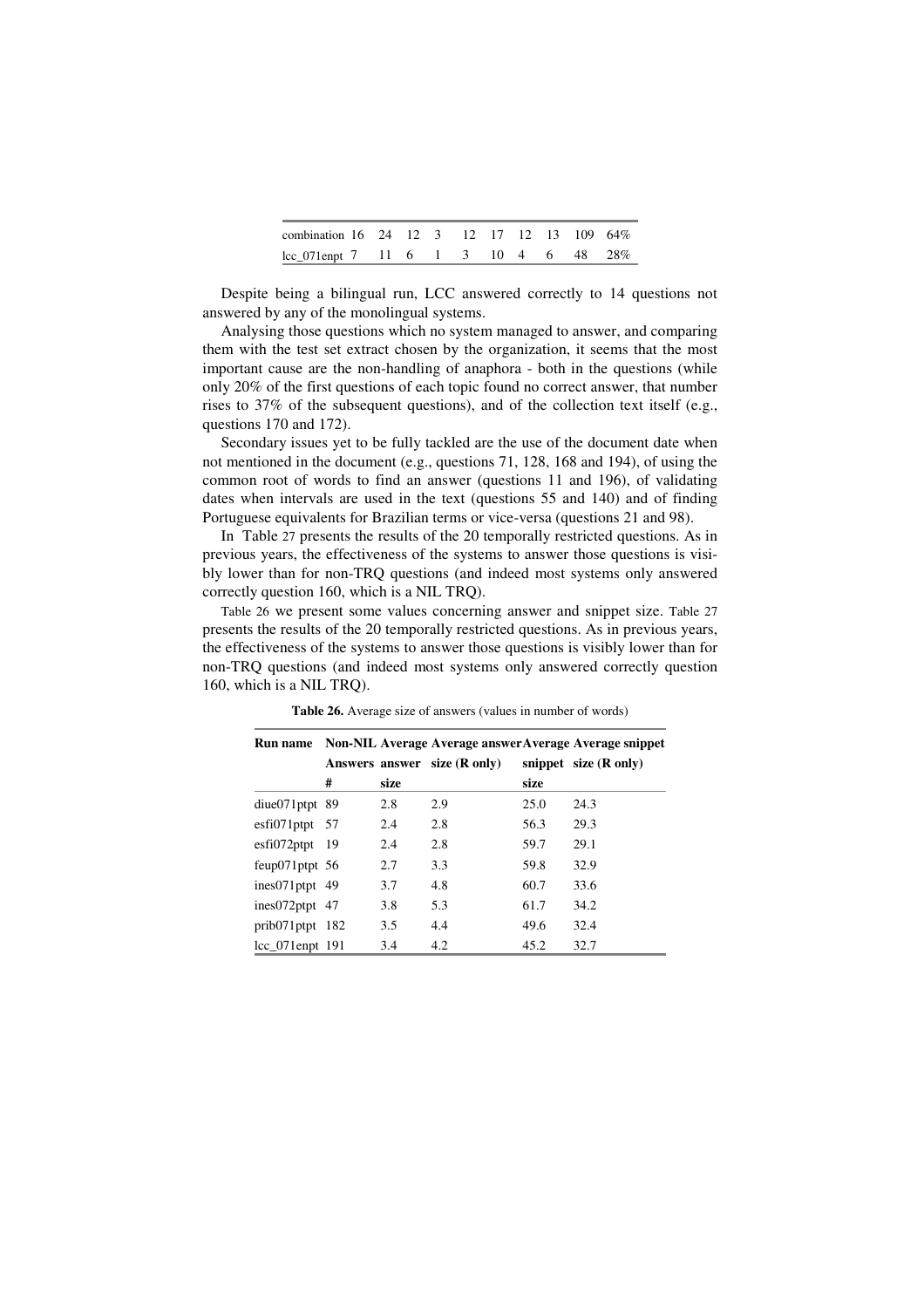A total of twelve questions were defined as list questions; unlike last year, all these questions were closed list factoids, with two to twelve answers each<sup>7</sup>.

The results were, in general, weak, with UE and LCC getting two correct answers, Priberam five, and all other system zero. There was a single case of incomplete answer (i.e., answering some elements of the list only), but it was judged W since, besides incomplete, it was also unsupported.

Table 28 presents the distribution of questions by source during their selection, while **Error! Reference source not found.** presents the distribution of sources used by the different runs and their correctness.

|                               | Run name Correct answers T.R.O. |             | Non-T.R.O. Total |             |
|-------------------------------|---------------------------------|-------------|------------------|-------------|
|                               |                                 | correctness | correctness      | correctness |
|                               | #                               | $\%$        | $\%$             | $\%$        |
| $diue071$ ptpt 4              |                                 | 20.0        | 44.4             | 42.0        |
| $\text{esfi}071\text{ptpt}$ 1 |                                 | 5.0         | 8.3              | 8.0         |
| $\mathrm{esfi}072$ ptpt 1     |                                 | 5.0         | 6.1              | 6.0         |
| $f \neq 071$ ptpt 1           |                                 | 5.0         | 21.7             | 20.0        |
| $ines071$ ptpt 1              |                                 | 5.0         | 11.7             | 11.0        |
| ines072ptpt 1                 |                                 | 5.0         | 15.0             | 14.0        |
| prib071ptpt 8                 |                                 | 40.0        | 51.7             | 28.0        |
| lcc 071enpt 6                 |                                 | 30.0        | 27.8             | 50.5        |

**Table 27.** Accuracy of temporally restricted questions

|  | <b>Table 28.</b> Questions by source |  |  |
|--|--------------------------------------|--|--|
|--|--------------------------------------|--|--|

| Source        |    | $#$ during $#$ including |
|---------------|----|--------------------------|
|               |    | selection valid answers  |
| Wikipedia 132 |    | 159                      |
| <b>News</b>   | 55 | 62                       |
| NIL.          | 13 | 13                       |

|         |             |         | <b>Table 29.</b> Allswers by source and their correctness |         |     |         |
|---------|-------------|---------|-----------------------------------------------------------|---------|-----|---------|
| Run     | <b>News</b> | $\%$    | Wikipedia                                                 | $\%$    | NIL | $\%$    |
|         | #           | correct | #                                                         | correct | #   | correct |
| diue071 | 10          | 80%     | 79                                                        | 81%     | 111 | 11%     |
| esfi071 | 53          | $9\%$   | 4                                                         | 50%     | 143 | 6%      |
| esfi072 | 18          | 6%      | 1                                                         | $0\%$   | 181 | 6%      |
| feup071 | 17          | 71%     | 39                                                        | 44%     | 144 | 8%      |
| ines071 | 30          | 13%     | 23                                                        | 39%     | 147 | 6%      |
| ines072 | 28          | 14%     | 23                                                        | 57%     | 149 | 7%      |

**Table 20.** Anowers by source and their correct

<sup>7</sup> There were some open list questions as well, but they were classified and evaluated as ordinary factoids.

 $\overline{a}$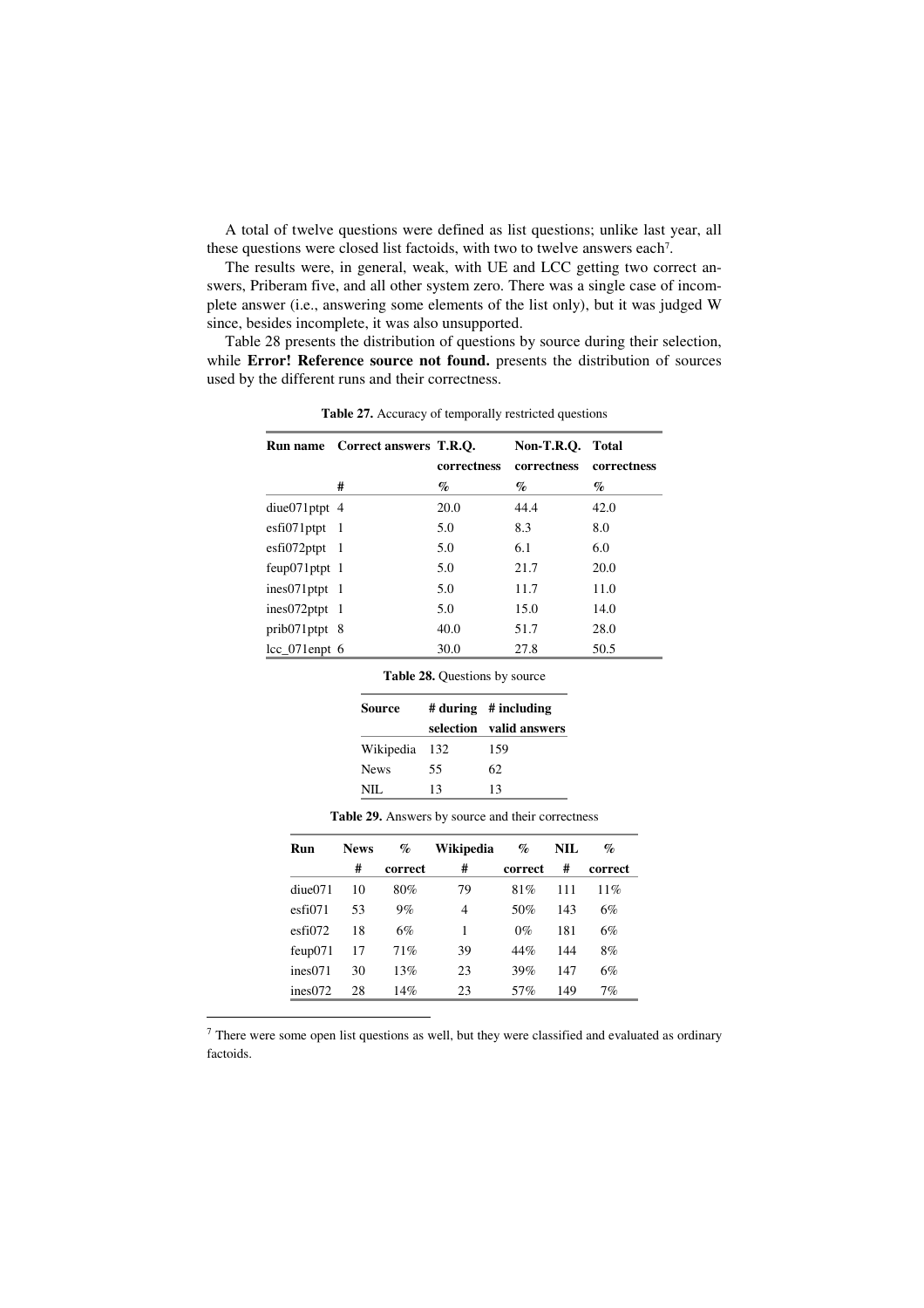| prib071 41 63% |     | 141 | 50\% 18 28\% |       |
|----------------|-----|-----|--------------|-------|
| $lcc_071$ 17   | 24% | 174 | $30\%$ 9     | $0\%$ |

As it can be seen, the systems found the answers to half of the questions originally selected from newswire in Wikipedia (27 out of 55); conversely, only 5% of questions selected from Wikipedia received a correct answer from newspaper sources.

### *3.8 Romanian as Target*

The creation of the questions was realized at the Faculty of Computer Science, Al.I. Cuza University of Iasi. The group<sup>8</sup> was very well instructed with respect to this task, using the Guidelines for Question Generation and based on a good feedback received from the organizers at  $IRST<sup>9</sup>$ . The final 200 created questions are distributed according to Table 30 where for each type of question and expected answer we indicate also the temporally restricted questions out of the total number of questions. For Romanian, as source and target language we used only the collection of Wikipedia articles, hence the answers of 100% of the questions are in Wikipedia (without counting the NIL questions).

**Table 30.** Question and answer types distribution in Romanian (in brackets the number of temporally restricted questions)

| $Q$ type $\ell$   |             |                          |                   |                            |                          |                 |               | PERS TIME LOCAT ORG MEA COU OBJ OTH TOTAL |
|-------------------|-------------|--------------------------|-------------------|----------------------------|--------------------------|-----------------|---------------|-------------------------------------------|
| expected A type   |             |                          |                   |                            |                          |                 |               |                                           |
| <b>FACTOID</b>    | $22(14)$ 17 |                          | 21(4)             |                            |                          |                 |               | $19(8) 17$ $20(7) 16(6) 21(6) 153(45)$    |
| <b>DEFINITION</b> | 9           | $\sim$                   | $\qquad \qquad -$ | 5.                         | $\sim 100$               | 6(1)            | $10(1)$ 30(2) |                                           |
| LIST              | 5(1)        | $\sim$                   | 2                 | with the same state of the |                          | $\sim$ 1        | 2             | 10(1)                                     |
| NIL               | 3(1)        | $\overline{\phantom{a}}$ | ٠                 | $\overline{\phantom{a}}$   | $\overline{\phantom{a}}$ | $1(1)$ $2(1)$ 1 |               | 7(3)                                      |

We decided to include NIL questions, even though they seem somehow unnatural; the way we created them was not by including questions about facts impossible from a human perception. The Romanian NIL questions have answers in the English online Wikipedia, but not in the frozen Romanian Wikipedia articles.

This year in QA@CLEF one novelty were the questions related under the same topic: the organizers had to choose a certain number of topics and to create up to four questions related under one same topic. Using also the classification available

 8 Three Computational Linguistics Master students: Anca Onofraşc, Ana-Maria Rusu, Cristina Despa, supervised and working in collaboration with the two organizers

<sup>&</sup>lt;sup>9</sup> Without the help received from Danilo Giampicolo and Pamela Forner, we wouldn't have solved all our problems.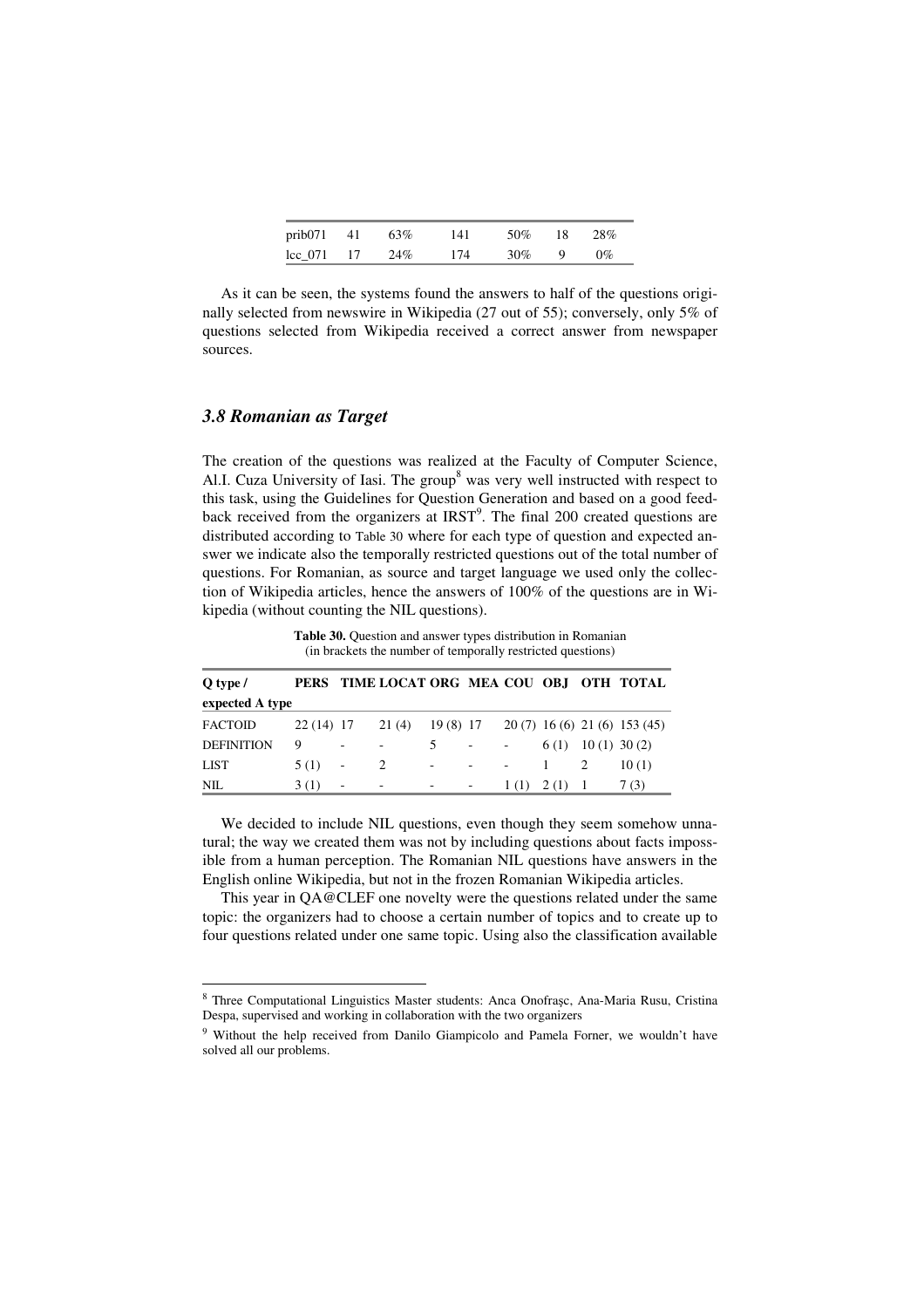within the question generation upload interface $10$ , the percentage of topic-linked questions is illustrated in **Error! Reference source not found.**. This table shows that 129 questions were grouped under 51 topics, hence 64.5% out of the total 200 questions were linked in under topics with more than one question.

Most difficulties in this task were raised by deciding on the supporting snippets, especially for questions belonging to the same topic. We found unnatural to include answers through "copy-paste" from the text, because this way the answer was grammatically incorrect in some situations.

| # of questions / PERSON LOCATION ORGANIZ. EVENT OBJECTOTHER TOTAL |    |    |    |                             |    |    |     |
|-------------------------------------------------------------------|----|----|----|-----------------------------|----|----|-----|
| <b>Topic type</b>                                                 |    |    |    |                             |    |    |     |
| 4 Qs                                                              | 4  |    |    |                             |    |    | h   |
| 3 Qs                                                              | 6  |    |    |                             | 4  | 3  | 15  |
| 2 Qs                                                              | 11 |    | 4  | $\mathcal{D}_{\mathcal{L}}$ | 3  |    | 30  |
| 1 O                                                               | 14 |    | 15 | 3                           | 11 | 21 | 71  |
| TOTAL                                                             | 35 | 13 | 21 | 5                           | 18 | 30 | 122 |

**Table 31.** Percentage of topic-linked questions

For the LIST question we prepared also some questions with the answer to be found in various sections of an article or even in various articles. The situation is plausible from the point of view of an user asking for automatic answers.

We illustrate only the first type of LIST question with the following example: for the question *Name the main laws initiated by Cuza*. (RO: *Numiti prinipalele legi initiate de Cuza.*), the answer should be extracted from various sentences in the same article<sup>11</sup>. We show (underlined) only the sentences from where the answer should be extracted: *[…] se întocme*ş*te un Proiect de lege organic*ă *pentru instruc*ţ*ia public*ă *în Principatele Unite, […] Noul guvern prezint*ă *Adun*ă*rii* ş*i realizeaz*ă *proiectul legii privind secularizarea averilor mân*ă*stire*ş*ti, lege prin care s-a dat o lovitur*ă *puternic*ă *feudalismului. De asemenea, se supune poporului, spre aprobare prin plebiscit, o nou*ă *contribu*ţ*ie, o nou*ă *lege electoral*ă*. […] În acest an se decreteaz*ă *Legea Rural*ă*, prin care se desfiin*ţ*eaz*ă *iob*ă*gia. Reforma agrar*ă *din 1864, a c*ă*rei aplicare s-a încheiat în linii mari în 1865, a satisfăcut în parte setea de pământ a țăranilor, […]*. The English version<sup>12</sup> of the same Wikipedia article includes even more laws: *His first measure addressed a need for increasing the land resources and revenues available to the state, by "secularizing" (confiscating) monastic assets (1863). […] The land reform, liberating peasants from the last corvées, freeing their movements and redistributing some land (1864), was less successful. […] His plan to establish universal manhood* 

 $\overline{a}$ 

<sup>10</sup> http://www.celct.it/Question\_generation\_interface/question\_generati on\_interface.html

<sup>11</sup> /ro/a/l/e/Alexandru\_Ioan\_Cuza\_9c42.html

<sup>12</sup> http://en.wikipedia.org/wiki/Alexandru\_Ioan\_Cuza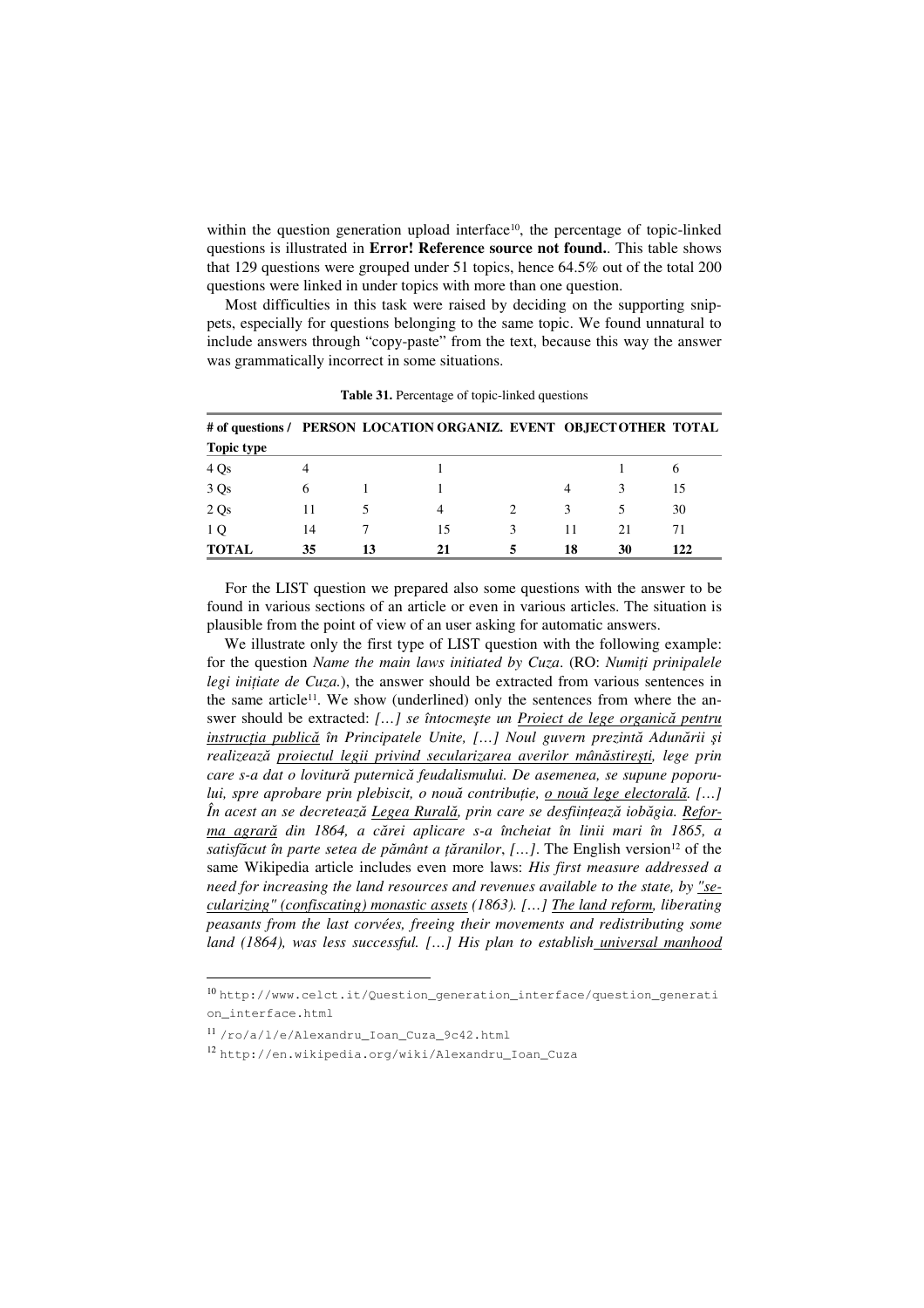*suffrage, together with the power of the Domnitor to rule by decree, passed by a vote of 682,621 to 1,307. He consequently governed the country under the provisions of Statutul dezvolt*ă*tor al Conven*ţ*iei de la Paris ("Statute expanding the Paris Convention"), an organic law adopted on July 15, 1864. With his new plenary powers, Cuza then promulgated the Agrarian Law of 1863. […]Cuza's reforms also included the adoption of the Criminal Code and the Civil Code based on the Napoleonic code (1864), a Law on Education, establishing tuition-free, compulsory public education for primary schools.* The examples show that the Romanian version includes 5 answers whereas the English one has 9 laws to be included in a list answer.

This year two Romanian groups took part in the monolingual task with Romanian as a target language: the Faculty of Computer Science from the Al. I. Cuza University of Iasi (UAIC), and the Research Institute for Artificial Intelligence from the Romanian Academy (RACAI), Bucharest. Three runs were submitted – one by the first group and two by the second group [14], with the differences between them due to the way they treated the question-processing and the answerextraction.

The RACAI systems are based on the parse tree of the candidate sentence and are using different heuristics to match keywords from the questions with those of the sentence; they use the same corpus processing tool, TTL [7] - for tokenization, POS-tagging, lemmatization, NE recognition and chunking, LexPar [8] - for link analysis, the same text search engine (based on Lucene<sup>13</sup>) and different question analysis and answer extraction modules.

The UAIC system follows the traditional QA systems architecture: a corpus pre-processing module, a question analyser (including an anaphora resolution (AR) module, to handle topic-related questions), a module dedicated to index creation and Information Retrieval (based on the same Lucene), and an answer extractor. Next to the AR module, another novelty of the UAIC system is the use of a Textual Entailment module for the answer extraction.

The 2007 general results are presented in Tables 32, 33 and 34. The statistics includes a system, named *combined (0)*, obtained through the combination of the 3 participating RO-RO systems. This "ideal" system permits to calculate the percentage of the questions (and their type), answered by at least one of the three systems.

| Run              | R  | W   | $\mathbf{X}$ | $\mathbf{U}$ | <b>Overall</b> | NIL.              | NIL.    |
|------------------|----|-----|--------------|--------------|----------------|-------------------|---------|
|                  |    |     |              |              |                | accuracy returned | correct |
| combined $(0)$   | 81 | 91  | 37           | -1           | 40.5           |                   |         |
| output $RoRo(1)$ | 24 | 171 | 4            |              | 12.            | 100               |         |
| ICIA071RORO (2)  | 60 | 105 | 34           |              | 30             | 54                |         |
| ICIA072RORO (3)  | 60 | 101 | 39           | $\Omega$     | 30             | 54                |         |
|                  |    |     |              |              |                |                   |         |

**Table 32.** Results in the monolingual task. Romanian as target language (I)

<sup>13</sup> http://lucene.apache.org/

l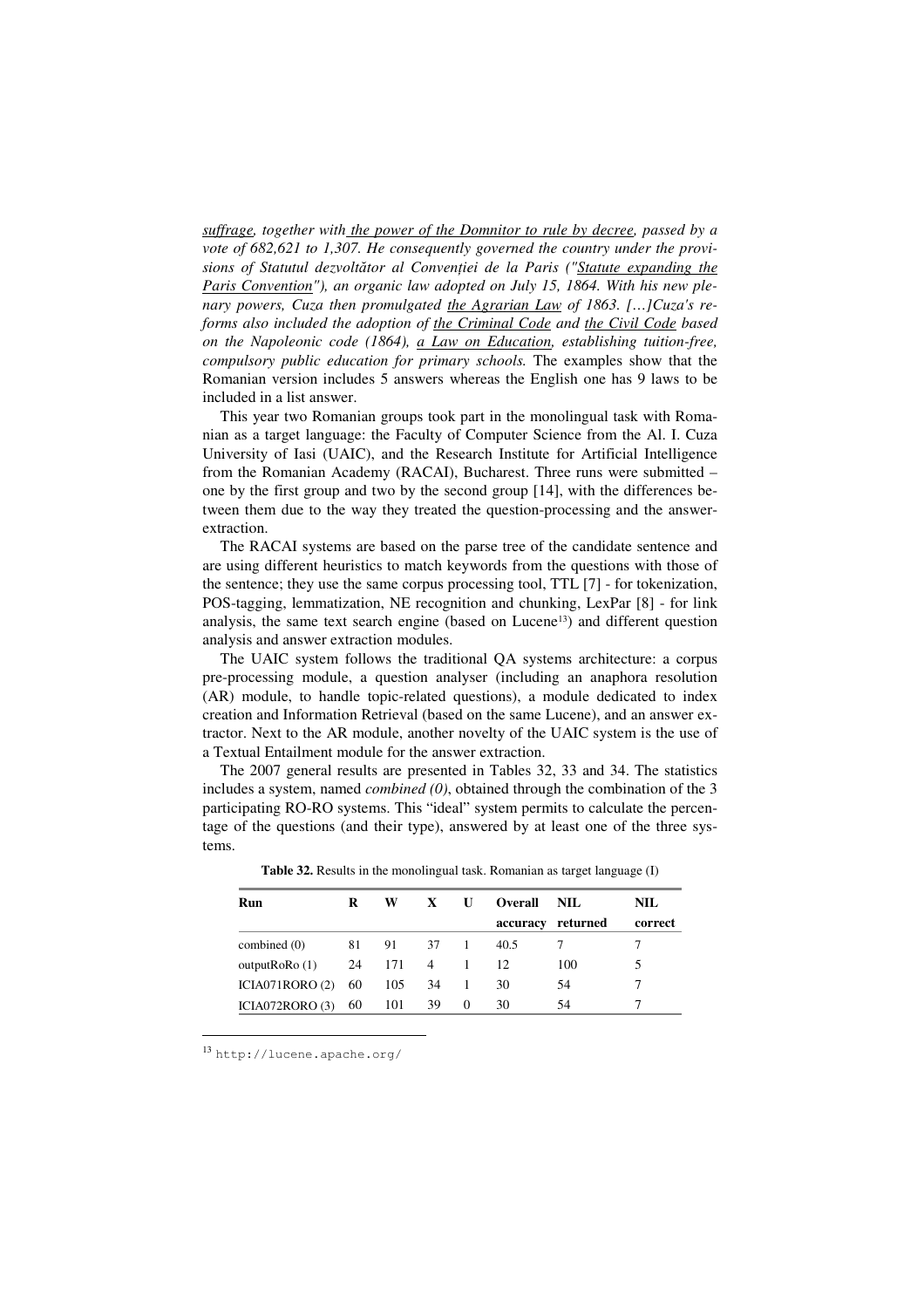**Table 33.** Results in the monolingual task. Romanian as target language (II)

|     |    | <b>Run</b> Factoid Questions<br><b>List Ouestions</b> |                |    |            |              |                |                | <b>Definition Questions</b> |          |    |          |               |          |
|-----|----|-------------------------------------------------------|----------------|----|------------|--------------|----------------|----------------|-----------------------------|----------|----|----------|---------------|----------|
|     | R  | W                                                     |                | X  | ACC R      | $\mathbf{W}$ | $\mathbf U$    | $\mathbf{X}$   | ACC R                       |          | W  | U        | X             | ACC      |
| (0) |    | 52 76 1                                               |                | 84 | 33.98 0 10 |              | $\theta$       | $\theta$       | $\theta$                    | 22       | 5  | $\theta$ | $\mathcal{Z}$ | 73.33    |
| (1) | 24 | - 131                                                 | $\overline{1}$ | 2  | 15 0       | -10          | $\overline{0}$ | $\overline{0}$ | $\Omega$                    | $\Omega$ | 30 | - 0      | $\Omega$      | $\theta$ |
| (2) | 38 | 90                                                    |                | 31 | 23.75 0    | 10           | $\overline{0}$ | $\left($       | $\Omega$                    | 22       | 5  | $\Omega$ | 3             | 73.33    |
| (3) | 38 | 86                                                    | - 0            |    | 36 23.75 0 | 10           | $\overline{0}$ | $\overline{0}$ | $\bf{0}$                    | 22       | .5 | $\Omega$ | 3             | 73.33    |

**Table 34.** Results in the monolingual task. Romanian as target language (III)

|     |   |         |              | <b>Run</b> Temporally Restricted NIL |  |  |                         |       |  |  |
|-----|---|---------|--------------|--------------------------------------|--|--|-------------------------|-------|--|--|
|     | R | W.      | $\mathbf{U}$ | X ACCR W U                           |  |  | $\mathbf{X}$            | ACC   |  |  |
| (0) |   |         |              | 19 24 0 8 37.25 7 0 0                |  |  | $\theta$                | 100   |  |  |
| (1) |   |         |              | 11 39 0 1 21.57 5 95 0 0             |  |  |                         |       |  |  |
| (2) |   | 10 31 0 |              | 10 19.61 7 47 0                      |  |  | - 0                     | 12.96 |  |  |
| (3) |   |         |              | 10 31 0 10 19.61 7 47 0              |  |  | $\overline{\mathbf{0}}$ | 12.96 |  |  |

All three systems crashed on the LIST questions. The two RACAI systems did not include rules to handle this type of question [14], whereas the UAIC system had a simple rule (if the question focus is a plural noun, then the question type is LIST).

The NIL questions are hard to classify, starting from the question-classifier (the classifier should "know" that the QA system has no possibility, no knowledge to find the answer). It would be better to have a clear separation between the NIL answers due to impossibility to find answer and the NIL answers classified as such by the system. The performance of all the three systems with respect to the NIL questions is as high as indicated in **Error! Reference source not found.** because the systems treated the questions non-classifiable in any of the other types (F, D or L) as NIL.

For the DEFINITION questions the UAIC system considered them as such if the expected answer is of type D, whereas the answer classifier is based on patterns, specific for each type of answer. The RACAI systems are using dedicated rules for the D questions, hence the performance is understandable. The D answers judged as X or W are due to too long answers, too short snippets or to snippets that are shortened as such as they do not include the Right answer. For example for the question *Ce este Selena?* (EN: *What is Selene?*), the answer returned by the RACAI systems was: *o actri*ţă ş*i cânt*ă*rea*ţă *american*ă *, n*ă*scut*ă *pe 24 iulie 1969 , în cartierul Bronx din New York* (EN: *an American actress and singer, born on July 24, 1969 in Bronx, New York*). The answer is considered "good enough" [14], but it was judged as wrong because it indicates the actress who played the role of Selena in the homonymous movie. The correct answer is *satelitul natural al Pamântului* (EN: *the natural satellite of the Earth*). The answer returned by the systems could reply to the D question "*What is Jennifer López?*", according to the sentence in the wikipedia article and the provided snippet *Jennifer López este o*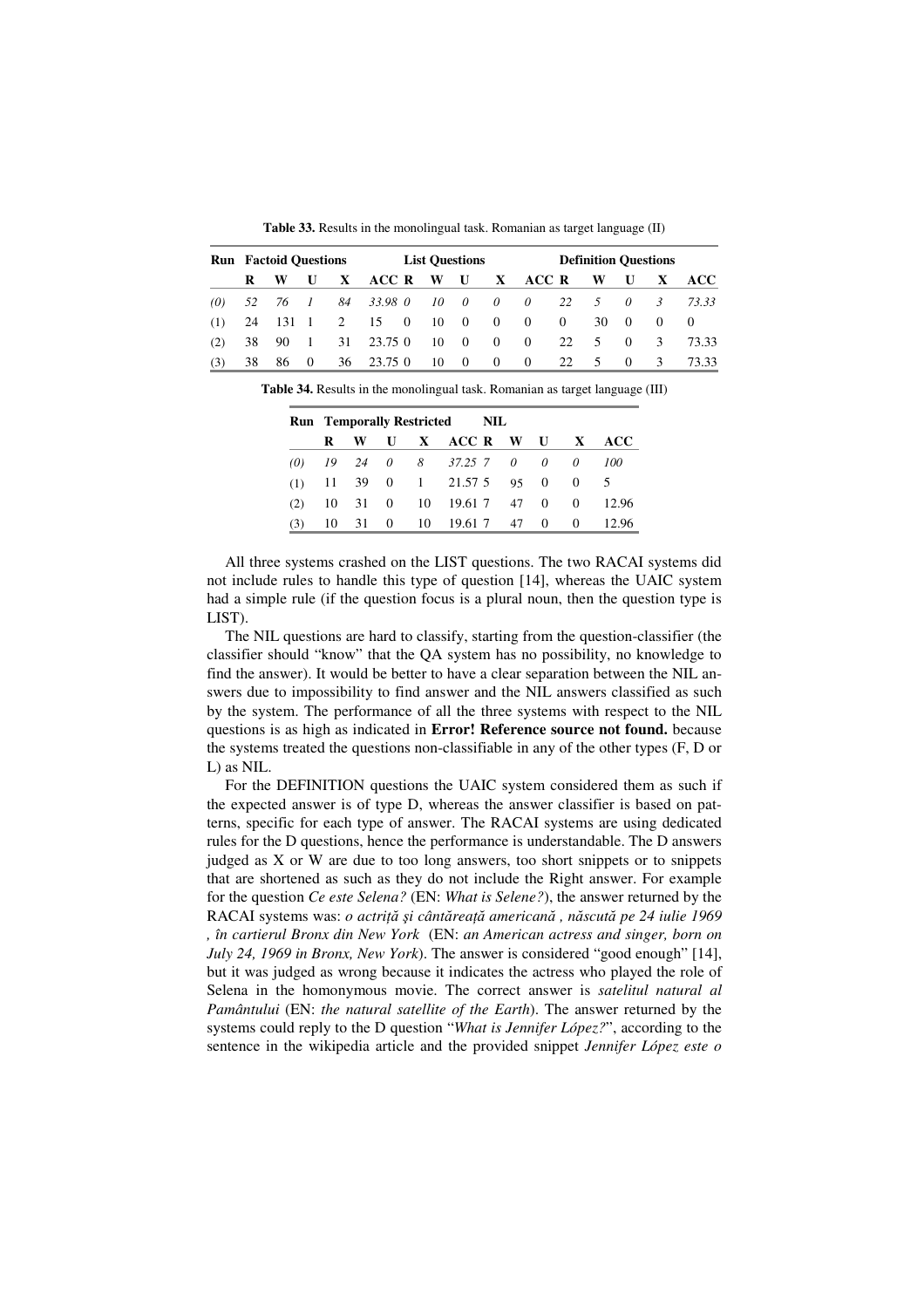*actri*ţă ş*i cânt*ă*rea*ţă *american*ă*, n*ă*scut*ă *pe 24 iulie 1969, în cartierul Bronx din New York* (EN: *Jennifer López is an American actress*...). The focus of the question (also the topic of the group of questions) is *Selena*, which anyway is not a defined entity in the text *Dar succesul a fost de partea ei abia în anul 1997, când a jucat rolul binecunoscutei* ş*i regretatei Selena, în filmul cu acela*ş*i nume.* (EN: *But her success came only in 1997 when she played the role of Selena, the famous and regretted person in the homonymous movie*). The topic of *Selena* proved to be for the RACAI systems a very good example of 3 topic-related questions for which the systems returned Right answers for the  $2<sup>nd</sup>$  and  $3<sup>rd</sup>$  questions, even though the first one had a wrong answer. The same situation appeared in many other topicrelated questions answered by the RACAI systems, as we will show below. This proves that the strategy employed<sup>14</sup> (adding to the query generated for a new question the query of the first question of the group, namely the topic of the question and the focus of the 10 first answers returned to the previous question of the group) is a good one.

The topic-related questions were handled by UAIC through a dedicated AR module able to work by identifying the antecedents of anaphors that refer to a previous question answer or focus or by expanding the keywords lists of the questions in a same group with the keywords of the first question in that group. This strategy allowed identifying an answer as X in one case, as U in another one and as R in 9 cases of topic-related questions (the first one in the group is excluded). In 5 of these cases the R answer is NIL, hence the AR strategy was not used. For the other 4 cases the answer was R because the strategy worked and the system has specially developed rules for the MEASUREMENT answers (one case), for the temporally restricted questions (one case) or the question contains many keywords. Therefore the UAIC percentage of R answers for linked questions is 6.97%. The RACAI strategy for linked questions conducted to 20 R answers (15.5%), 15 of type X (11.62%) and  $1 - U$  for the  $2<sup>nd</sup>$ , 3<sup>rd</sup> or even the 4<sup>th</sup> question in a topic-related group. Six of the 20 R answers are for NIL questions, hence no strategy was used but only for the other 14 questions. One very nice such example has the topic *International Monetary Fund*, where the first question (*Which organization was formed in 1945 with the purpose of promoting a healthy global economy?*) included the topic only in the expected answer, not found by the RACAI systems. But for the second question (*How many members does it have?*) the answer is right (*184*).

The RACAI answers were judged as X or U, and not only for the topic-related questions, mainly due to answers that are too long, snippets shortened as such as they do not contain the answer (in fact in some situations the answer is the only one missing from the snippet) or because there are cases where the answer and the snippet has no connections (the answer extraction module). The UAIC answers of type X and/or U were judged as such mainly because the snippets are too long and they do not contain full clauses, but segments of clauses or sentences, unexpectedly stopped.

l

 $14$  We thank to prof. Dan Tufis for clarifying the methodology.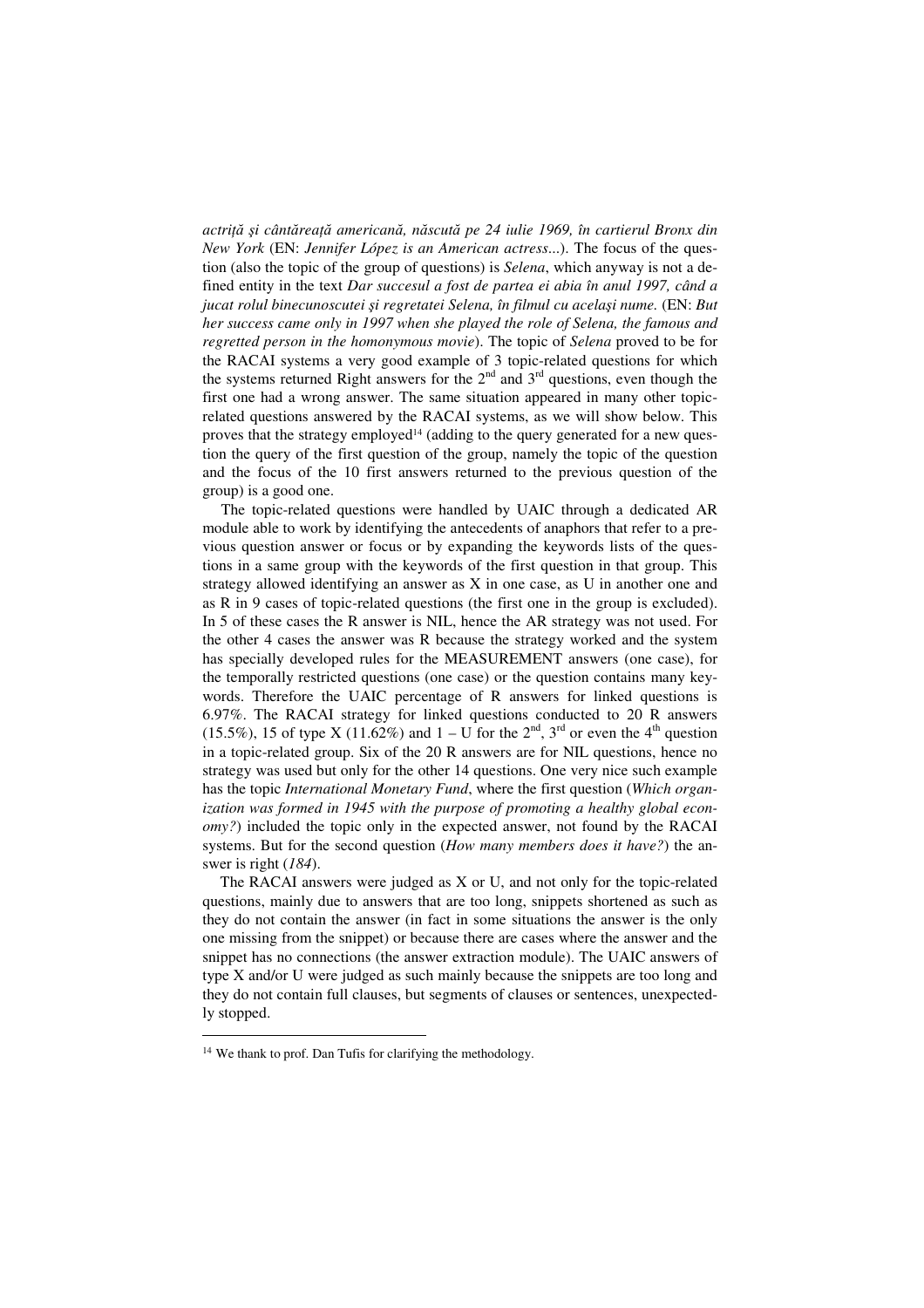Due to time restrictions, all three runs where judged by only one assessor at the Faculty of Computer Science in Iasi, so an inter-annotator agreement was not possible. Based on the Guidelines, all three systems were judged in parallel. The same evaluation criteria, especially with respect to the U and X answers, were used. The analyses described above are based on a thorough manual introspection.

## *3.9 Spanish as Target*

The participation at the Spanish as Target subtask has decreased from 9 groups in 2006 to 5 groups this year. All the runs were monolingual. We think that the changes in the task (linked questions and wikipedia) led to a lower participation and worse overall results because systems could not be tuned on time.

Table 5 shows the summary of systems results with the number of Right (R), Wrong (W), Inexact (X) and Unsupported (U) answers. The table shows also the accuracy (in percentage) of factoids (F), factoids with temporal restriction (T), definitions (D) and list questions (L). Best values are marked in bold face.

All the runs were assessed by two assessors. Only a 1.5% of the judgements were different and the resulting kappa value was 0,966, which corresponding to "almost perfect" assessment [10].

| Run                                               | R<br># |  | W X U %F %T %D %LNILF<br>$\#$ $\#$ $\#$ [115] [43] [32] [10] $\#$ [8] |  |  | ŠΜ | Σ                                                       | accuracy<br>verall |
|---------------------------------------------------|--------|--|-----------------------------------------------------------------------|--|--|----|---------------------------------------------------------|--------------------|
| Priberam 89 87 3 21 47,82 23,25 68,75 20 3 0,29 - |        |  |                                                                       |  |  |    |                                                         | 44.5               |
| Inaoe                                             |        |  |                                                                       |  |  |    | 69 118 7 6 28,69 18,60 87,50 - 3 0,12 0,175 -0,287 34,5 |                    |
| Miracle                                           |        |  |                                                                       |  |  |    | 30 158 4 8 20 13,95 3,12 - 1 0,07 0,022 -0,452 15       |                    |
| <b>UPV</b>                                        |        |  |                                                                       |  |  |    | 23 166 5 6 13.08 9.30 12.5 - 1 0.03 0.015 -0.224 11.5   |                    |
| <b>TALP</b>                                       |        |  |                                                                       |  |  |    | 14 183 1 2 6,08 2,32 18,65 - 3 0,07 0,007 -0.34 7       |                    |

**Table 35.** Results for Spanish as target

Table 6 shows some evidence on the effect of Wikipedia in the performance. When the answer appears only in Wikipedia the accuracy is reduced in more than 35% in all the cases.

**Table 36.** Results for self-contained and linked questions, compared with overall accuracy

| Run | % Accuracy over       | % Accuracy over % Overall        |              |  |  |  |
|-----|-----------------------|----------------------------------|--------------|--|--|--|
|     | <b>Self-contained</b> | <b>Linked questions Accuracy</b> |              |  |  |  |
|     | questions             |                                  |              |  |  |  |
|     | [170]                 | [30]                             | <b>12001</b> |  |  |  |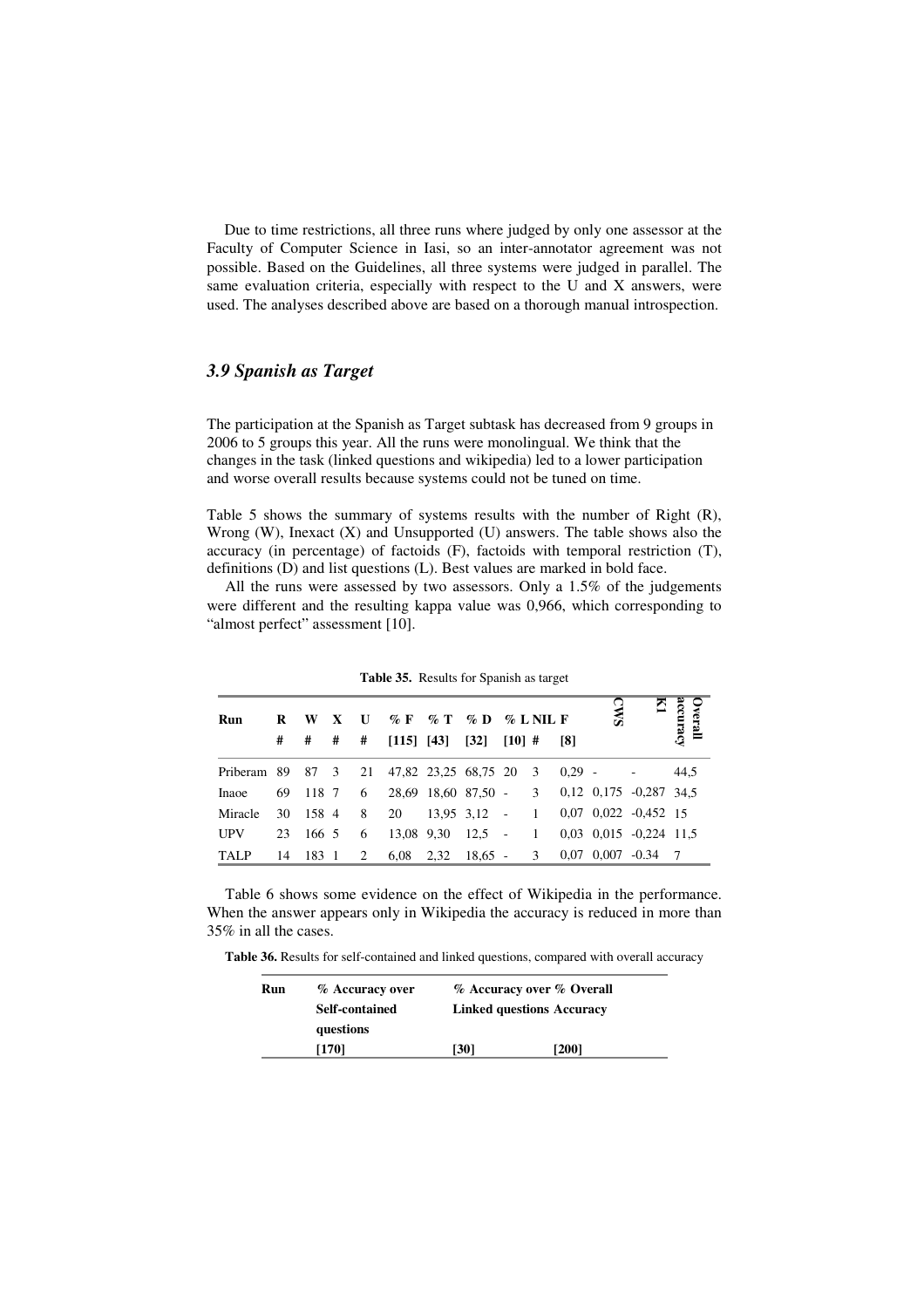| Priberam 49,41 |       | 16,66 | 44,5 |
|----------------|-------|-------|------|
| Inaoe          | 37,64 | 16,66 | 34,5 |
| Miracle 15,29  |       | 13,33 | 15   |
| <b>UPV</b>     | 12.94 | 3,33  | 11,5 |
| <b>TALP</b>    | 7.05  | 6.66  |      |

Regarding NIL questions, Table 7 shows the harmonic mean (F) of precision and recall for self-contained, linked and all questions.

|          | <b>F-measure</b> | <b>F-measure</b> | <b>Precision</b> | Recall    |  |
|----------|------------------|------------------|------------------|-----------|--|
|          | (Self-contained) | (Overall)        | (Overall)        | (Overall) |  |
| Priberam | 0.4              | 0.29             | 0.23             | 0.38      |  |
| Inaoe    | 0.13             | 0.12             | 0.07             | 0.38      |  |
| Miracle  | 0.07             | 0.07             | 0.05             | 0.13      |  |
| UPV      | 0.04             | 0.03             | 0.02             | 0.13      |  |
| TALP     | 0.06             | 0.07             | 0.04             | 0.38      |  |

**Table 37.** Results for Spanish as target for NIL questions

The best performing system has decreased their overall performance with respect to the last edition (see Table 8). in NIL questions. However, the performance considering only self-contained questions is closer to the one obtained last year.

**Table 38.** Evolution of best results for NIL questions

| Year | <b>F-measure</b> |
|------|------------------|
| 2003 | 0,25             |
| 2004 | 0,30             |
| 2005 | 0.38             |
| 2006 | 0.46             |
| 2007 | 0.29             |

The correlation coefficient r between the self-score and the correctness of the answers (shown in The best performing system has decreased their overall performance with respect to the last edition (see Table 8). in NIL questions. However, the performance considering only self-contained questions is closer to the one obtained last year.

Table 8) has been similar to the obtained last year, being not good enough yet, and explaining the low results in CWS and K1 [6] measures.

**Table 339.** Answer extraction and correlation coefficient (r) for Spanish as target

**Run %Answer Extraction r**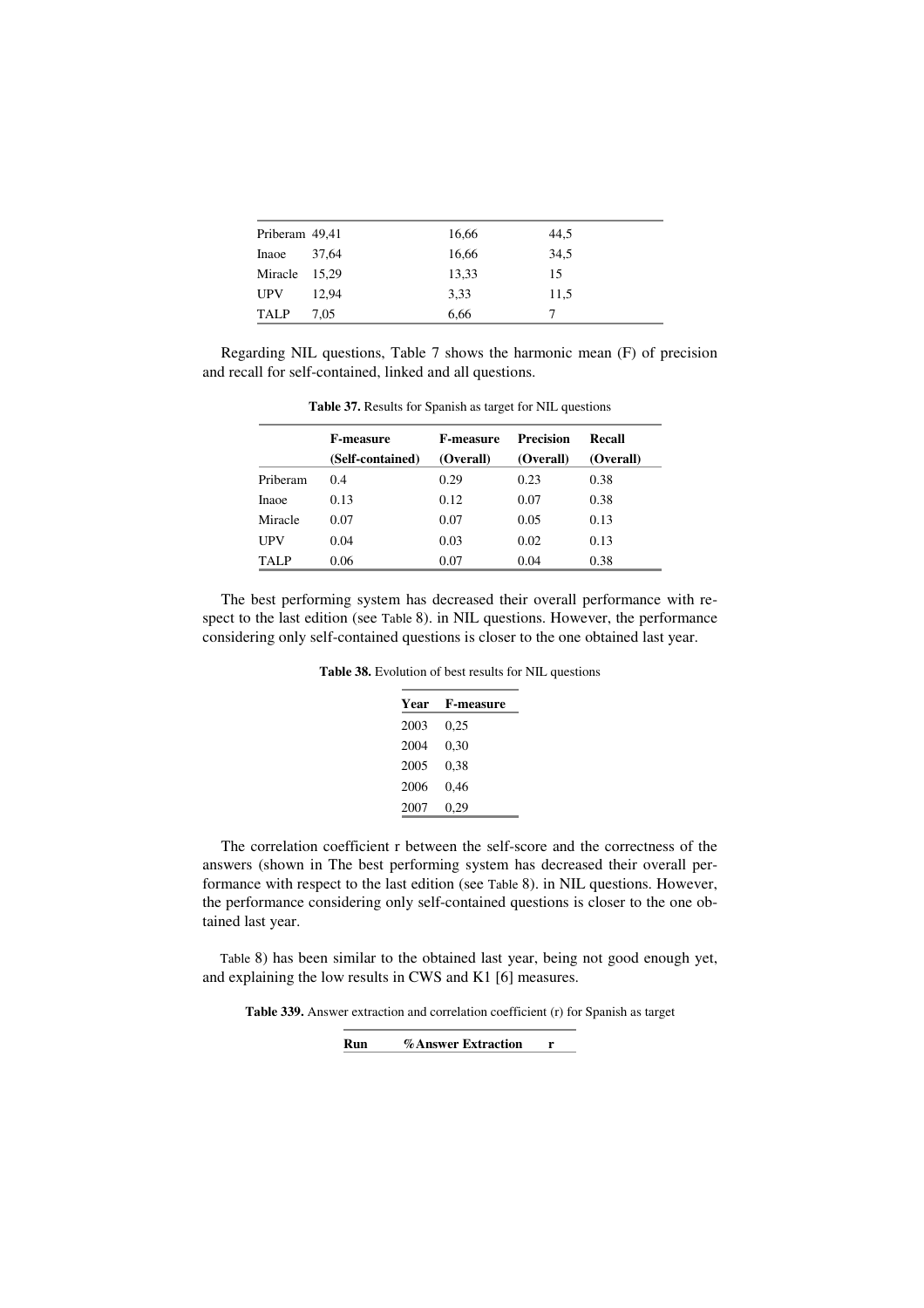| Priberam     | 93,68 |           |
|--------------|-------|-----------|
| <b>INAOE</b> | 75    | 0,1170    |
| Miracle      | 49.18 | 0,237     |
| UPV          | 54,76 | $-0,1003$ |
| TALP         | 53,84 | 0,134     |

Since a supporting snippet is requested in order to assess the correctness of the answer, we have evaluated the systems capability to extract the answer when the snippet contains it. The first column of **Error! Reference source not found.**9 shows the percentage of cases where the correct answer was present in the snippet and correctly extracted. This information is very useful to diagnose if the lack of performance is due to the passage retrieval or to the answer extraction process. As shown in the table, the best systems are also better in the task of answer extraction, whereas the rest of systems still have a lot of room for improvement.

## **4 Final Analysis**

This year the task was changed considerably and this affected the general level of results and also the level of participation in the task. The grouped questions could be regarded as more realistic and more searching but in consequence they were much more difficult. The policy of not declaring the question type means that if this is deduced incorrectly then the answer is bound to be wrong. Moreover, the policy of not even declaring the topic of a question group, but leaving it implicit (usually within the first question) means that if a system infers the topic wrongly, then all questions in the group will be answered wrongly. Neither of these strike us as particularly 'realistic'. In a real dialogue, if a question is answered inappropriately we do not dismiss all subsequent answers from that person, we simply rephrase the question instead. The level of ambiguity concerning question type in a real dialogue is not fixed at some arbitrary value but varies according to many factors which the questioner estimates. In CLEF we are not modelling this process at all accurately and this affects the validity of our results. In addition, co-reference has now entered CLEF. This is interesting and useful but it might be preferable if we could separate the effect of co-reference resolution from other factors in analysing results. This could be done by marking up the co-references in the question corpus and allowing participants to use this information under certain circumstances. Finally, we have for the first time used the Wikipedia as a source of questions. For English targets there were few questions intended to be answered from it, but in practice many of the returned answers were supported by Wikipedia snippets. We could interpret this in different ways. On the one hand, we could argue that it shows how good Wikipedia is at answering simple questions, from which it follows that the newspaper corpora could be discarded. An alternative point of view, however, could be that it is valuable to be able to extract *additional*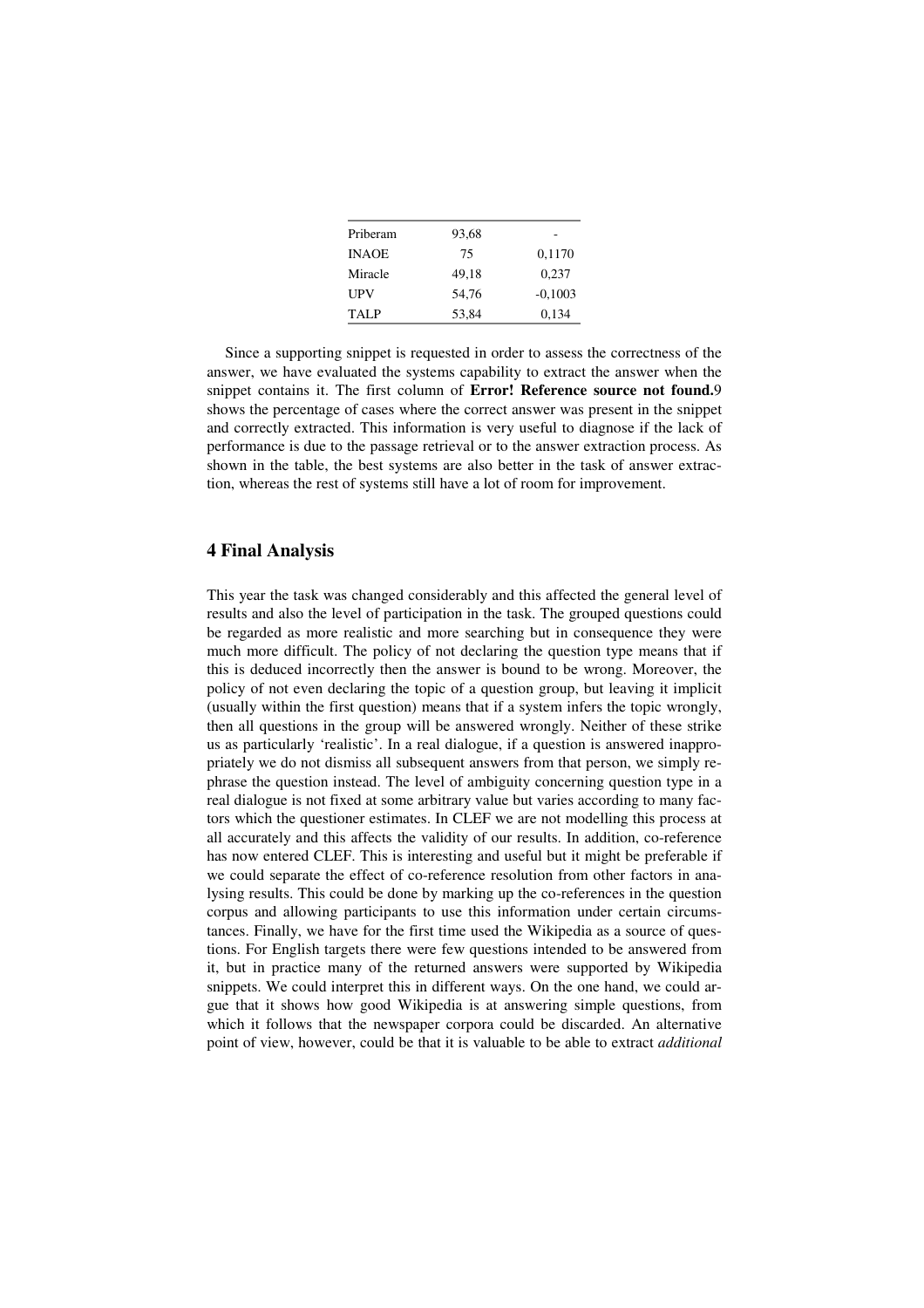knowledge from newspapers and that therefore the Wikipedia could be excluded from certain tasks. This is a point which needs further discussion.

From the analyses accomplished by the organizing groups for German, Portuguese and Spanish, an overall decrease in the accuracy reached by the systems when treating linked questions can be observed. This fact evidences that topic resolution seems to be a weak point for QA systems. In the present edition topicrelated questions were proposed for the first time and the participants did not have much time to tune their systems. As a consequence, they could not manage as well as in previous editions. There exist evidences that the most important cause is the non-handling of anaphora, as referred the team in charge of Portuguese after an analysis of the data related to their language. From the questions which no system managed to answer for Portuguese as target language, only 20% of the first questions of each topic found no correct answer. But, that number rises to 37% of the subsequent questions.

Another source of difficulties, as referred by some participants, is the inclusion of Wikipedia as document corpus. These participants argue that the overall decrease in the accuracy reached by their systems comes from several problems when consulting Wikipedia. In all cases, these problems are a consequence of the impossibility of tuning the systems to the new requirements of the task in the time available. As instance, Synapse [11] could not adapt its system to a pattern extraction from Wikipedia as accurate as the one implemented for the news corpus. University of Hagen [5] found problems when treating article names, which led to an inconsistent concept index that rendered many Wikipedia articles inaccessible for its system.

In addition, the drop of the number of participating teams caused that, for certain pairs of source and target languages, one team tackled the subtask. Therefore, a comparison between systems working under the same circumstances cannot be accomplished. It impedes one of the major goals of campaigns such the QA@CLEF: the systems comparison in order to determine better approaches.

#### **5 Future Work**

After 5 years experiencing with QA issues, a lot of resources and know-how is accumulated nowadays. But systems do not show a brilliant overall performance, even those that participate edition by edition. The systems evidenced that they could not manage suitably the challenges proposed in the present edition while improving their performance when tackling issues already treated in previous campaigns. Given this situation, perhaps is time for no more innovation in question and answer types but for revising, little by little, every aspect considered until now in the past campaigns, in order to stimulate the improvement of the systems in a few skills every year. For this, without forgetting that nowadays sufficient evaluation resources from the previous years are available, in following campaigns a new focusing could be given to the task, as instance: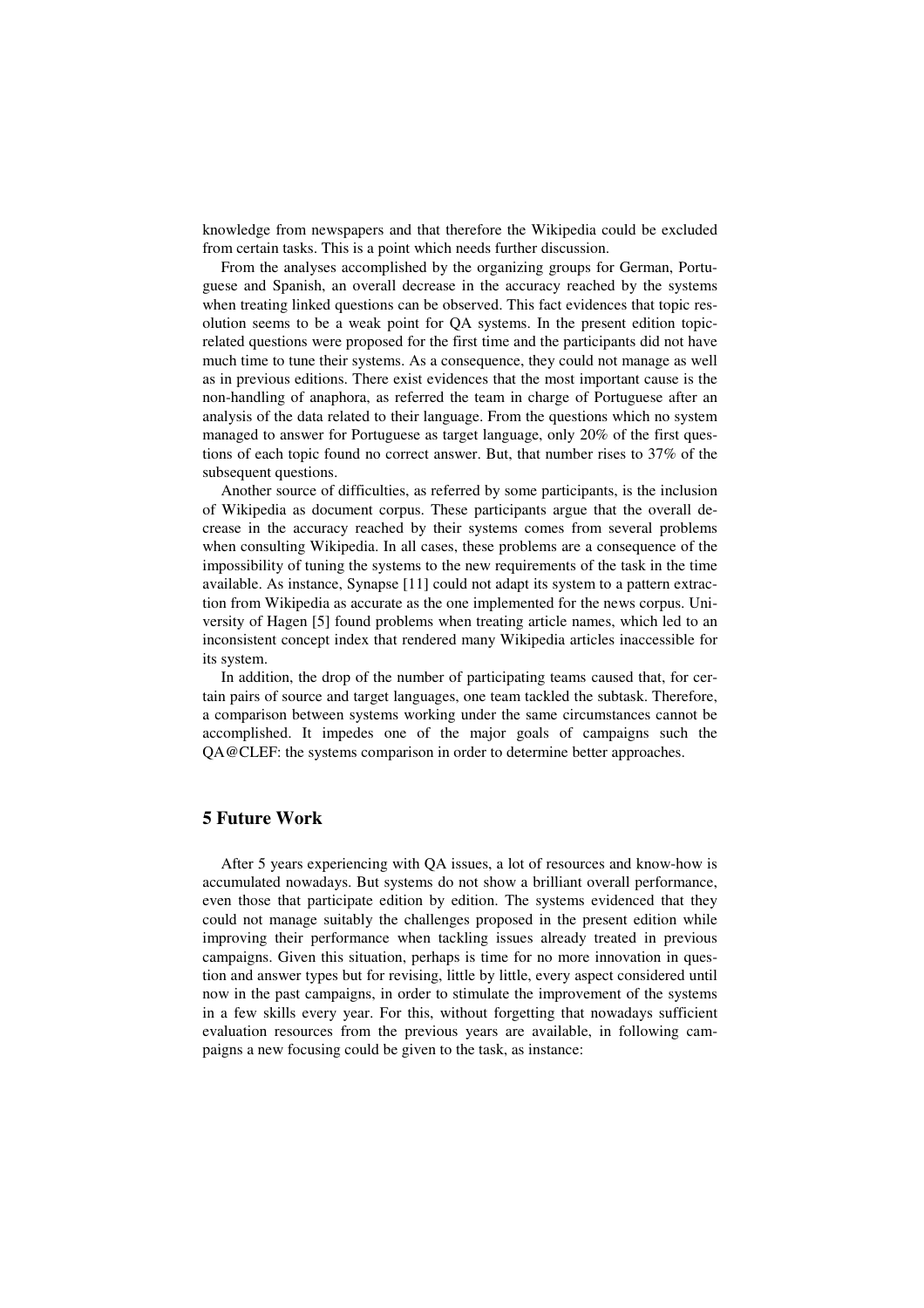- Component evaluation, i.e., question classification, topic resolution, passage retrieval, answer extraction or answer validation (the latter already developed in the AVE).
- Join some target languages into a single multilingual target collection. Portuguese and Spanish are good candidates since they are closed languages and have many participants.
- Evaluation of an only question type every year.

In addition, being the development of high-performance QA systems a desirable goal, not only an accurate definition of every task should be accomplished but a more in-depth analysis of the participant systems, in order to determine relations between implementations and results.

**Acknowledgements.** A special thank to Bernardo Magnini (FBK-irst, Trento, Italy), who has given his precious advise and valuable support at many levels for the preparation and realization of the QA track at CLEF 2007.

Jesús Herrera has been partially supported by the by the Spanish Ministry of Education and Science (TIN2006-14433-C02-01 project).

Anselmo Peñas has been partially supported by the Spanish Ministry of Science and Technology within the Text-Mess-INES project (TIN2006-15265-C06-02).

Paulo Rocha was supported by the Linguateca project, jointly funded by the Portuguese Government and the European Union (FEDER and FSE), under contract ref. POSC/339/1.3/C/NAC

## **References**

- 1. QA@CLEF Website: http://clef-qa.itc.it/
- 2. AVE Website: http://nlp.uned.es/QA/ave/.
- 3. QAST Website: http://www.lsi.upc.edu/~qast/
- 4. QA@CLEF 2007 Organizing Committee. Guidelines 2007.
- http://clef-qa.itc.it/2007/download/QA@CLEF07\_Guidelines-for-Participants.pdf 5. Hartrumpf, S., Glöckner, I., Leveling, J.: University of Hagen at QA@CLEF 2007: Coreference Resolution for Questions and Answer Merging. This volume.
- 6. Herrera, J., Peñas A., Verdejo, F.: Question Answering Pilot Task at CLEF 2004. In: Peters, C., Clough, P., Gonzalo, J., Jones, Gareth J.F., Kluck, M., Magnini, B. (eds.): Multilingual Information Access for Text, Speech and Images. Lecture Notes in Computer Science, Vol. 3491. Springer-Verlag, Berlin Hidelberg New York (2005) 581– 590
- 7. Ion, R.: Word Sense Disambiguation Methods Applied to English and Romanian. PhD thesis, Romanian Academy, Bucharest (2007).
- 8. Ion, R., Mititelu, V.B.: Constrained Lexical Attraction Models. In: Nineteenth International Florida Artificial Intelligence Research Society Conference, pp. 297-302. AAAI Press, Menlo Park, California, USA (2006).
- 9. Jijkoun, V. and de Rijke, M.: Overview of the WiQA Task at CLEF 2006. In: Evaluation of Multilingual and Multi-modal Information Retrieval. Lecture Notes in Com-